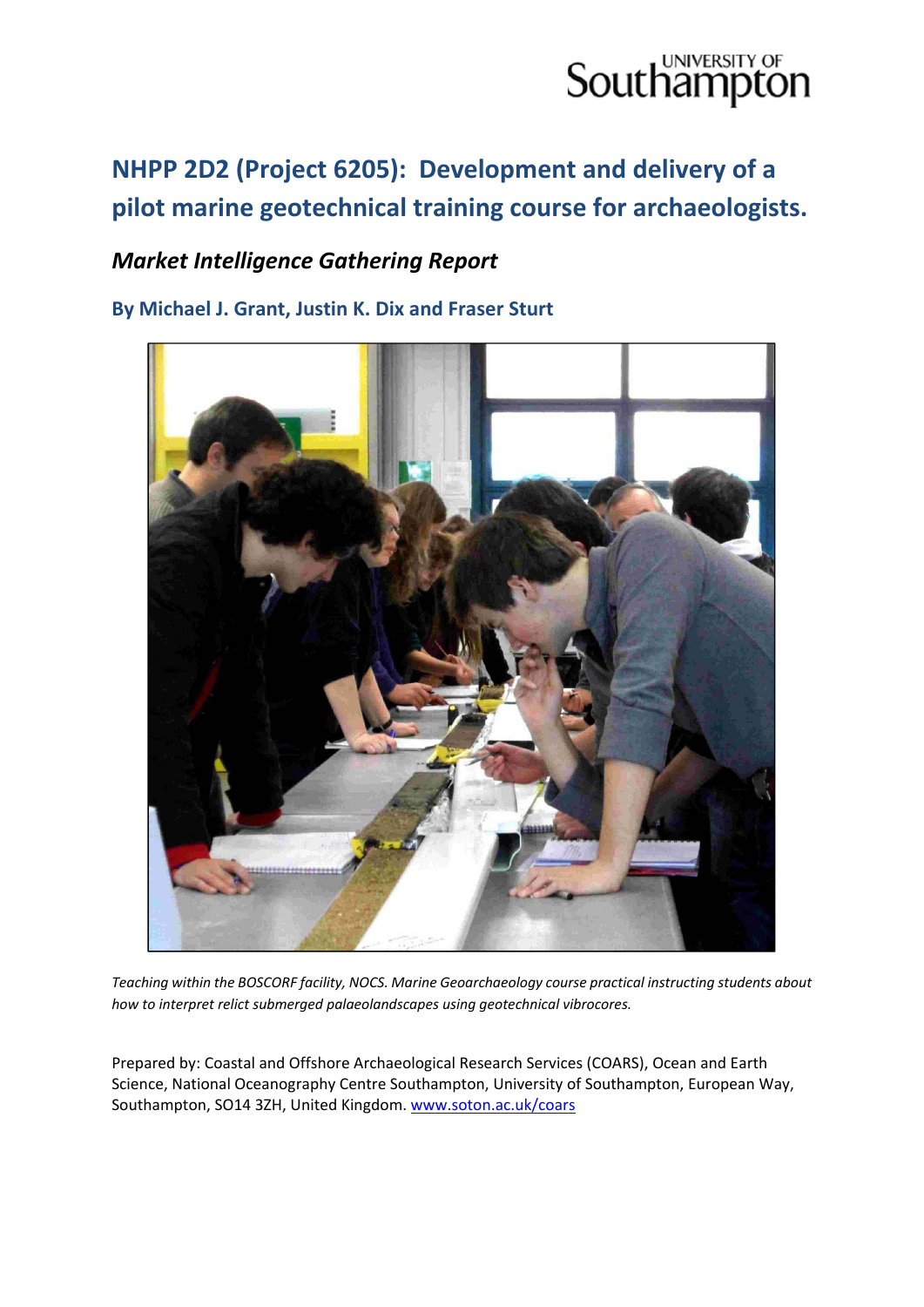| Title: Development and delivery of a pilot                                            | Status: Final                             |
|---------------------------------------------------------------------------------------|-------------------------------------------|
| marine geotechnical training course for                                               |                                           |
| archaeologists (EH 6205): Market Intelligence                                         |                                           |
| Gathering                                                                             |                                           |
| Authors:                                                                              | Summary of changes:                       |
| Main contact: Michael Grant,                                                          | Additional Training Recommendations Added |
| M.J.Grant@soton.ac.uk Ocean and Earth Science,<br>University of Southampton, SO14 3ZH | Final text corrections                    |
| Justin Dix, J.k.dix@soton.ac.uk Ocean and Earth                                       |                                           |
| Science, University of Southampton, SO14 3ZH                                          |                                           |
| Fraser Sturt, F.Sturt@soton.ac.uk Archaeology,                                        |                                           |
| University of Southampton, SO17 1BF                                                   |                                           |
|                                                                                       |                                           |
| Derivation: Final Post-EH Review                                                      | Still to add:                             |
| Origination Date: 05/07/14                                                            | Circulation: English Heritage             |
| Reviser(s): MJG JKD FS                                                                | Required action: Publication              |
| Date of last revision:01/09/14                                                        | File name:                                |
|                                                                                       | Soton NHPP 2D2 Project 6205 SurveyReport  |
| Version: 1.4                                                                          | Approval: CP / RP                         |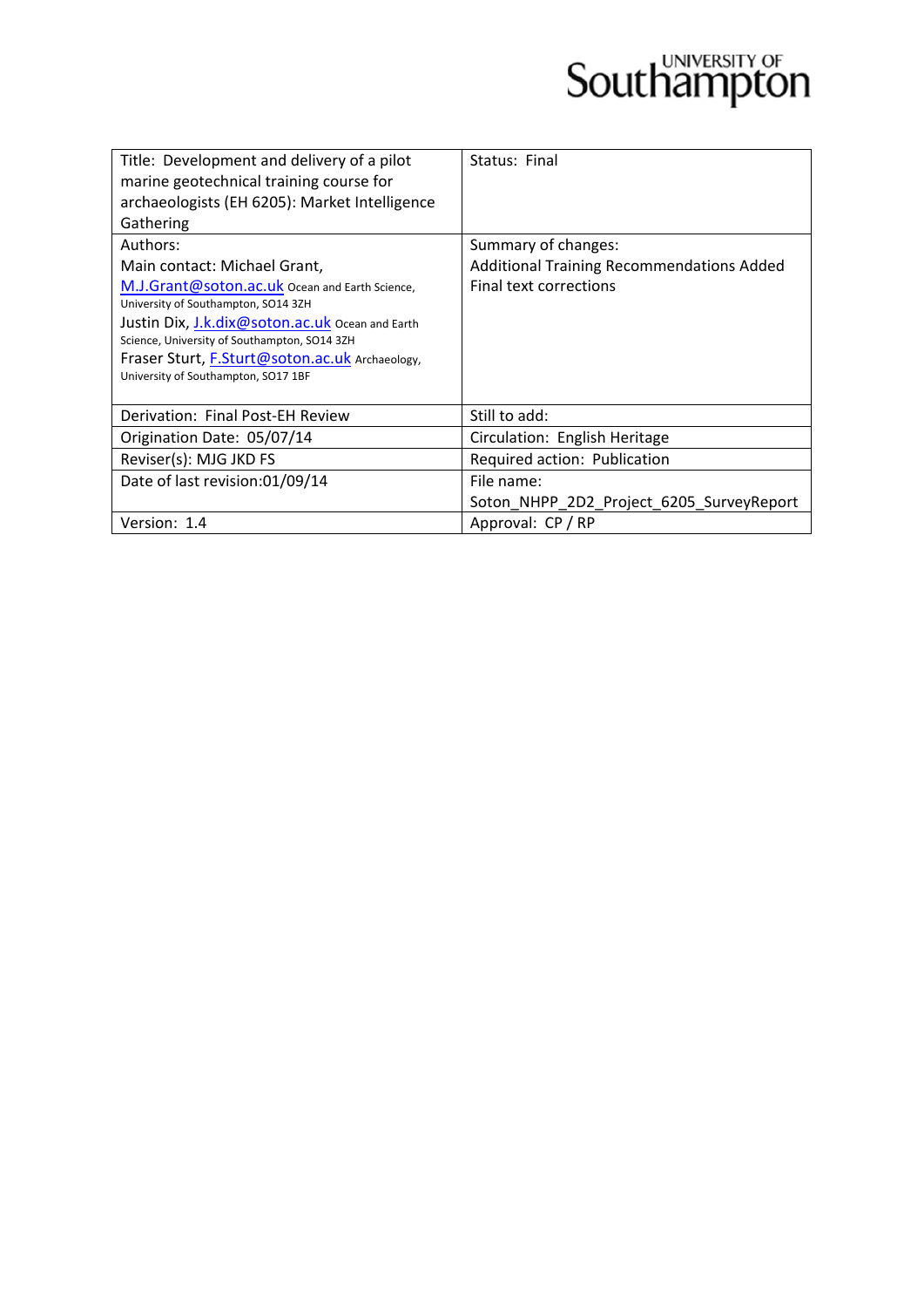### **Contents**

| 1.  |                                                                                                 |
|-----|-------------------------------------------------------------------------------------------------|
| 2.  |                                                                                                 |
| 3.  |                                                                                                 |
|     |                                                                                                 |
|     |                                                                                                 |
|     |                                                                                                 |
| 4.  |                                                                                                 |
| 5.  |                                                                                                 |
|     |                                                                                                 |
|     |                                                                                                 |
|     |                                                                                                 |
|     |                                                                                                 |
|     |                                                                                                 |
|     |                                                                                                 |
|     |                                                                                                 |
|     |                                                                                                 |
|     |                                                                                                 |
| 6.  |                                                                                                 |
| 7.  |                                                                                                 |
| 8.  |                                                                                                 |
| 9.  |                                                                                                 |
| 10. |                                                                                                 |
|     |                                                                                                 |
|     | Appendix B: Section 4 Results by Job Category. Geoarchaeological Components: Desk Based Studies |
|     | Appendix C: Section 5 Results by Job Category. Geoarchaeological Components: Prospecting and    |
|     |                                                                                                 |
|     | Appendix D: Section 6 Results by Job Category. Geoarchaeological Components: Sediment Analysis  |
|     | Appendix E: Section 7 Results by Job Category. Geoarchaeological Components: Environmental      |
|     | Appendix F: Section 8 Results by Job Category. Geoarchaeological Components: Chronology  42     |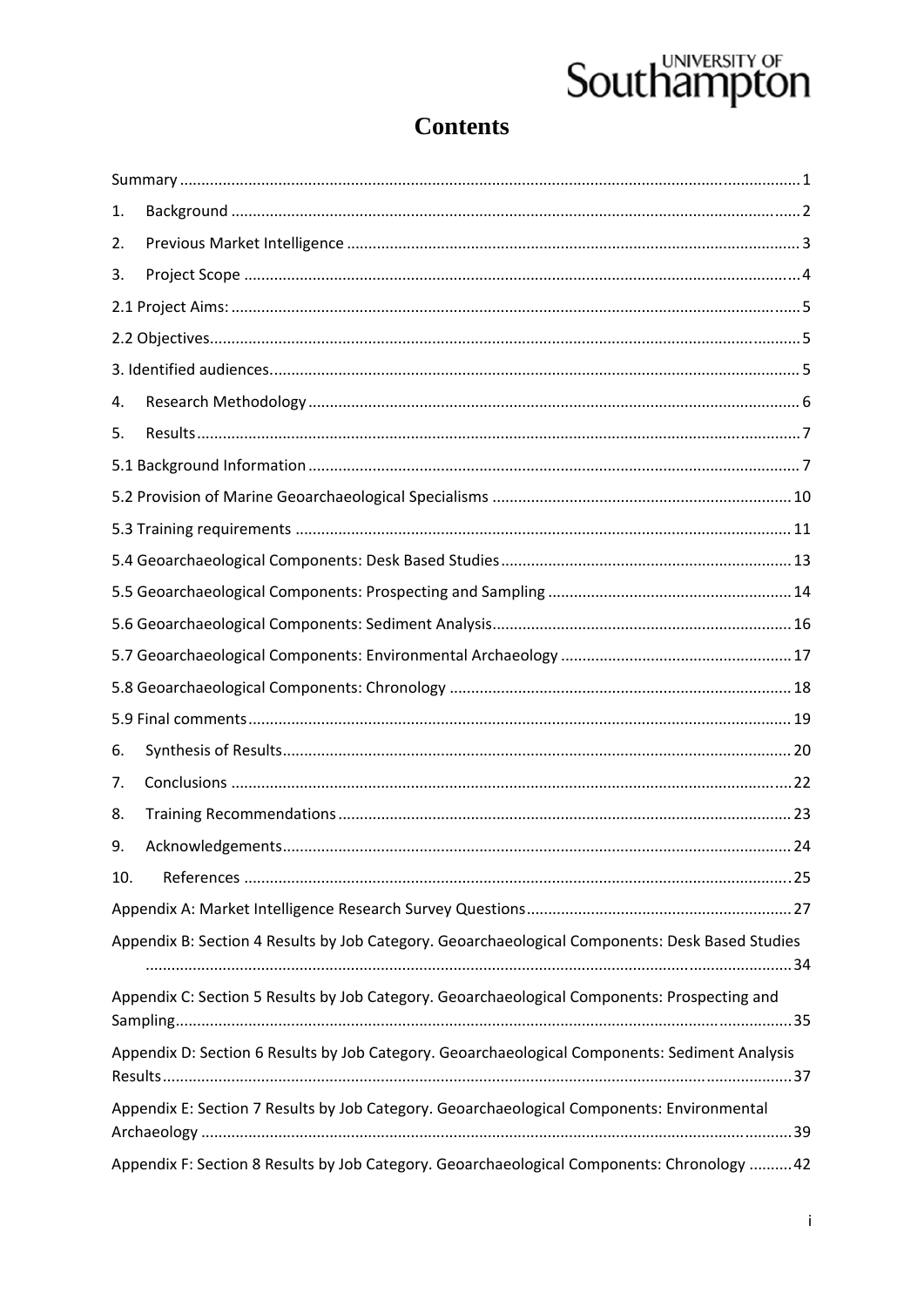## **Figures**

| Figure 1: Level of training received in marine-geoarchaeology related skills (data source: IFA       |
|------------------------------------------------------------------------------------------------------|
|                                                                                                      |
| Figure 2: Skill use, within practitioners (excluding students), in relation to marine geoarchaeology |
|                                                                                                      |
|                                                                                                      |
| Figure 4: Respondents' Years of Experience in Geoarchaeology / Environmental Archaeology10           |
| Figure 5: Number of Respondents, within Investigation and Research Job Category, Aware of            |
|                                                                                                      |
|                                                                                                      |
| Figure 7: Respondents Who Felt Their Organisation Would Fund a Particular Training Option 13         |
| Figure 8: Number of Positive Responses to Geoarchaeological Components: Sediment Analysis            |
|                                                                                                      |
| Figure 9: Number of Positive Responses to Geoarchaeological Components: Prospecting and              |
|                                                                                                      |
|                                                                                                      |
| Figure 11: Number of Positive Responses to Geoarchaeological Components: Sediment Analysis  17       |
| Figure 12: Number of Positive Responses to Geoarchaeological Components: Environmental               |
|                                                                                                      |
| Figure 13: Number of Positive Responses to Geoarchaeological Components: Chronology 19               |

### **Tables**

| Table 5: Co-workers with skills in environmental archaeology / geoarchaeology 10 |  |
|----------------------------------------------------------------------------------|--|
|                                                                                  |  |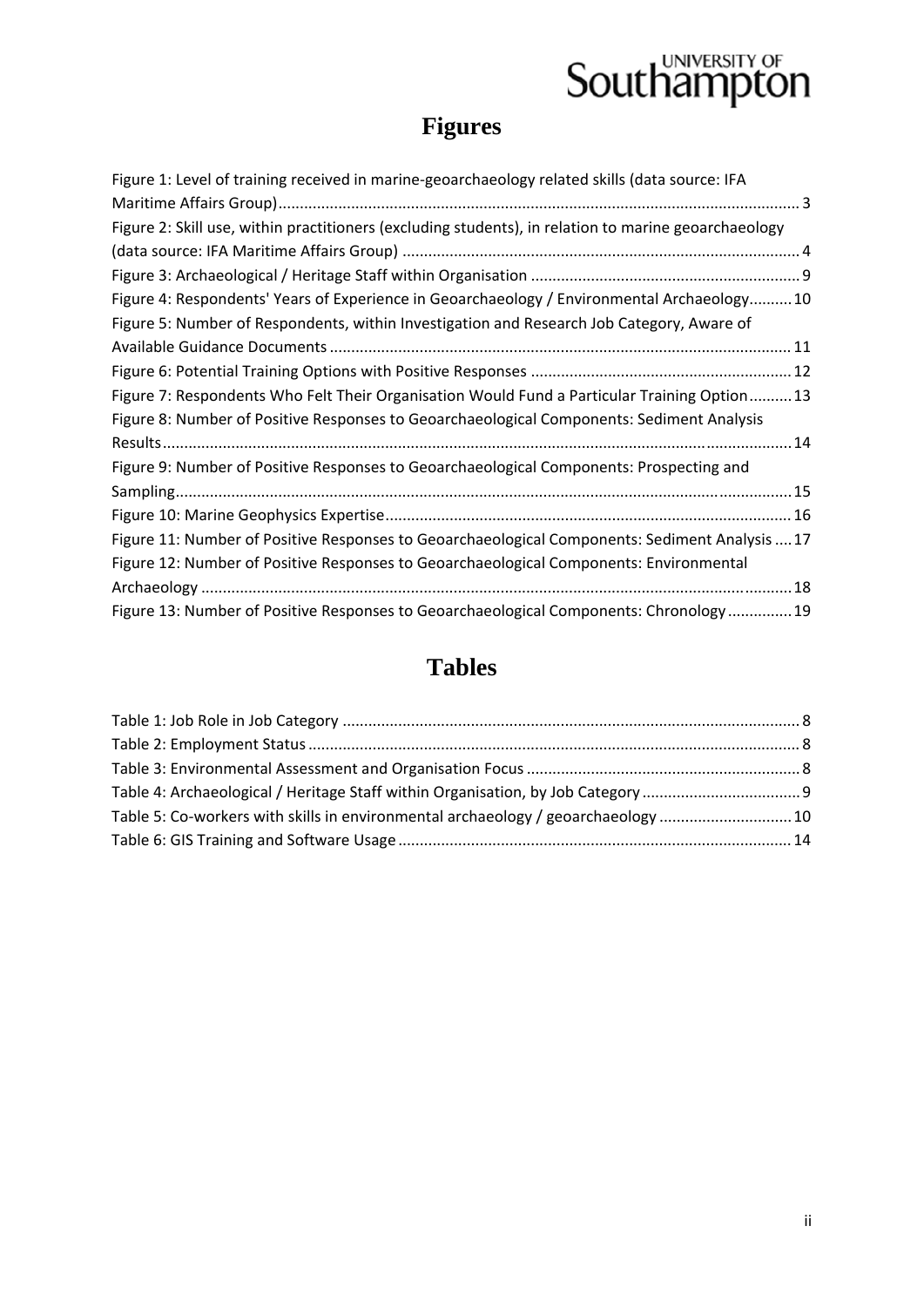#### **Summary**

In recent years there have been extensive geotechnical and environmental sampling survey programmes conducted by developers in support of numerous coastal and marine development projects, such as offshore wind farms, cable installations and port expansions. It is important that knowledge and understanding of the techniques and methodologies, that can reveal detail about the submerged heritage, are widely understood within the historic environment sector. It is therefore essential that national and local curators, and those working in the wider archaeological sector, are provided with an opportunity to develop knowledge, skills and practical experience in marine geoarchaeological analysis methodologies; this knowledge will enable staff to provide informed comment and advice based on a detailed understanding of the nature and archaeological potential of these offshore sites.

English Heritage commissioned COARS, University of Southampton, to undertake project 6205, "*Development and delivery of a pilot marine geotechnical training course for archaeologists*", under the National Heritage Protection Plan (NHPP) stream 2D2. The anticipated project outcome will be the delivery of a greater understanding of the skills shortages in this area, through a research component, and then use this information, in tandem with the decades of experience of the project team, to provide a pilot training course in marine geoarchaeological analysis (with a supporting toolkit of learning materials) for heritage practitioners in curatorial, investigation and research roles. The University of Southampton has been teaching Marine Geoarchaeology to Masters Maritime Archaeology students for fifteen years, throughout this time through combining the staff and resources of the Ocean and Earth Science and Archaeology Departments and world‐class facilities available at the National Oceanography Centre, Southampton (NOCS).

This report details the methodology and results of the research component into skills shortages that exist within the area of marine geotechnical training for archaeologists. The research exercise was undertaking using an online survey which attracted 224 separate views and a total of 67 respondents who completed the survey.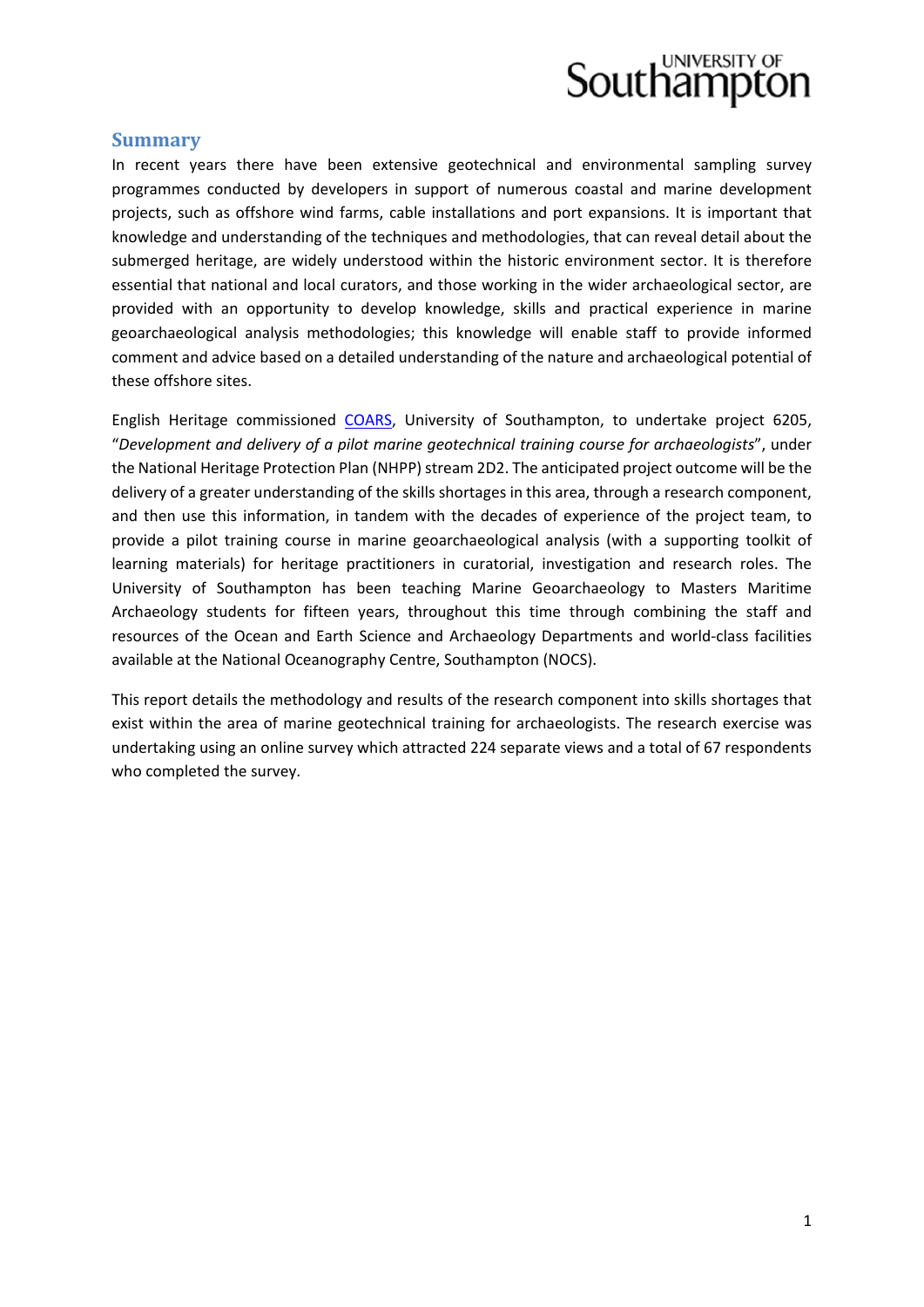

#### **1. Background**

With the rapid expansion of coastal and offshore infrastructure projects, there have been extensive geotechnical and environmental sampling survey programmes conducted by developers, such as offshore wind farms, cable installations and port expansions. The large volume of material generated has a wide range of applications for interpreting the archaeological record and, as such, the way the material is handled and investigated is of great importance for understanding past landscapes and activities that took place within them. To ensure that this finite record is dealt with accordingly, it is essential that knowledge, skills and practical experience is developed within the wider archaeological community, as well as with those who handle and collect the material in the first place for survey companies. Such knowledge enables staff to identify, at an early stage, materials obtained that may have archaeological potential. Very few universities provide specific marine geoarchaeological training within their degree programmes (e.g. University of Southampton), so the number of practitioners entering commercial and / or local government associations with sufficient knowledge in marine geoarchaeology is currently insufficient to meet the growing need.

In England, English Heritage (EH) has provided advice for marine development projects since 2002, witnessing a large expansion of seabed development projects which require geotechnical material and environmental samples to support completion of Environmental Impact Assessment (EIA) exercises. To educate individuals and companies, engaging with the marine environment, EH have produced a number of Guidance Documents (e.g. BMAPA and EH 2003; Dunkley 2008; EH 2006; Firth 2013; Trow and Murphy 2003). However, where the guidance relates to palaeolandscapes, much of the focus has been directed towards data acquisition, processing and interpretation utilising geophysical techniques forseabed investigations, with the recently published *EH Guidance Notes on Marine Geophysics*(Plets, Dix and Bates, 2013) providing a thorough overview of these techniques. Other relevant guidance documents, often focused upon terrestrial sequences, have considered specific material types (e.g. Brunning and Watson 2012; Karsten *et al*. 2012), dating methodologies (e.g. Duller *et al*. 2008; EH 2004), or the broad fields of Geoarchaeology (Ayala *et al.* 2007) and Environmental Archaeology (Campbell *et al*. 2011). Recently, Dix and Sturt (2013) published a chapter on *Marine Geoarchaeology and Investigative Methodologies* within the *Maritime Archaeological Research Agenda for England*, providing a review of techniques available for offshore geoarchaeological investigations at a range of spatial scales, and identifying key research areas for the future. However specific Marine Geoarchaeology guidance on the acquisition, handling and investigation of geotechnical material (e.g. boreholes and vibrocores) and environmental samples (e.g. seabed grab samples and material from benthic trawls) is limited. Probably the most prominent guidance document covering this topic (and most cited in recent years), in relation to marine geotechnical investigations, is that by Gribble and Leather (2011), written for the renewable energy sector. Although this provides a good overview of the topic and sets out a framework for archaeological investigations, it provides very little detailed guidance for practitioners in a number of key areas, such as palaeoenvironmental sample assessments and analysis (covered in paragraphs 13.10 to 13.12), which has resulted in considerable disparity in the implemented investigation methodologies and data generated from such archaeological programmes.

Looking forward to future coastal and marine development projects, the knowledge gap has been acknowledged by EH. They have responded by identifying that there is a need for an audit of skills and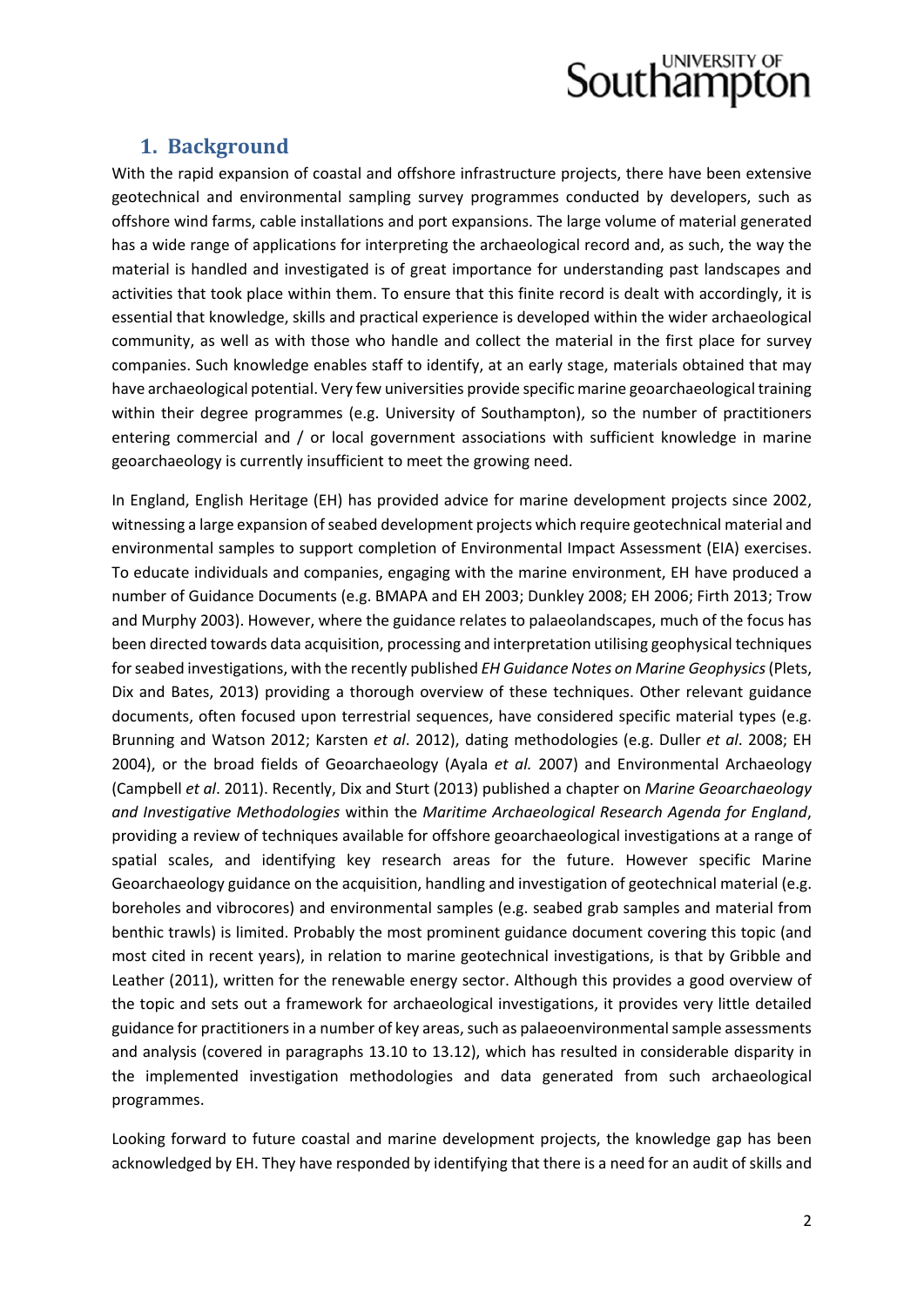### UNIVERSITY OF outhampt

competency strengths and weaknesses, to fully identify where knowledge gaps exist, amongst national and local curatorial staff, the wider archaeological sector and geotechnical survey contractors. In anticipation of the perceived skill shortages, professional training has been identified as a requirement to ensure that technical understanding is embedded during the different stages of the production of a geoarchaeological technical report.

### **2. Previous Market Intelligence**

It is acknowledged by EH, through identification of strategic training requirements, that a skill shortage exists in specialist services and post‐excavation analysis (Aitchinson and Rocks‐Macqueen 2013). An area identified as requiring further investigation, to supplement existing Labour Market Intelligence (LMI), are any skill shortages in the understanding, interpretation and use of geotechnical material obtained within the coastal and marine environment.

A recent survey (2014) undertaken by the *Institute for Archaeologists' Maritime Affairs Group* also questioned its members over their skills and training needs (total of 62 respondents to the survey). In response to the specific question over the level of training respondents had received in a range of topics relevant to the marine environment, 50% of respondents (from a total response count of 44‐45 to each answer) had received some level of training in geoarchaeological assessment, 65% in sample recovery (including geotechnical samples), 70% in geophysical data collection and 80% in geophysical data interpretation (Figure 1).





This survey also sought to identify how often these skills were utilised (total response count was 38‐ 41 to each answer). Of the fourskills, the interpretation of geophysical data was most frequently used, with 25% using this skill every week and a total of 64% using it several times a year (Figure 2). This compared to c. 30‐34% who used geophysical data collection, sample recovery (which had the lowest frequent usage) and geoarchaeological assessment several times a year.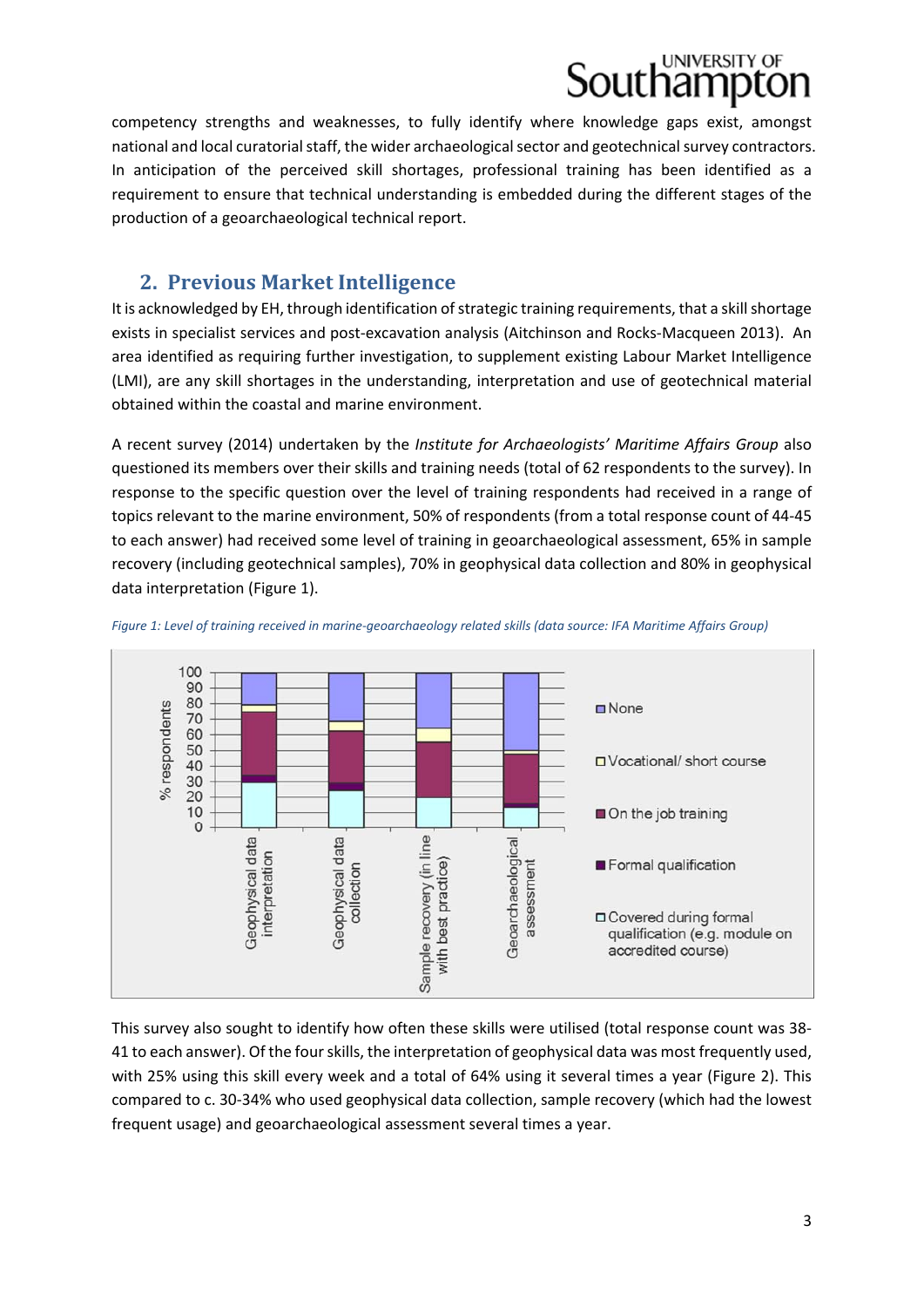

Figure 2: Skill use, within practitioners (excluding students), in relation to marine geoarchaeology (data source: IFA *Maritime Affairs Group)*



Finally, in response to the question of training needs, from a total of 40 respondents, 30% (12 respondents) desired training in geophysical data interpretation, 23% (9 respondents) in geophysical data collection, 30% (12 respondents) in sample recovery and 18% (7 respondents) in geoarchaeological assessment. In a recent survey of the Scottish heritage sector (Atkinson and Bicket, 2013) over 70% of respondents stated they had not received any training in relation to the marine historic environment.

#### **3. Project Scope**

A key role of EH, in response to the National Heritage Protection Plan (NHPP) priorities, is to build external capacity in the workforce engaged in understanding, protecting and managing the historic environment. Training activity is one of the key contributions EH makes to building capacity in the historic environment sector.

In September 2013 EH produced *Historic Environment Workforce: Training Delivery Strategic Approach* (EH 2013). This document set out the approach EH was going to take for training delivery and focus in terms of:

- 1. Meeting gaps in the knowledge and skills related to specific NHPP topics;
- 2. Meeting skills gaps identified through recognised labour market intelligence; and
- 3. Meeting the needs of particular audiences.

Project 6205 relates to the development and delivery of a pilot marine geotechnical training course for archaeologists. The project will be delivered in four phases:

- 1. Research into the skills shortages to further assess and define the demand for the training and the target audience (this report)
- 2. Design of the pilot training course and an appropriate toolkit of supplementary training materials which meets the needs of the audience and delivers the content they need to cover.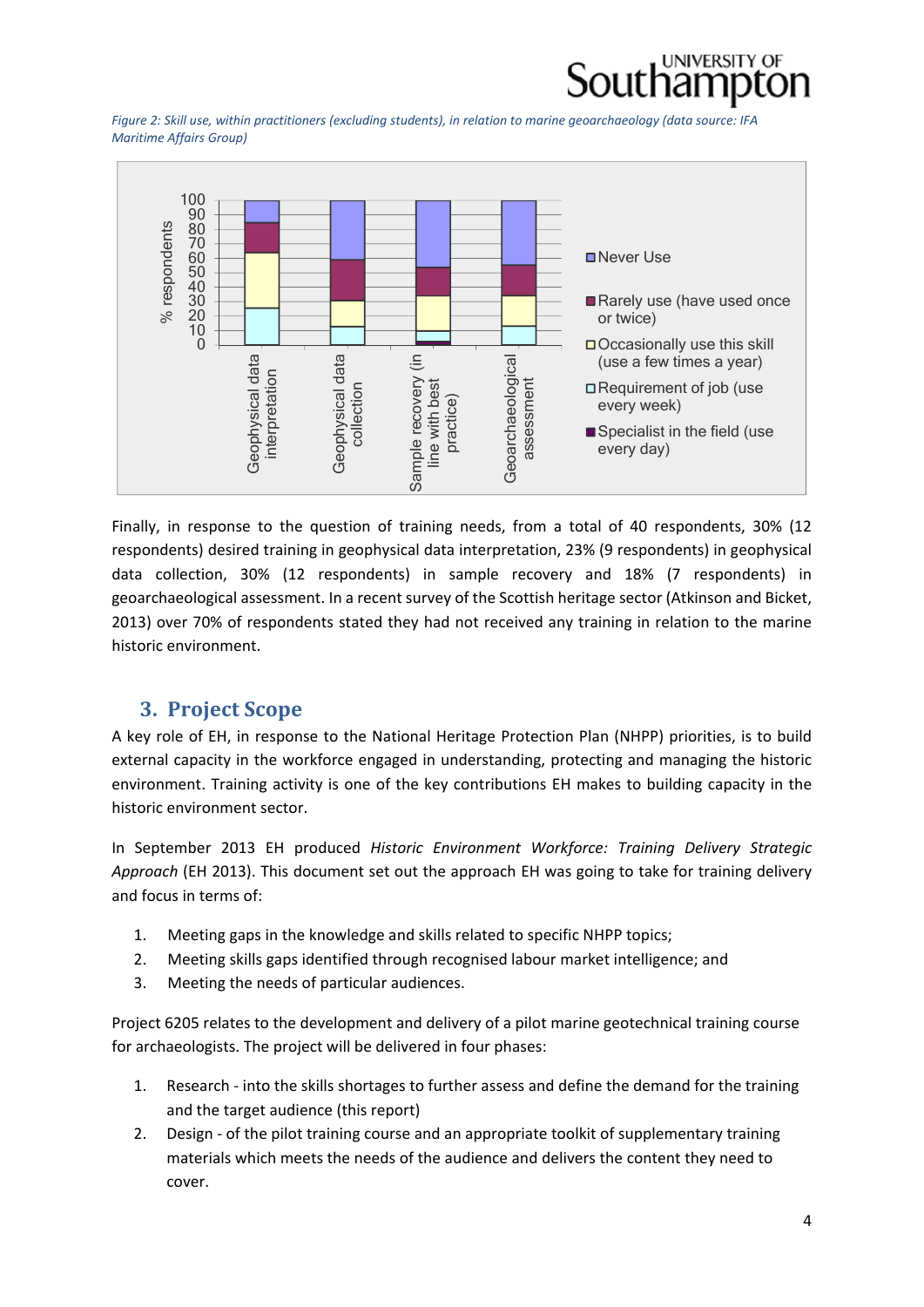

- 3. Delivery of pilot course
- 4. Evaluation production of a report evaluating this approach and recommending any future actions.

Specific aims and objectives have been identified for the current project.

#### **2.1 Project Aims:**

- To develop the knowledge, skills and appreciation of how geotechnical material obtained within the coastal and marine environment is used for geoarchaeological interpretation by improving our understanding of skills shortages and delivering a pilot marine geotechnical training course and toolkit of learning materials; and
- The target audience will comprise of heritage practitioners in curatorial, investigation and research roles, staff in archaeological units, commercial heritage consultants and professional marine survey contractors.

#### **2.2 Objectives**

The project will:

- 1. Provide an understanding of the skill shortages that exist in the sector; demonstrating clearly who the audience is, what level of demand there is for training and what specific content the training should cover (this report);
- 2. Deliver a pilot training course to meet the skills shortages which will include the development of a learning toolkit to supplement the training;
- 3. Provide a learning environment that includes access to written learning materials, expert speakers, practical laboratory demonstrations, discussion opportunities and, where it meets the learning needs of the delegates, accessto see the equipment and platforms used in coastal and marine geotechnical survey;
- 4. Provide an introduction, explanation and demonstration of marine sedimentary conditions, Quaternary geomorphological principles and the techniques and methodologies that support marine geoarchaeological analysis and interpretation;
- 5. Develop practical experience and understanding of processing geotechnical material to support historic environment analysis and modelling techniques;
- 6. Develop an understanding of the techniques employed to describe and illustrate the results of the analysis, such as sedimentary sequence deposit models to reconstruct prehistoric submerged and buried landscape features that have the potential to contain archaeological evidence;
- 7. Explain how geoarchaeological reportsshould effectively identify risk and inform the selection of viable mitigation strategies; and
- 8. Provide an evaluation of the effectiveness of the pilot in bridging skills shortages and provide options for future delivery.

### **3. Identified audiences.**

The following audience groups have been identified in the *Historic Environment Workforce: Training Delivery Strategic Approach* and are considered to be in scope for this programme. These audiences will be further refined in the research phase of the project.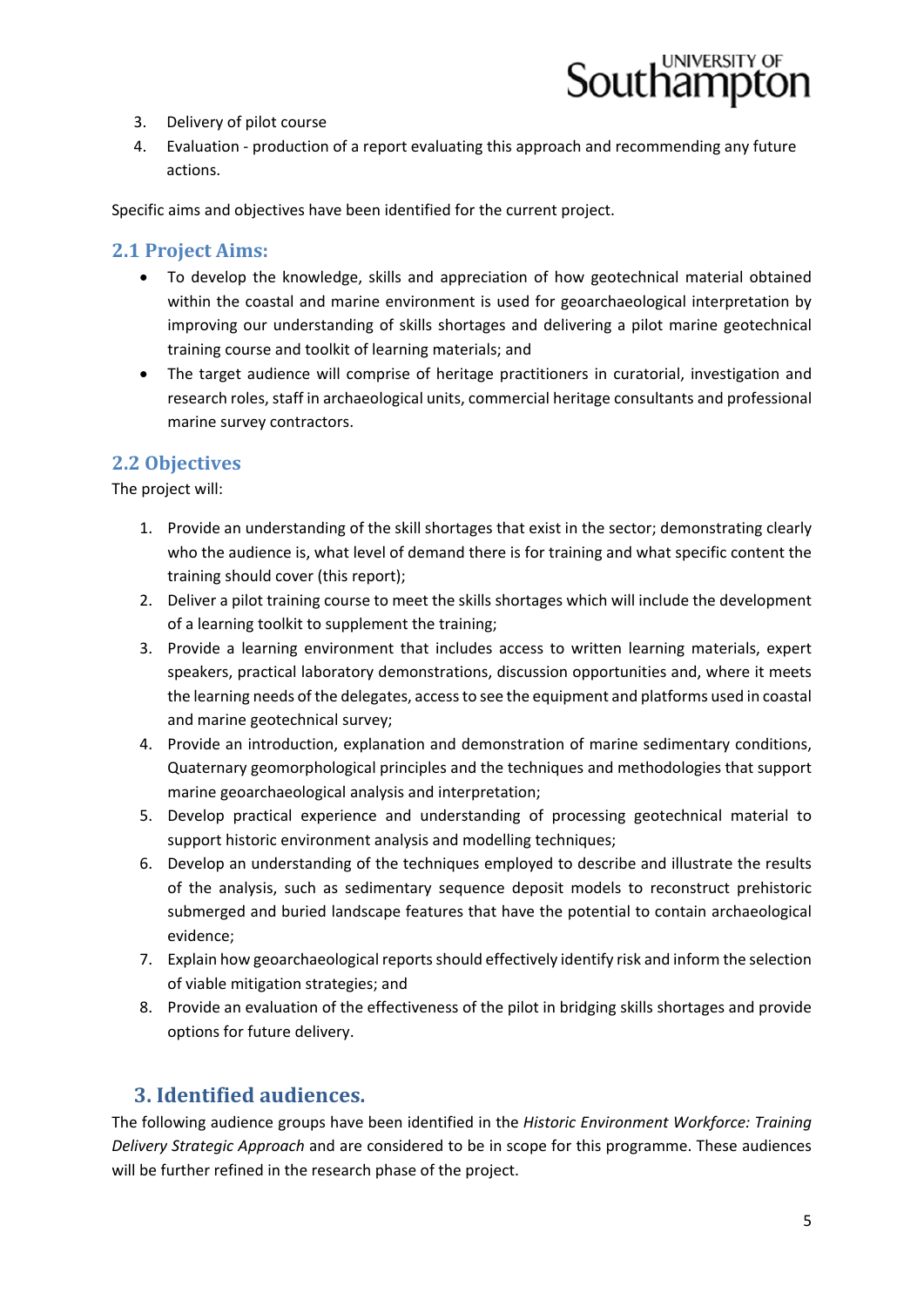- Curatorial roles (local authority Historic Environment Services) those who look after, in a management context, the historic environment such as Archaeological Curators;
- Commercial marine survey contractors those that work on behalf of developers to acquire geotechnical survey material to address engineering parameters, but will not be familiar with how the same material is used for geoarchaeological interpretation;
- Parties that undertake invasive and non-invasive investigation for assessment, recording and analysis on sites or assemblages produced from sites with archaeological interest – those who undertake fabric analysis for identification, analysis, survey and evaluation such as staff in archaeological units and commercial heritage consultants; and
- EH staff, primarily within National Planning and Conservation Department, whose role involves advising on coastal and marine development projects.

### **4. Research Methodology**

In order to inform the content of the training course, a research exercise has been undertaken to investigate the availability of knowledge and skills in the understanding, interpretation and use of geotechnical material obtained within the coastal and marine environment and produce an assessment of the level of demand for training. The generation of the survey followed a series of iterative stages:

- 1. Development of a draft survey (UoS) for consultation with representatives of the immediate English Heritage team, consisting of Christopher Pater (Head of Marine Planning and Project lead), Rachel Prosser (Capacity Building Team, English Heritage) and Jonathan Last (project Quality Assurance officer).
- 2. Revised survey circulated within English Heritage for comment, including representatives of the Science Advisors, Environmental Studies, Geophysics and Scientific Dating teams.
- 3. Compilation of all comments into a final survey and final consultation with Christopher Pater.
- 4. Construction of an online survey, using the University of Southampton iSurvey (https://www.isurvey.soton.ac.uk/) system.
- 5. Launch of survey and contacting of potential recipients.

The survey was disseminated through email and online blog sites, targeting the identified audiences stated in Section 3. The questions contained within the survey are given in Appendix A. Points of dissemination included (but not exclusively):

- Institute for Archaeologists (IFA; http://www.archaeologists.net/), including the IFA Maritime Affairs Group (MAG; http://ifamag.wordpress.com/);
- Association of Local Government Archaeological Officers (ALGAO; http://www.algao.org.uk/);
- Specialist Research Groups, including Quaternary Research Association (QRA; http://qra.org.uk/) and Association of Environmental Archaeology (AEA; http://envarch.net/);
- English Heritage staff, including the English Heritage Science Network
- National Heritage Science Forum (http://www.heritagescienceforum.org.uk/)
- Advertised through both COARS (http://www.southampton.ac.uk/coars/) and University of Southampton news feeds and blog sites.
- Selected survey contractors, consultancies and marine infrastructure companies.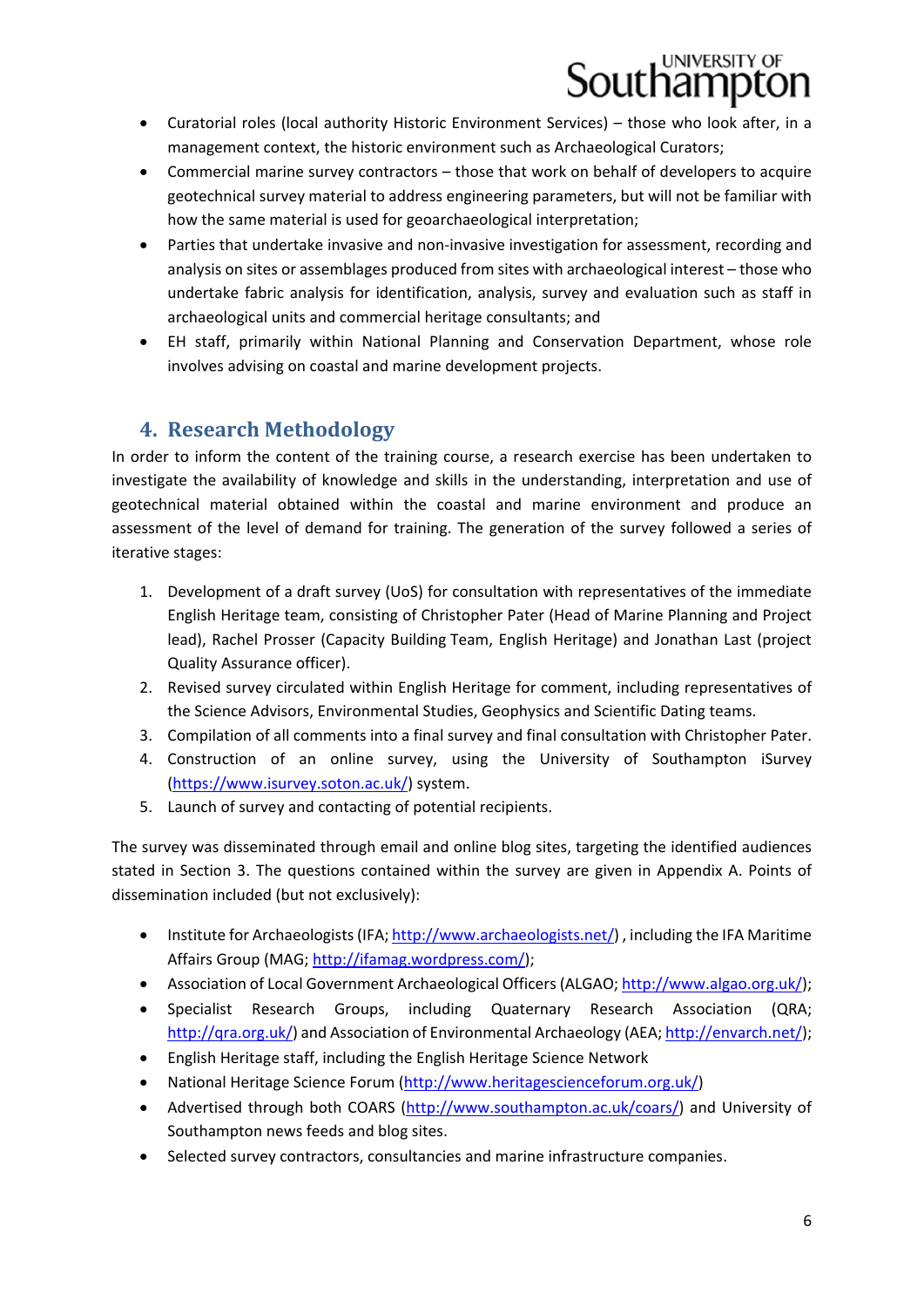The survey was made publically available on Tuesday  $20<sup>th</sup>$  May 2014 and ran until Sunday  $8<sup>th</sup>$  June 2014. All data was collected within the iSurvey portal via Secure Sockets Layer (SSL) encryption, and stored on a secure central database server that was backed up daily with all data archived for 90 days. At the end of the survey the full dataset was downloaded and prepared for analysis. A number of respondents from outside the UK also participated in the survey, including the United States of America, Australia and Japan. Comments made within the survey have been abridged in some instances, where included within this report, to protect the respondent's identity. The research exercise was undertaken using an online survey which attracted 224 separate views and a total of 67 respondents who completed the survey. A summary of the results is provided below. A full breakdown of the results from Sections 4 to 8 (Geoarchaeological Components), split by the three main job categories, is given in Appendices B to F.

### **5. Results**

#### **5.1 Background Information**

Respondents were asked to select one of three overarching job categories, consisting of:

- Curatorial Roles (Historic Environment Services): Those who look after, in a management context, the historic environment
- Investigation and Research: Those who undertake invasive and non-invasive investigation for assessment recording and analysis on sites or assemblages produced from sites with archaeological interest
- Non Heritage professional and practitioner: Those whose work bring them into regular contact with the historic environment and whose decision making may impact upon it

Within these three categories, a job role was selected (Table 1). The breakdown of respondents, by category and role, is given below. The highest proportion of respondents (72%) was generated from the Investigation and Research category. The lowest response rate (6%) was from the non-heritage professional category. This low response rate was to be expected as this category is likely to be the one that engages the least with heritage assets and therefore least likely to wish to participate in the online survey. The job roles with the greatest number of respondents were Archaeological Specialists and Researchers (25% each), followed by Archaeological Contractors (15%) and Archaeological Curators (12%).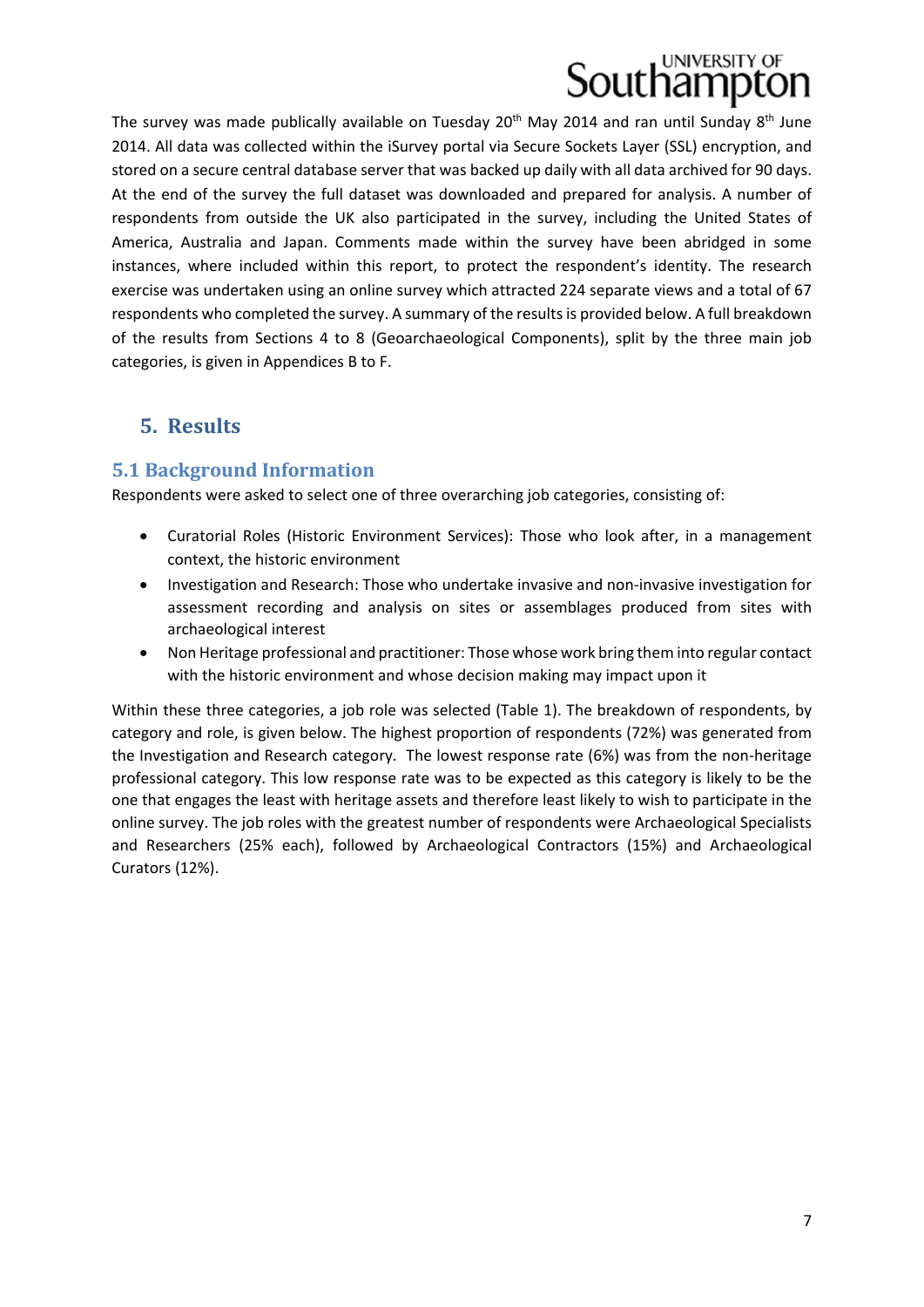

#### *Table 1: Job Role in Job Category*

|                                                         | <b>Curatorial</b> | Investigation<br>and Research | <b>Non Heritage</b><br>Professional | <b>Total</b> |
|---------------------------------------------------------|-------------------|-------------------------------|-------------------------------------|--------------|
| <b>Archaeological Curator (County</b><br>Archaeologist) | 8                 |                               |                                     | 8            |
| <b>Historic Environment Records</b><br><b>Officer</b>   | $\overline{2}$    |                               |                                     | 2            |
| <b>Archaeological Contractor</b>                        |                   | 10                            |                                     | 10           |
| <b>Archaeological Specialist</b>                        |                   | 17                            |                                     | 17           |
| <b>Researcher (University or</b><br>Freelance)          |                   | 17                            |                                     | 17           |
| Surveyor / Engineer                                     |                   | $\overline{2}$                |                                     | 2            |
| <b>Project Manager</b>                                  |                   |                               | 1                                   | 1            |
| <b>Other</b>                                            | 4                 | $\mathbf{1}$                  | 3                                   | 8            |
| Role not provided                                       | 1                 | 1                             |                                     | 2            |
| <b>Total</b>                                            | 15                | 48                            | 4                                   | 67           |

In relation to job status, the majority of respondents were full-time employed (69%), with 10% parttime employed, 10% students and 7% self‐employed (Table 2).

#### *Table 2: Employment Status*

|                           | <b>Curatorial</b> | Investigation<br>and Research | <b>Non Heritage</b><br>Professional | <b>Total</b> |
|---------------------------|-------------------|-------------------------------|-------------------------------------|--------------|
| Self employed             |                   | 5                             |                                     | 5            |
| Part time employed        | 3                 | 4                             |                                     |              |
| <b>Full time employed</b> | 12                | 30                            | $\overline{4}$                      | 46           |
| <b>Student</b>            |                   | 7                             |                                     | 7            |
| <b>Retired</b>            |                   |                               |                                     |              |
| Not given                 |                   |                               |                                     |              |

Of the 67 respondents, 32 (48%) stated that they were involved with environmental assessment programmes for marine development projects, with 42 (63%) stating that their organisation had a primary focus was upon archaeology / heritage (Table 3).

#### *Table 3: Environmental Assessment and Organisation Focus*

|                                                                                                     | <b>Curatorial</b> | Investigation<br>and Research | <b>Non Heritage</b><br>Professional | <b>Total</b> |
|-----------------------------------------------------------------------------------------------------|-------------------|-------------------------------|-------------------------------------|--------------|
| Are you involved with<br>environmental assessment<br>programmes for marine<br>development projects? | 12                | 18                            | 2                                   | 32           |
| Is your organisation<br>primarily focused upon<br>archaeology / heritage?                           | 6                 | 36                            | 0                                   | 42           |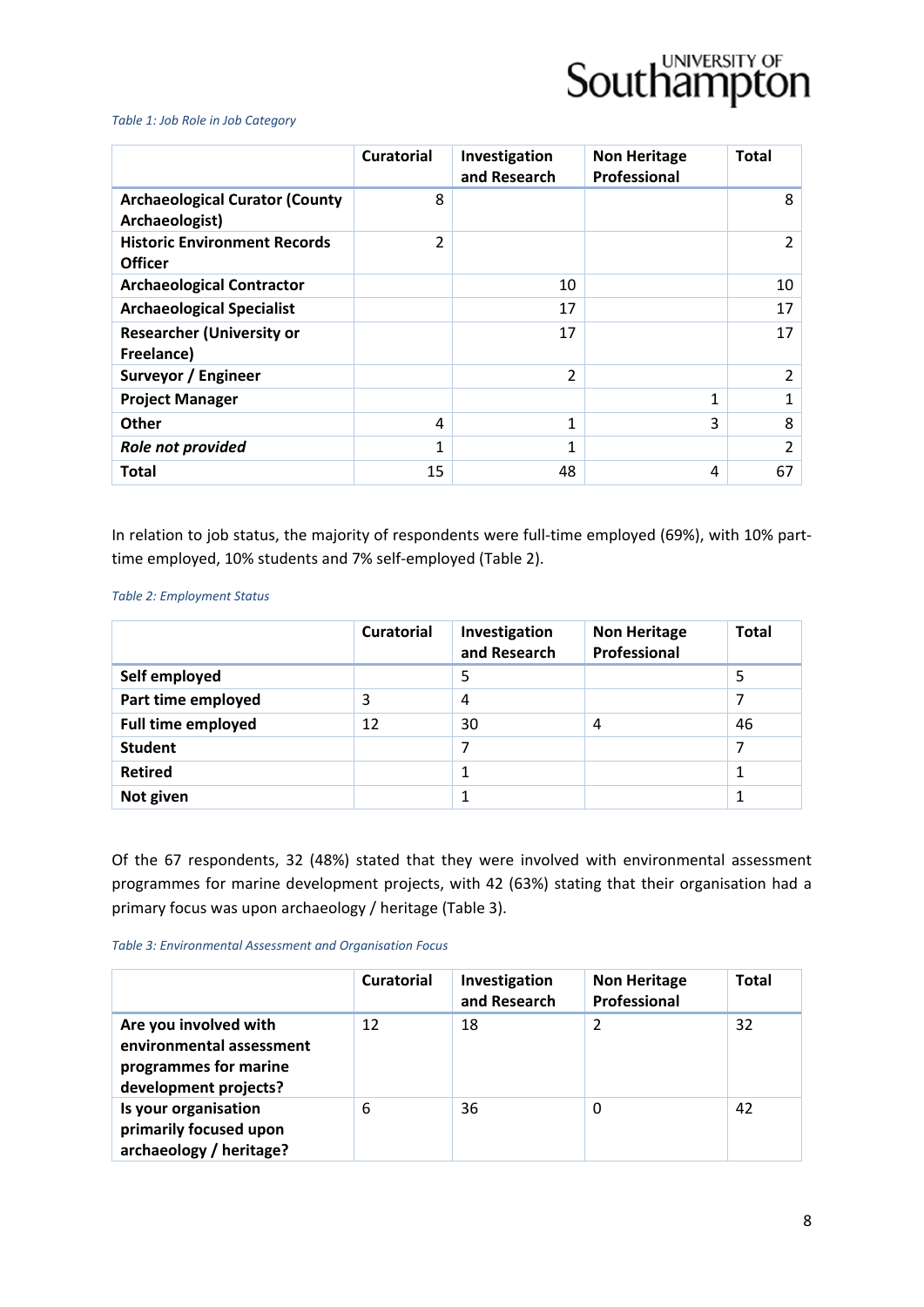### UNIVERSITY OF puthampt

There was a wide variation in the number of archaeological / heritage staff employed within each respondent's organisation. The categories with the greatest response (19%) were those employing 2‐ 5 staff or over 101 staff (Figure 3 and Table 4). The latter is likely to be a skewed representation of the industry as a whole due to a number of respondents from the same large organisation. Four respondents (6%) employed no archaeological / heritage staff within their organisation with 12% (8 respondents) stating they only had one such member within their organisation.



#### *Figure 3: Archaeological / Heritage Staff within Organisation*

*Table 4: Archaeological / Heritage Staff within Organisation, by Job Category*

|             | <b>Curatorial</b> | Investigation<br>and Research | <b>Non Heritage</b><br>Professional | <b>Total</b> |
|-------------|-------------------|-------------------------------|-------------------------------------|--------------|
| <b>None</b> |                   | 2                             | 2                                   | 4            |
| 1           | 3                 | 5                             |                                     | 8            |
| $2$ to 5    | 6                 | 6                             | 1                                   | 13           |
| 6 to 10     | 1                 | 5                             | 1                                   | 7            |
| 11 to 20    | 1                 | 8                             |                                     | 9            |
| 21 to 50    |                   | 8                             |                                     | 8            |
| 51 to 100   | 1                 | 4                             |                                     | 5            |
| $101+$      | 3                 | 10                            |                                     | 13           |

When questioned over how many fellow staff, within the respondent's organisation, that they considered had specialist skills in environmental archaeology / geoarchaeology, 21% stated that they had no specialist staff (33% of Curatorial, 15% of Investigation and Research, and 50% of the Nonheritage category) (Table 5). 18% of respondents stated that they had greater than 10 specialists within their organisation (13% of Curatorial and 21% of Investigation and Research categories). 49% of respondents considered themselves a geoarchaeologist / environmental archaeologist, including 40% within the Curatorial category, 56% within the Investigation and Research category, but none within the Non-heritage category.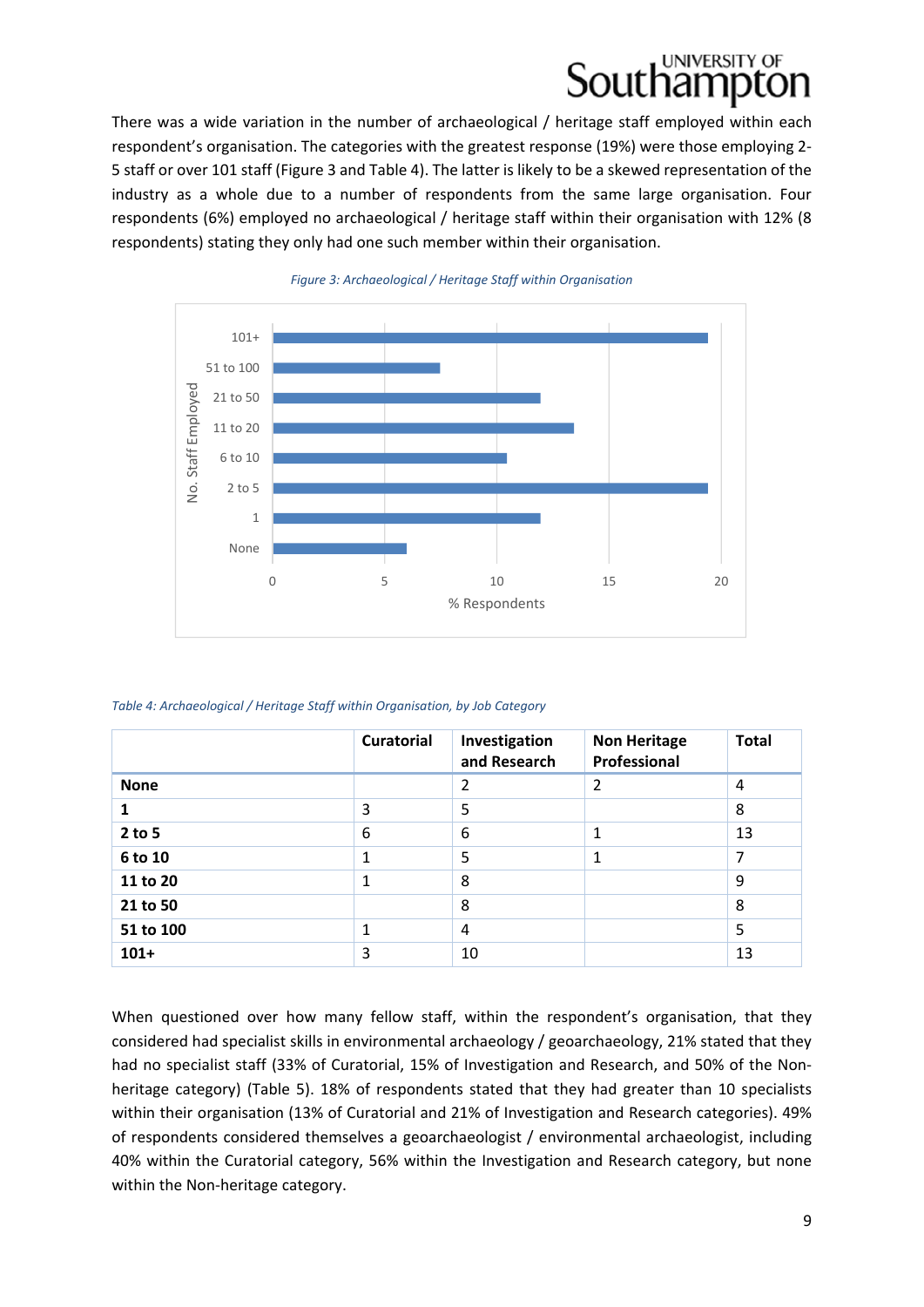### UNIVERSITY OF Southampto

*Table 5: Co‐workers with skills in environmental archaeology / geoarchaeology*

|                                                                                   | <b>Curatorial</b> | Investigation<br>and Research | <b>Non Heritage</b><br>Professional | <b>Total</b> |
|-----------------------------------------------------------------------------------|-------------------|-------------------------------|-------------------------------------|--------------|
| <b>None</b>                                                                       | 5                 | 7                             | 2                                   | 14           |
| 1 to 2                                                                            | 5                 | 13                            |                                     | 18           |
| $3$ to 5                                                                          | $\overline{2}$    | 8                             | 1                                   | 11           |
| 6 to 10                                                                           | 1                 | 10                            | 1                                   | 12           |
| $11+$                                                                             | 2                 | 10                            |                                     | 12           |
| Do you regard yourself as a<br>geoarchaeologist /<br>environmental archaeologist? | 6                 | 27                            | 0                                   | 33           |

Of those who self‐identified as a geoarchaeologist / environmental archaeologist, 73% (24 respondents; 10 of which were university researchers) held a doctorate degree, 18% (6 respondents) held a postgraduate degree, 6% (2 respondents within Investigation and Research category) had an undergraduate degree, while one didn't state their highest qualification. With regard to the number of years of experience, 30% had 11 to 20 years' experience and 30% had over 21 years' experience. 9% had 1 to 2 years' experience, 15% had 3 to 5 years' experience, and 12% had 11 to 20 years' experience (Figure 4).

*Figure 4: Respondents' Years of Experience in Geoarchaeology / Environmental Archaeology*



#### **5.2 Provision of Marine Geoarchaeological Specialisms**

All respondents stated that they understood that material derived from geotechnical methods / techniques (e.g. boreholes, grab samples) are important for archaeological purposes, while 96% (64 respondents) stated that they knew that marine geophysics is an important technique in marine geoarchaeology. 77% of respondents were aware of one or more of the following guidance documents:

 Offshore Geotechnical Investigations and Historic Environment Analysis: Guidance for the Renewable Energy Sector (2011: Gribble and Leather; published by COWRIE Ltd).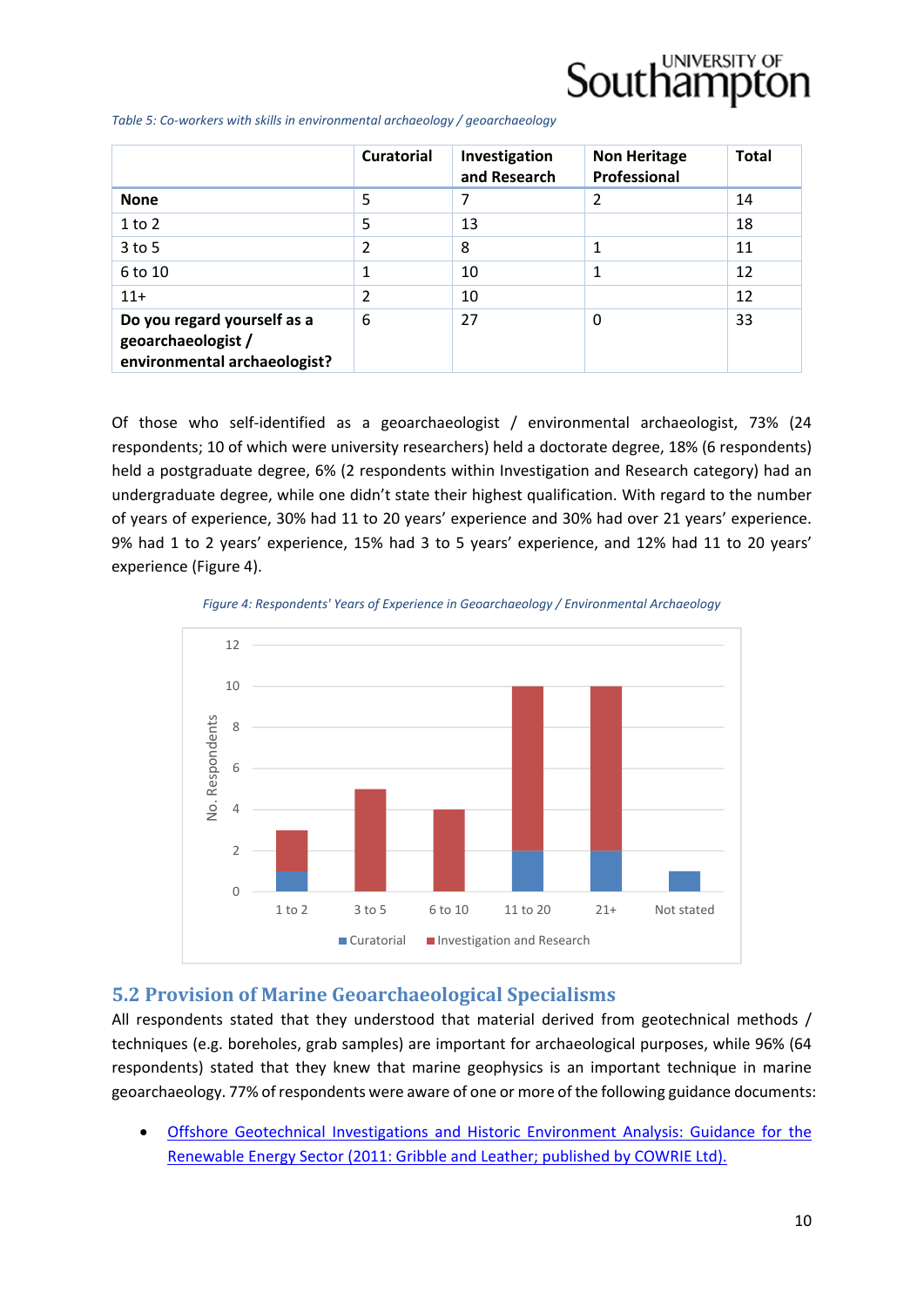### UNIVERSITY OF buthampi

- Marine Geophysics Data Acquisition Processing and Interpretation: guidance notes (2013: Plets, Dix and Bates. Published by English Heritage).
- Geoarchaeology: Using earth sciences to understand the archaeological record (2007: Ayala, Canti, Heathcote, Sidell and Usai; published by English Heritage).
- Environmental Archaeology. A Guide to the Theory and Practice of Methods from Sampling and Recovery to Post‐excavation (2011: Campbell, Moffett and Straker. Published by English Heritage)

This included 93% (14 respondents) of the Curatorial category, 73% (35 respondents) of the Investigation and Research category, and 75% (3 respondents) of the Non‐heritage category. Within the Investigation and Research category, the greatest proportion of individuals unaware of the current guidance documentations resided within the researcher job role (35% of job role respondents), with 19% of archaeological contractors and specialists questioned also unaware of these documents(Figure 5).



Figure 5: Number of Respondents, within Investigation and Research Job Category, Aware of Available Guidance Documents

#### **5.3 Training requirements**

75% of respondents (50 respondents) said that they had received training in geoarchaeology, environmental archaeology or geochronology, though 93% of respondents expressed interest in some level of training within the field of marine geoarchaeology. Six training options were posed to each respondent. The two options gaining the most support were a short course (external to their organisation), at 51%, and a guidance document, at 37% (Figure 6).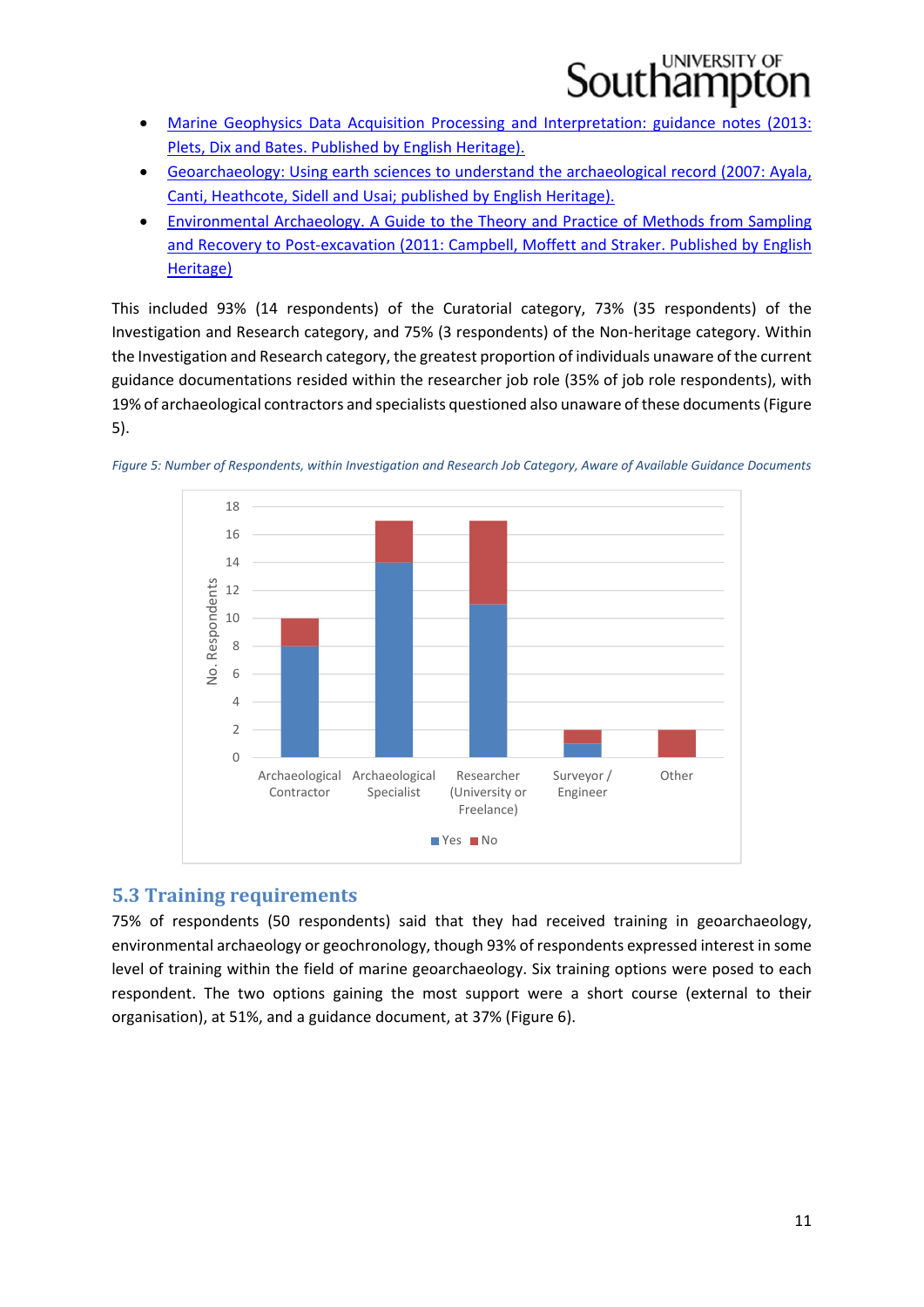

*Figure 6: Potential Training Options with Positive Responses*



When questioned over whether the respondent felt that their organisation (or themselves if selfemployed) might fund training attendance, 49‐54% of all respondents indicated that short external courses, online training and discussion seminars would likely be the most favoured options. A short internal course obtained 43% support, but most respondents felt that their organisation would offer no support for a formal qualification related to marine geoarchaeology (Figure 7).

The respondents were then told that "as part of the NHPP 6205 project the University of Southampton, in partnership with English Heritage, will be running a three day training course in January 2015, focusing on geoarchaeological techniques and methodologies using seabed and sub‐seabed sediment samples obtained during geotechnical surveys". When asked whether they would be interested in attending this training event 60% of respondents stated that they would be interested in attending such a course, with 60% within the Curatorial category (9 respondents) expressing interest, 58% within the Investigation and Research category (28 respondents) and 75% (3 respondents) within the Nonheritage category.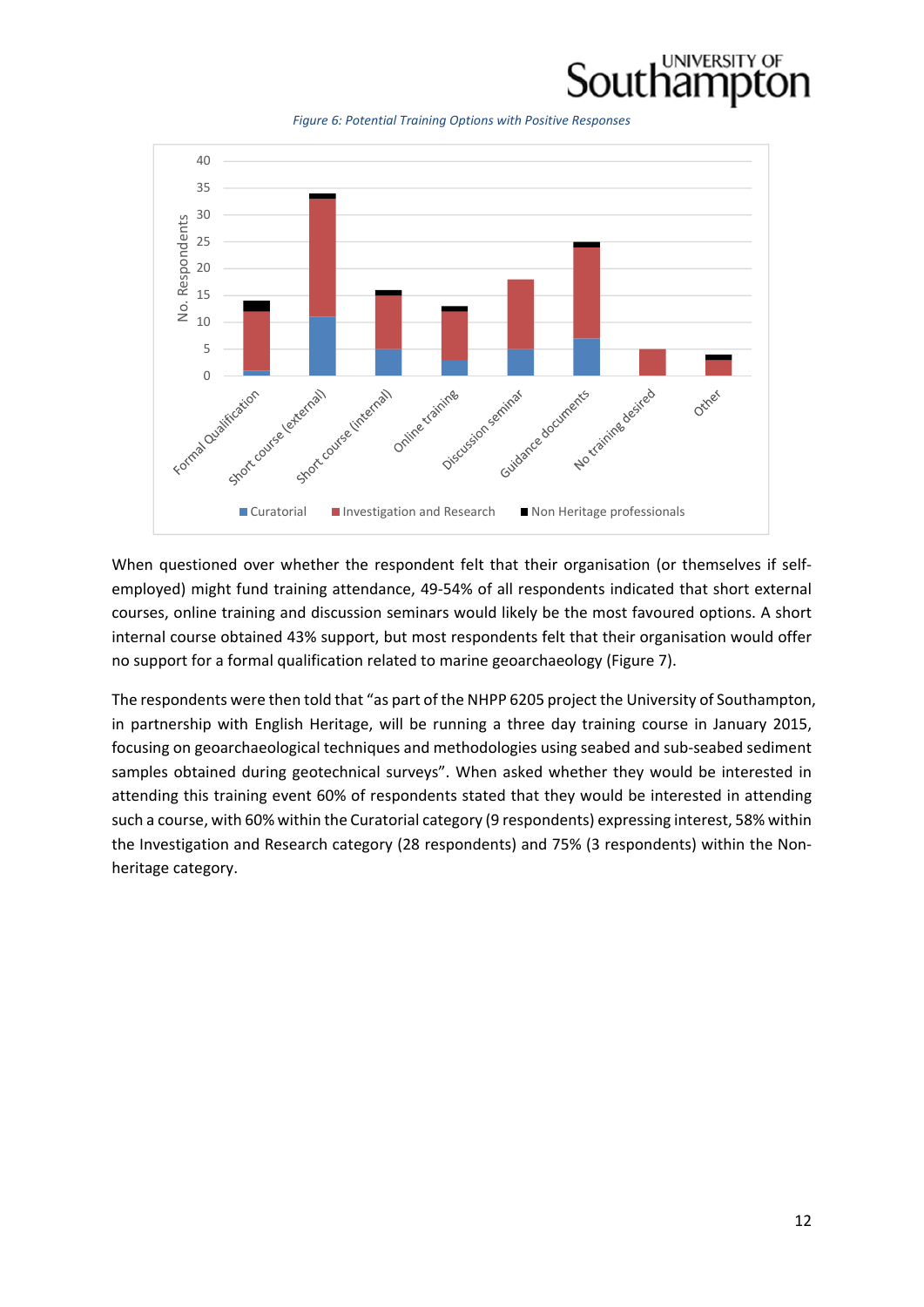

*Figure 7: Respondents Who Felt Their Organisation Would Fund a Particular Training Option*



#### **5.4 Geoarchaeological Components: Desk Based Studies**

From this point forward, the survey turned towards specific investigation stages, and techniques, that can be used within marine geoarchaeology. The first section concerned a range of different desk‐ based studies. Each respondent was asked which [of three] approachesthey were confident in, if there was a capability within their organisation to undertake the work, and whether they used external parties to conduct the work on their behalf. Only 18% of respondents said that they were confident in planning / scoping a geotechnical survey, including the selection of suitable sampling techniques (Figure 8). 34% said that they had such a capacity within their organisation, while 40% said that they used an external party to carry out this work.

10% of respondents stated that they were confident in the technique of sediment deposit modelling, including sourcing data suitable for inclusion in such a model. 34% said that they had such a capacity within their organisation, while 45% stated that they had used an external specialist for this work. 18% of respondents stated that they were confident in the production of a technical geoarchaeological report. 31% said that they had such a capacity within their organisation, while 42% stated that they had used an external specialist for this work. Across all three questions within this section, the Curatorial category appeared to have the least knowledge and capacity for these type of studies and greatest percentage (66% within this category) of commissioning of external specialists to undertake the work on their behalf. The number of respondents within the Non-heritage category was too low to provide any meaningful percentages but did suggest similar knowledge and capacity levels to the Curatorial category.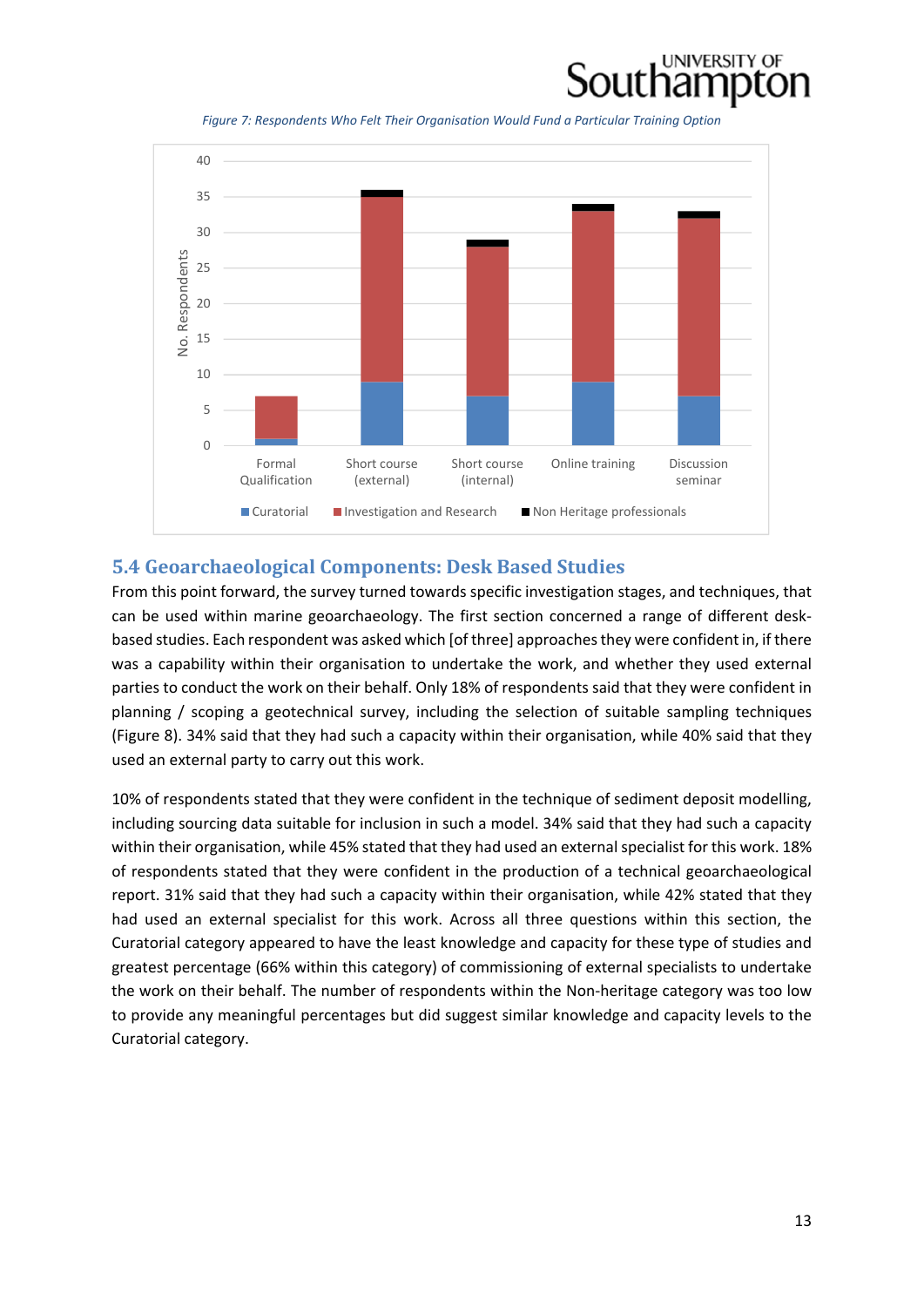

*Figure 8: Number of Positive Responses to Geoarchaeological Components: Sediment Analysis Results*



When questioned over the use of Geographic Information Systems(GIS), 72% of respondentssaid that they used such software (Table 6). The percentage was greatest within the Curatorial category (87% of category respondents), with 69% of the Investigation and Research category also indicating use of such software. A wide range of software packages are used for the management of geographic information, with the ESRI ArcGIS software most frequently cited as used. A number of respondents did state that they use multiple software platforms.

| Table 6: GIS Training and Software Usage Listed by Respondents |  |  |
|----------------------------------------------------------------|--|--|
|----------------------------------------------------------------|--|--|

|                            | <b>Curatorial</b> | Investigation<br>and Research | <b>Non Heritage</b><br>professional | <b>Total</b>   |
|----------------------------|-------------------|-------------------------------|-------------------------------------|----------------|
| Do you use GIS software?   | 13                | 33                            | $\overline{2}$                      | 48             |
| Which software do you use? |                   |                               |                                     |                |
| MapInfo                    | $\overline{2}$    |                               |                                     | $\overline{2}$ |
| ArcGIS                     | 6                 | 20                            | $\overline{2}$                      | 28             |
| qGIS                       |                   | 3                             |                                     | 3              |
| AutoCAD                    |                   | $\overline{2}$                |                                     | $\overline{2}$ |
| Grass                      |                   | 1                             |                                     | $\mathbf{1}$   |
| gvSIG                      |                   | 1                             |                                     | $\mathbf{1}$   |
| Site Recorder              |                   | 1                             |                                     | 1              |
| Trimble                    |                   | 1                             |                                     | $\mathbf{1}$   |

#### **5.5 Geoarchaeological Components: Prospecting and Sampling**

Section 5 of the survey turned to techniques that were available for obtaining material / data for marine geoarchaeological purposes. This consisted of three principal techniques: grab samples, boreholes and vibrocores, and marine geophysics. A similar response, both in total numbers and within the specific categories, was found for all three methods. 76‐79% of respondents claimed to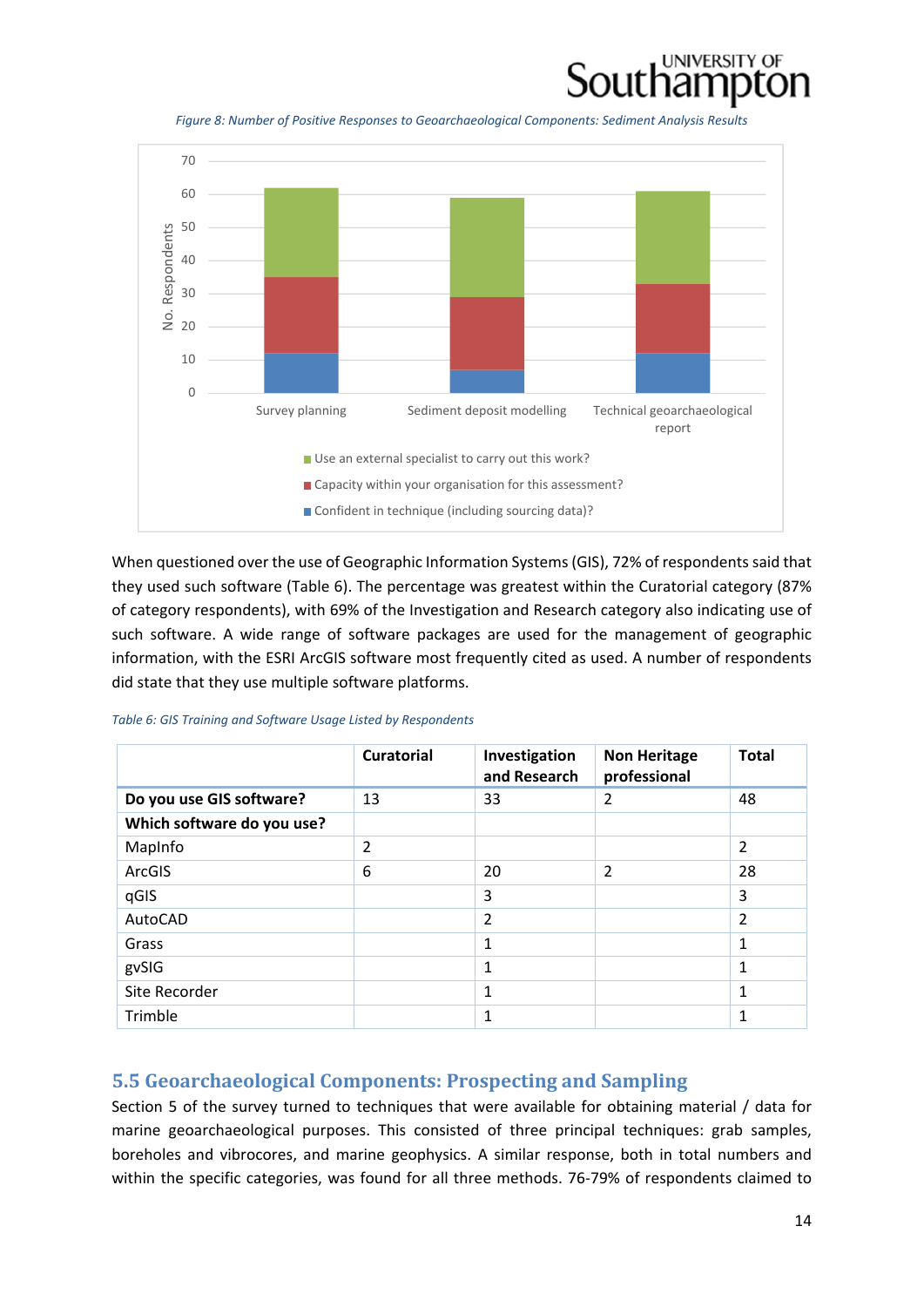### UNIVERSITY OF puthampt

have heard of each technique (Figure 9). However the number of respondents who claimed to understand the different techniques available was 34‐36% of total respondents. 43‐47% respondents who had heard of the methods also claimed to have some understanding of different techniques available. Vibrocores and Boreholes were found to have been the most frequently used method for archaeological purposes (33%), with marine geophysics (31%) having a similar level of uptake, while grab sampling (24%) had the lowest usage for archaeological purposes.



*Figure 9: Number of Positive Responses to Geoarchaeological Components: Prospecting and Sampling*

This question was followed up with a probe into the level of expertise that respondents had in working with a series of different marine geophysical techniques (Figure 10). Across all four principal techniques (bathymetric, side scan, sub-bottom profiler and magnetometer surveys) few respondents claimed to understand the full process from data acquisition to interpretation (7‐10% respondents). This was most prominent for magnetometer surveys where only 25% (5 out of 20 respondents) who used this data for interpretation also understood how the data was acquisitioned and processed. Across all four categories the highest number of respondents, claiming expertise, was in the interpretation stage, with the fewest number of respondents in all four categories understanding how the data was processed (from raw acquisition) prior to archaeological interpretation.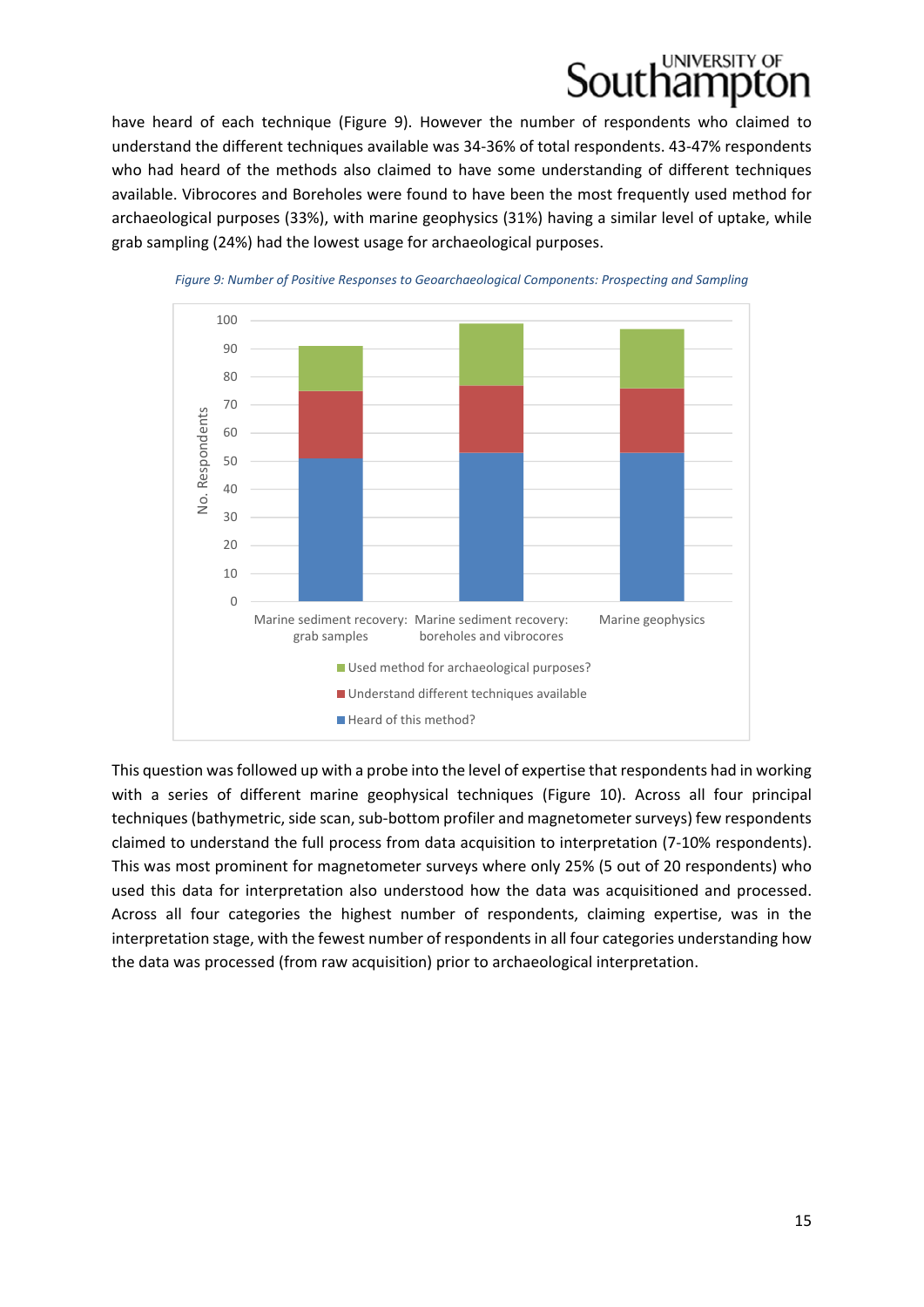### UNIVERSITY OF **Southampton**

*Figure 10: Marine Geophysics Expertise*



#### **5.6 Geoarchaeological Components: Sediment Analysis**

The survey then questioned each respondent about a series of different sediment analysis techniques that can be used for describing and analysing sediments for marine geoarchaeological purposes. Many of the respondents said that they had heard of each method (76‐85%), with sediment description and stable isotope analysis the best known techniques (Figure 11). Awareness of sampling, material type and contamination issues for each of these techniques was significantly lower, with 30-39% claiming they understood these issues. Capacity to undertake these techniques was low in both the Curatorial (7‐20% respondents) and Non‐heritage (0%) categories, while within the Investigation and Research category organisation capacity ranged from 52% (sediment description) to 12% (core scanners; such as X-rays and continuous XRF scanners) of respondents. External specialists were most frequently used for stable isotope analysis (42%), soil micromorphology (39%) and core scanning technology (34%), with the lowest use of external specialists for sediment descriptions (16%). In relation to use within offshore studies, sediment description was the most popular technique (21%), followed by particle size analysis (13%). The least used technique was stable isotope analysis (4% of respondents; all within the Investigation and Research category).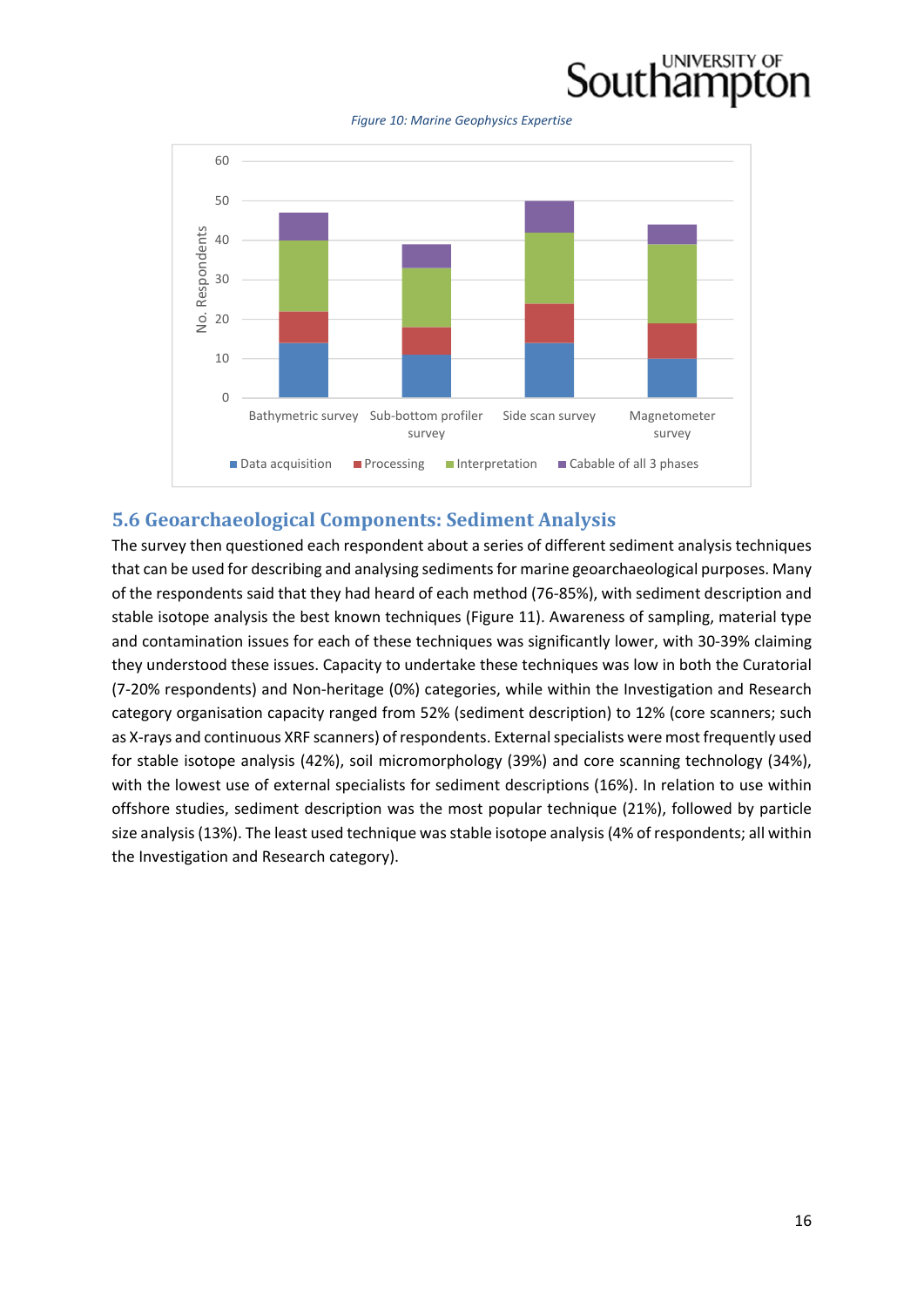

*Figure 11: Number of Positive Responses to Geoarchaeological Components: Sediment Analysis*



#### **5.7 Geoarchaeological Components: Environmental Archaeology**

The survey then questioned each respondent about a range of the most commonly applied environmental archaeology techniques suitable for marine geoarchaeological purposes. Additional techniquesthat had been used in the marine environment, omitted from the list (e.g. phytoliths), were also identified by a number of respondents, normally in relation to their own specialism, in the comments section. There was a strong consistency in the number of respondents (84‐85%) who had heard of many of the techniques, with chironomids (72%) and ostracods (76%) the least known techniques (Figure 12). Within the Curatorial category, the awareness of each technique ranged between 60% (for chironomids) and 87% (for diatoms, insects, molluscs and vertebrate remains) of respondents. Awareness of sampling, material type and contamination issues was claimed to be highest for wood remains (48%) with chironomids (31%) the lowest, followed closely by foraminifera and ostracods (39%) and molluscs and diatoms (40%). Capacity within the respondents' organisation was lowest for chironomids (9%), followed by insects (16%) and ostracods (18%), but highest for macroscopic plant remains (39%) and wood (37%). The use of external specialist was highest for insects (45%), diatoms (42%), chironomids (37%) and ostracods (36%), but lowest for macroscopic plant remains (25%), charred plant remains and charcoal (28%), wood (30%), molluscs (28%) and vertebrate remains (28%). Within the Curatorial category, only two respondents were aware of an internal capacity for macroscopic plant remains with only one respondent for all other techniques. On the question of use of these techniques within offshore studies, chironomids again had the lowest uptake (4%), followed by ostracods (9%), foraminifera and insects (10%), while molluscs, wood, charred plant remains (all 16%) and pollen and spores (18%) the most frequently used. Within the Curatorial category, two respondents indicated that they had used a number of the environmental archaeology techniques in offshore studies, but these techniques did not include diatoms, ostracods or foraminifera.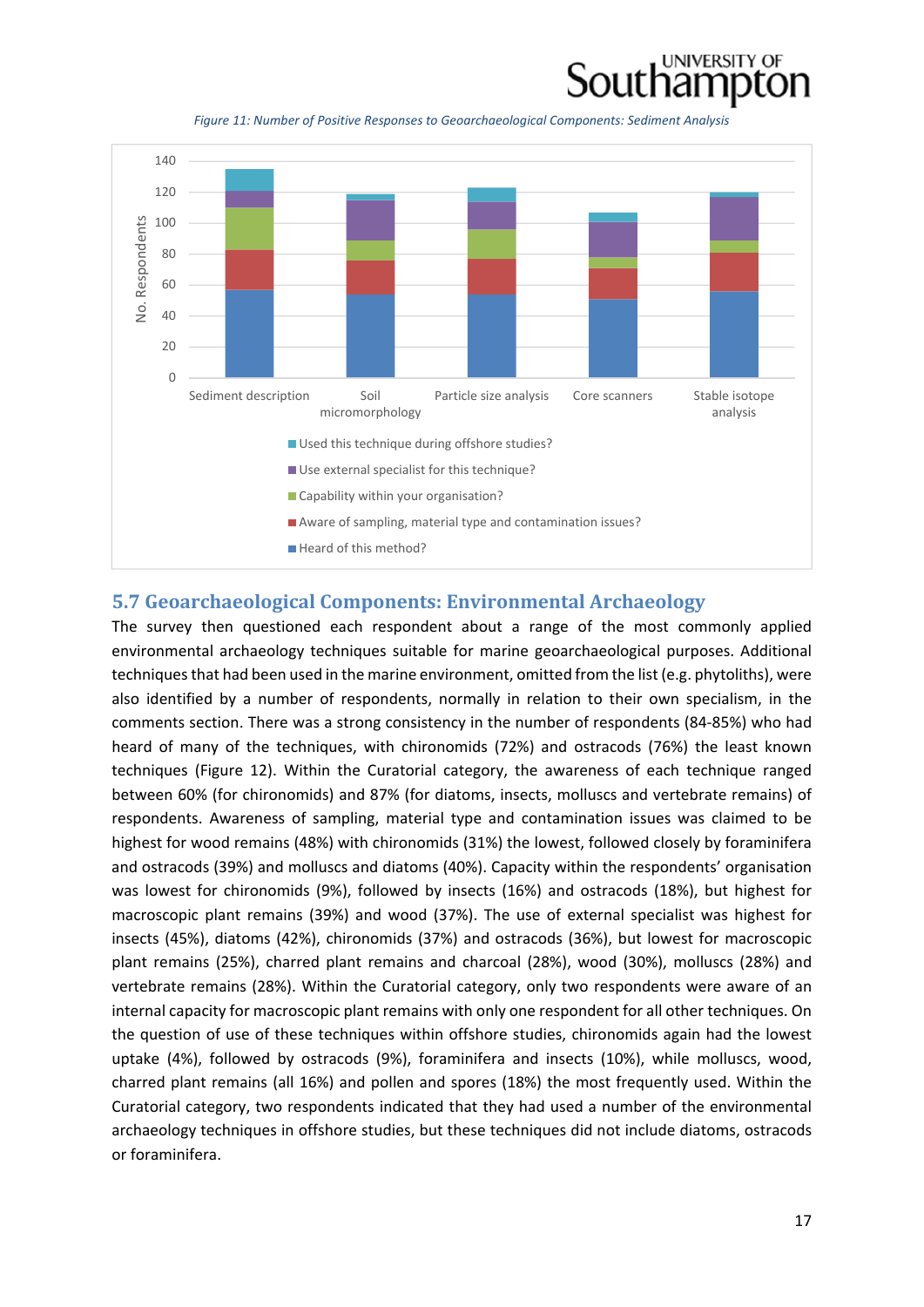

*Figure 12: Number of Positive Responses to Geoarchaeological Components: Environmental Archaeology*



#### **5.8 Geoarchaeological Components: Chronology**

The final section of the survey dealt with a range of techniques available for determining the age of sediments for geoarchaeological purposes. Radiocarbon dating (85%) and dendrochronology (84%) were the best known techniques, followed by Optically Stimulated Luminescence (OSL) (73%) (Figure 13). A large number of respondents also said that they had heard of chronological modelling techniques (73%), such as age‐depth modelling and Bayesian statistics. The least known technique listed was Cosmogenic nuclide dating (CND; 37%), with techniques such as Electron Spin Resonance (ESR) and Amino Acid Racemisation (AAR) heard of by 62% of respondents, and tephrochronology by 58%. Respondents claimed to be most aware of sampling, material type, age-range and contamination issues for the dating techniques of radiocarbon dating (52%) and dendrochronology (54%), followed by OSL (39%). A similar pattern was found in the use of techniques, with radiocarbon dating (49%), dendrochronology (33%) and OSL (28%) most frequently used. CND, ESR, AAR and Uranium‐series dating were the least used techniques (3‐6%). 22% of respondents had used / commissioned chronological modelling. However, when the number of respondents who claim to understand each techniques issues / limitations is compared against the number that used the technique, a much lower percentage is generated. For radiocarbon dating, 51% who used the technique understood the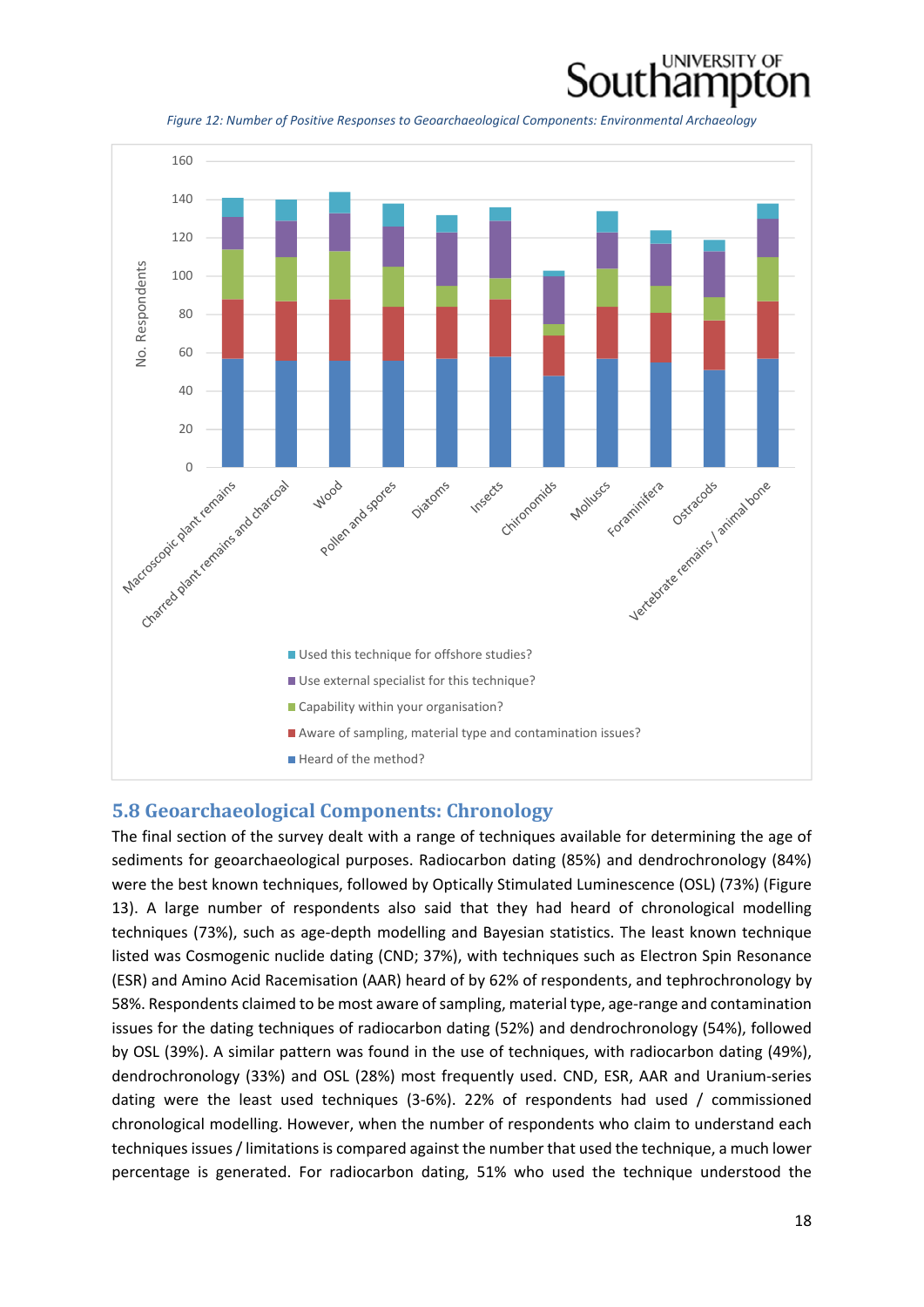sampling, material type and contamination issues, with similar levels for OSL (58%) and dendrochronology (59%). For the less well known techniques, competency levels appeared higher (66‐ 100%; albeit within a smaller sample pool) within those that had used the technique. For offshore studies, radiocarbon was the most used technique (18%), followed by OSL (13%) and dendrochronology (6%). Many of the other techniques either hadn't been applied in a marine context or only used by a single respondent. Chronological modelling had only been used by three respondents in the marine environment, even though 12 respondents said they had used radiocarbon dating in this environment.



#### *Figure 13: Number of Positive Responses to Geoarchaeological Components: Chronology*

#### **5.9 Final comments**

The following comments were provided by respondents which provide some useful addition insights:

"Formal training, university courses and internship opportunities in geoarchaeology are very thin on the ground, not just in the UK"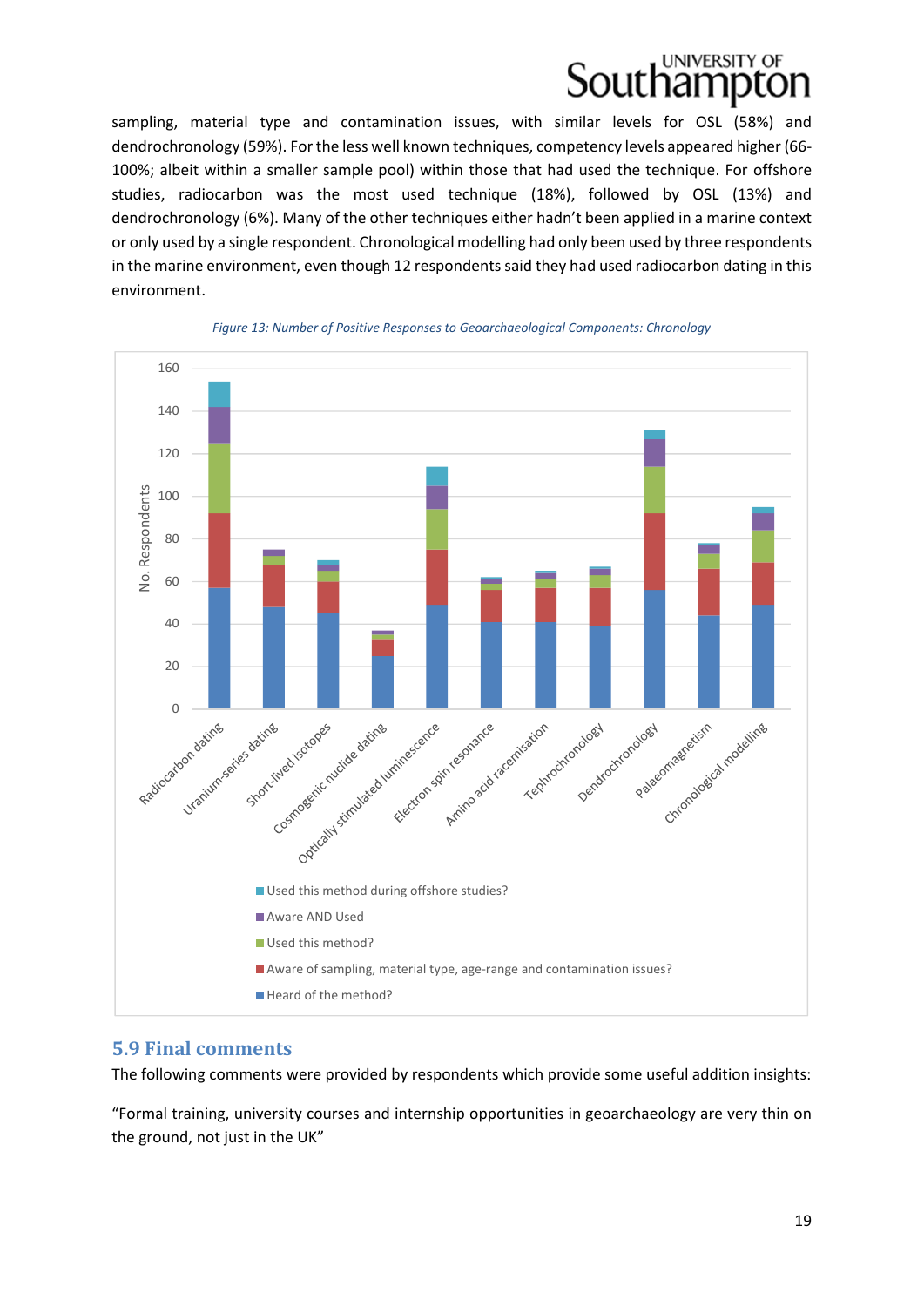"Haven't personally 'used' the majority of techniques in a marine setting, but have routinely recommended and/or stipulated that they be used in my curatorial role"

"I would suggest that there is a very poor understanding of geo‐archaeological and environmental issues within the archaeological community."

"There are few, if any, curatorial archaeologists with training in any of these areas and all too often there is a reliance on specialists who may be pursuing their own interest rather than providing the holistic picture needed to significantly add to the current knowledge base. In other words the brief for this type of work is not correctly infirmed and curators have difficulty in determining the appropriate course of action. This is particularly the case for marine and underwater work. Having said that most curators do not deal with maritime issues … and get involved by default."

"My interest in training would be in updates and discussion about recent practical examples and the continuing development of 'best practice'. I wouldn't want to spend time on 'the basics' of how geoarchaeological work is conducted, just on keeping up to date. Three days would be much more than I could afford to spend on a training course, but a one day update would be useful."

"My perception is that there are individual experts in the constituent skills dotted round the UK. But as they are located at different organisations, and funding / support for skills development and research are normally tied into the parent institution, that it is difficult for individuals and organisations looking to develop their skills to source the support they need."

"The use of this sort of data for archaeological purposes is quite specialised. However, there is often the feeling amongst company directors who want to push into new areas that marine archaeology is just terrestrial archaeology, though a bit wetter. When trying to devise training for specialist fields there needs to be care that those without sufficient training do not set themselves or their organisations up as consultants who are specialised in this field. I have seen examples where people who have done a 3-day [specialist] course then try to engage in regular [specialist] work on the back of this training."

"Sometimes training events in scientific methods just repeat what is said in the EH Guidelines on the topic, as if the training even was to facilitate those too lazy to read the guidelines themselves. What is often not discussed is where these specialist services can be sought… often those who promote certain techniques do not clearly state their pitfalls."

### **6. Synthesis of Results**

The survey managed to target a relatively large number of respondents, though representation of the Curatorial and, in particular, the Non‐Heritage category was lower than desired, meaning respondent comments may not be truly representative of the category as a whole. The audit of the three principal job categories identified the greatest pool of archaeological / heritage staff (>10 individuals per company) lay unsurprisingly within the Investigation and Research category, while those within the Curatorial category were often working within small teams(<5 persons; 60% respondents) orisolation. Many of the Curatorial respondents did claim to have received some previous training in geoarchaeology / environmental archaeology (87%) compared to both Investigation and Research (71%) and Non‐heritage (75%) categories. Awareness of any of the four stated existent guidance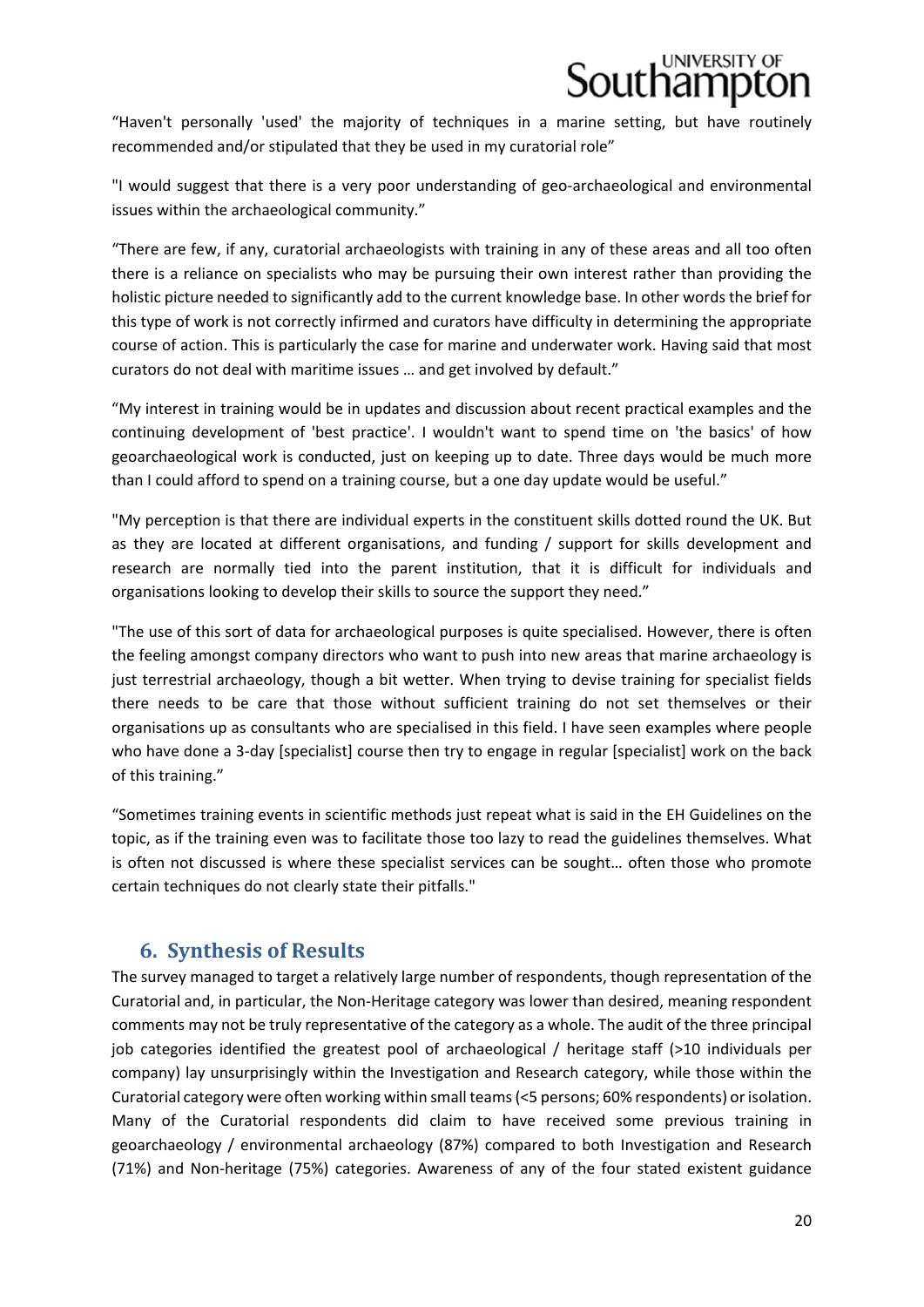## **Southamptc**

documents was lower than expected (77% of respondents), and lowest within the Investigation and Research category (at 73%), indicating that one in four practitioners were working without any awareness of the relevant English Heritage archaeological guidance. Better dissemination / awareness of this documentation, including advertising of the fact that new documents have been released, should be considered.

The survey has identified that there is a desire for further training opportunities, across the different job categories, within the field of marine geoarchaeology. The favoured delivery portal for training was identified as a short external course, with guidance documents the second most popular format.

There is a good general awareness of the range of techniques available for geoarchaeological studies but the main knowledge gap exist within the application of these techniques. Thisincludes assessment of the suitability of different techniques, areas of potential sample contamination and sampling techniques. However it is unclear whether external specialists are consulted, when commissioned to undertake the work, during the early sampling stages to help direct decisions over material type suitability. It is likely, however, that in many cases external specialists are simply provided with subsampled material which might have inherent contamination issues and be unsuitable to meet the project aims. The question over the respondents' perceived level of knowledge is also a somewhat speculative statement, with the potential that some practitioners, having undertaken a short course (as stated in the additional comments), perceiving themselves as specialists, albeit with very limited actual experience.

With regard to the three tasks listed under the desk-based studies category there was very little confidence in the techniques outlined within the Curatorial category, who rely heavily upon external specialists to undertake the work (and presumably write the job specifications in some instances). Confidence in the use of these techniques was also generally low within the other two categories and, although a capacity was claimed to exist within their respective organisations, there was still often a reliance on external specialists to perform these tasks. Use of GIS software was high within the Curatorial category (87% respondents), but lower in the Investigation and Research (69%) and Non‐ heritage (2 of the 4 respondents) categories, identifying another area of potential future training need.

Even though guidance documents have been written describing marine sediment recovery (notably Gribble and Leather 2011), over 50% of those who had heard of these approached (grabs and borehole / vibrocores) said that they didn't actually understand the different techniques available for this work. This suggests respondents were unaware of existent guidance documents (and other relevant texts) or else had not been able to engage with the existent written material.

Questions over marine geophysics clearly identified a gap in available knowledge over how raw data, derived from a survey, is handled prior to the interpretation phase. Respondents generally claimed to understand how data was acquisitioned and / or interpreted, but failed to understand the intermediate data processing stage. This knowledge gap should be seen as important in situations where an understanding of the dataset being interpreted (i.e. how the data was generated), or specification of how data is to be collected and delivered, for marine archaeological purposes is required. The recently published EH guidance document, authored by Plets, Dix and Bates (2013), should be circulated to a wider audience in the first instance to help bridge this knowledge gap, though specific training might also be desirable for practitioners to attend.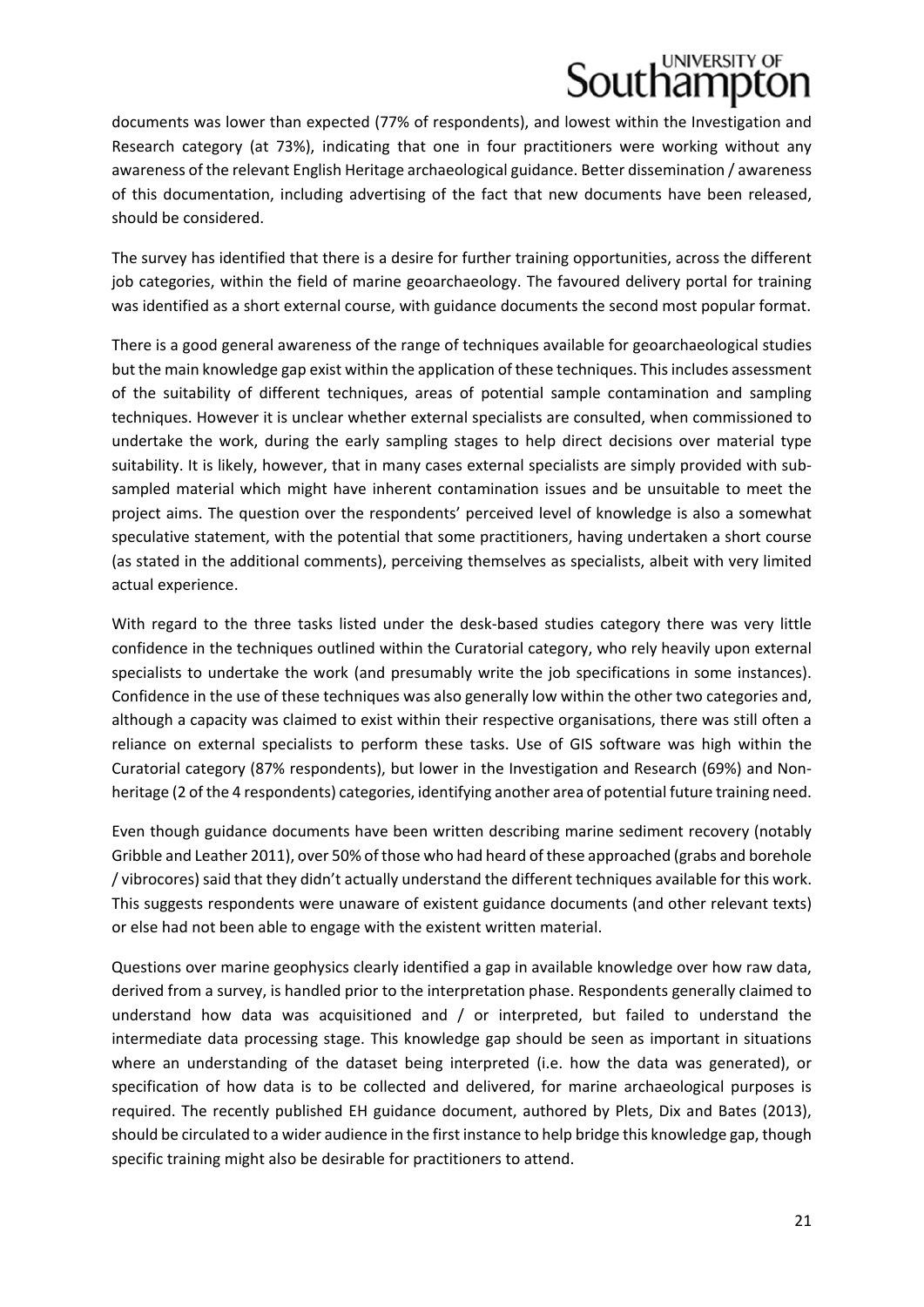Sediment description is the best known, and most used, technique within the sediment analysis category, followed by particle size analysis. At the other end of the scale, the use of core scanners and stable isotope analysis is largely reliant upon the use of external specialists. Once again there appears to be more respondents using / commissioning these techniques than those who claim to be aware of sampling, material type and contamination issues. Therefore, once again, unless specialists (in house or external) are present when material is sampled, or those handing the raw material are suitably informed, the potential for sample contamination (and consequently aberrant results) may be high.

For the environmental archaeology techniques listed there was a clear focus upon traditional 'terrestrial' techniques such as macroscopic plant remains, pollen and spores and wood. Within the Curatorial category none of the respondents had commissioned assessment / analysis of diatoms, foraminifera or ostracods. Such techniques can provide key insights into past salinity conditions and the onset of marine conditions. The lower level of commissioning of these techniques tends to add support to the perception "*that marine archaeology is just terrestrial archaeology, though a bit wetter*".

In relation to dating techniques, similar knowledge gaps were identified, with c. 50% of those commissioning a technique also claiming to understand the associated dating limitation and contamination issues. There was also a strong bias toward dating techniques suitable for dating Holocene organic deposits (Radiocarbon and Dendrochronology) with OSL the only other frequently used (and understood) technique. Although OSL dating is particularly useful for pre‐Holocene sequences (although radiocarbon dating can extend back to 50,000 years it does have notable potential contamination issues with dates older than c. 35,000; e.g. Briant and Bateman 2009), it should only be utilised when sample type (suitable quartz / feldspar aliquot availability and depositional environment), depositional environment and sampling / storage (must avoid light exposure) are suitable to yield a meaningful chronology. As a consequence, the survey demonstrates that insufficient knowledge, and application, still exists in relation to the dating of Pleistocene (pre‐ Holocene) sequences with archaeological potential, even though projects demonstrating this potential in an offshore context (e.g. Dix and Sturt 2011) were commissioned and reported under the former marine aggregates levy sustainability fund (MALSF). The dating of more recent sediments, using techniques such as short-lived isotopes, is also poorly understood. Recent deposits can be important for geoarchaeological investigations, such as sediment accumulation (and burial) of wreck sites. The least known technique listed was that of CND which has had a range of recent applications, including the dating of flint artefacts, and has been shown to be suitable for dating surface exposures (e.g. emergence of a coastal landscape from below sea‐level) and burial dating (see Granger 2014). This technique has recently been highlighted for its potential applications in British archaeology (Milek and Jones 2012). Consequently, there is a need to better inform practitioners not only of the range of different techniques suitable for dating different material types, but also which are most suited for determining the age of materials from different archaeological periods.

#### **7. Conclusions**

There was a positive response (60%) to the suggestion of a training course at the University of Southampton, focused upon geoarchaeological techniques and methodologies using seabed and sub‐ seabed sediment samples obtained during geotechnical surveys. From the results of the survey it is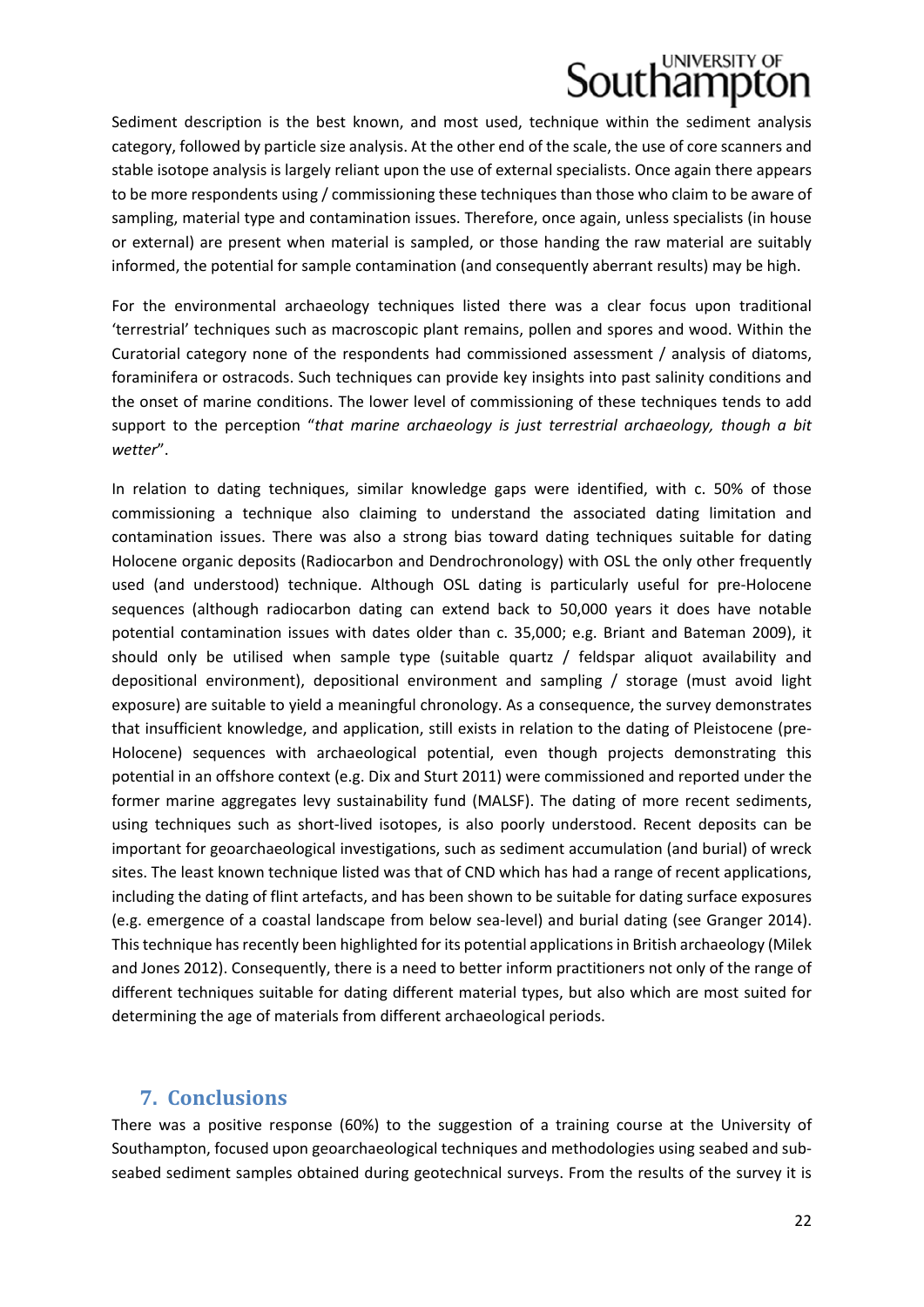clear that there is no requirement to simply focus on generating a general awareness of different techniques (for which many respondents already have some baseline knowledge or relevant guidance documents / textbooks are available). Instead the major knowledge gaps exist in relation to sampling techniques, material type and contamination issues, ranging from initial sample collection to subsequent assessment / analysis investigations. There is a requirement to explain the wider use of existent techniques to answer questions beyond just submerged ancient terrestrial landscapes. Increased focus upon the interaction between marine and terrestrial conditions will help to contribute more fully to identifying both archaeological potential and palaeolandscape [and palaeogeography] change.

Much of the present knowledge is focused around working upon Holocene deposits (post‐last Ice Age, last c. 11700 years) but approaches towards sediments of older Pleistocene (embracing the Palaeolithic archaeological record) sequences, particularly for establishing chronology, are less well understood. Therefore the provision of more guidance over dating techniques, for a range of different sedimentary environments highlighting likely contamination and sample handling procedures, is required. To ensure that the offshore archaeological record can benefit from the progress made with terrestrial sequences, utilising chronological modelling techniques (e.g. Whittle et al. 2011), it is essential that dating is undertaken both in a structured manner but also uses suitable techniques that can produce the most reliable date estimates.

Providing front‐line practitioners / advisors with a greater knowledge base, helping them identify best practice, when to seek external advice, and highlighting new methodologies, istherefore a key priority. This will ensure that archaeological resources within the marine environment are dealt with in a proficient and cost-effective manner.

### **8. Training Recommendations**

The market intelligence gathering has confirmed that there is a need for training in marine geoarchaeology to build external capacity in the workforce engaged in understanding, protecting and managing the historic environment. This training should be aligned along the production of, and wide distribution of, relevant guidance documentation and external training courses such as the one proposed within this project.

Based upon the survey results it is proposed that the training course, run by the University of Southampton, should be spread over two days with a focus upon the areas of most interest, and greatest training needs, highlighted in this report. A two day course would also incur a lower enrolment fee for attendees, as well as reducing other associated costs such as accommodation and full economic costing of employee attendance, all of which are necessary considerations when deciding whether relevant training (and Continuing Professional Development) opportunities can be funded. To enable the condensing of the training course into two days, pre-course material will be distributed to attendees. This will provide all attendees with a similar minimum baseline knowledge about the different techniques that will be discussed upon the course. This will mitigate the need to repeat information to attendees who already have a baseline understanding of some areas of [marine] geoarchaeology, allowing the course to focus more upon practical and discussion sessions.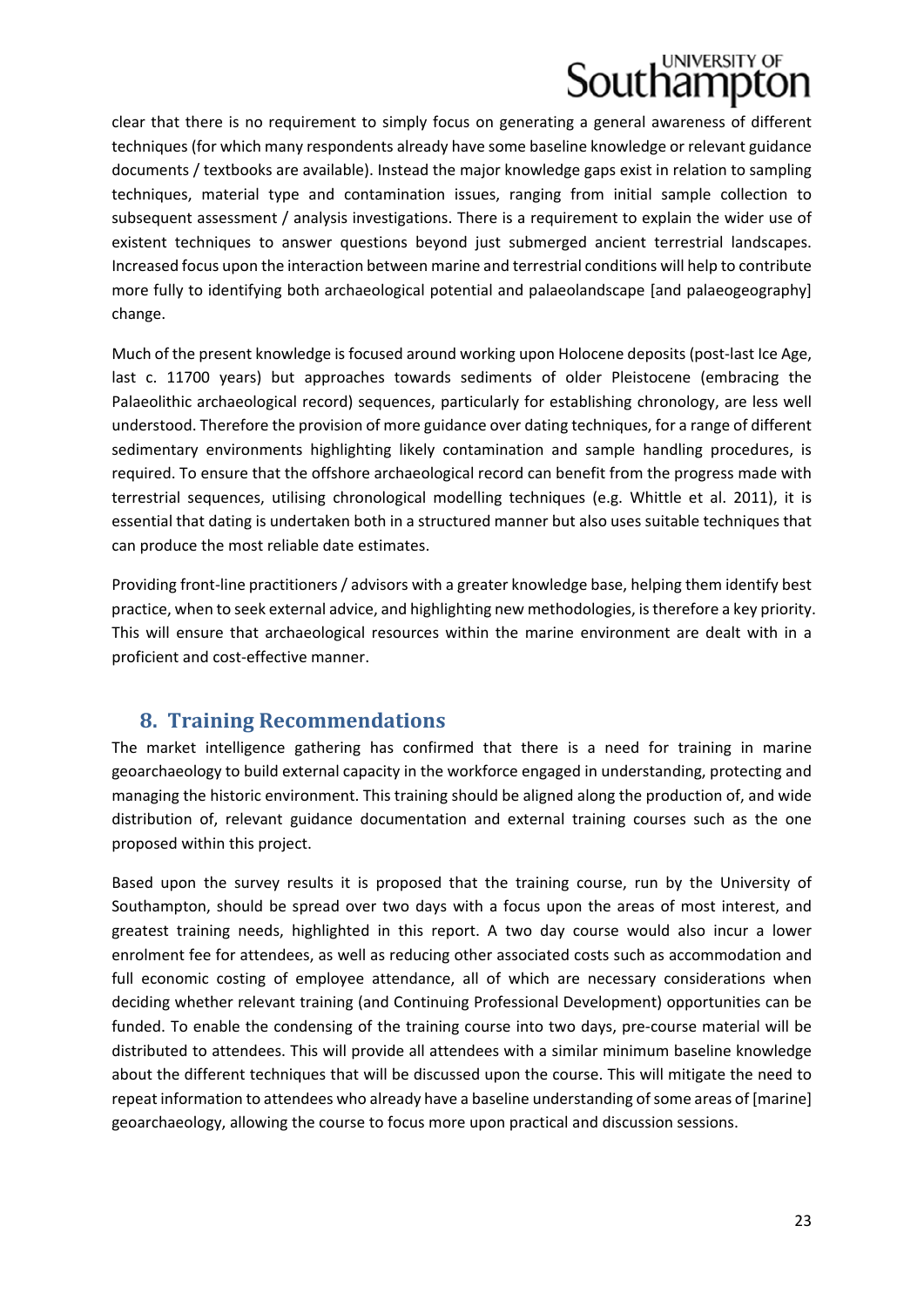

The results of the survey also indicate a number of other training opportunities that should be explored for building relevant capacity in the historic environment:

- GIS software, particularly within the Investigation and Research category
- Marine Geophysics for Archaeological Purposes

An EH guidance document on dating techniques is currently being developed by the EH Scientific Dating team. Previous discussions with Alex Bayliss, head of the EH Scientific Dating team, have shown that there is an appetite for a discussion meeting between practitioners and dating experts over the use of scientific dating within an offshore context. This is confirmed through the findings from this survey. Consequently it would be beneficial to have a one day discussion meeting, provisionally entitled "scientific dating and its implications for sea level reconstructions", to be held, bringing together dating specialists, sea‐level modellers and marine practitioners (especially those who have increased their knowledge base during the January 2015 Geoarchaeology training course). Such a meeting, which would likely take place after the NHPP programme has ended, could be arranged in collaboration with relevant interests groups, such as the Quaternary Research Association, Association of Environmental Archaeology, or Prehistoric Society, and could be hosted at the University of Southampton.

Finally, and along similar lines to knowledge of chronological methods, respondents with greater levels of experience and expertise noted that they would not require the core elements of a training course, but would welcome focused discussion on developing best practice and advancing methodologies. This represents an extension of the capacity building described by within this report but would be of direct benefit to the archaeological community. It is possible to envisage workshop days dedicated to addressing key archaeological questions relevant to offshore datasets and exploring the methods that could be adopted to answer them.

#### **9. Acknowledgements**

Thanks are extended to Christopher Pater, Rachel Prosser and Jonathan Last for direct involvement with discussion and feedback on the design of this survey. Gill Campbell, Jacqui Huntley, Paul Linford and Peter Marshall are all thanked for comments on an earlier draft of the survey, along with a number of anonymous reviewers. Katy Bell, Chair of the IfA MAG, is thanked for the provision of unpublished survey data. Zoe Walne and Glenn Harris, University of Southampton, are thanked for assistance with the publicity of this survey. A great many other representatives of research groups, companies and other organisations are thanked for their assistance in publicising the survey to their members. Finally, special thanks are paid to all those who contributed to this study by participating in the survey itself.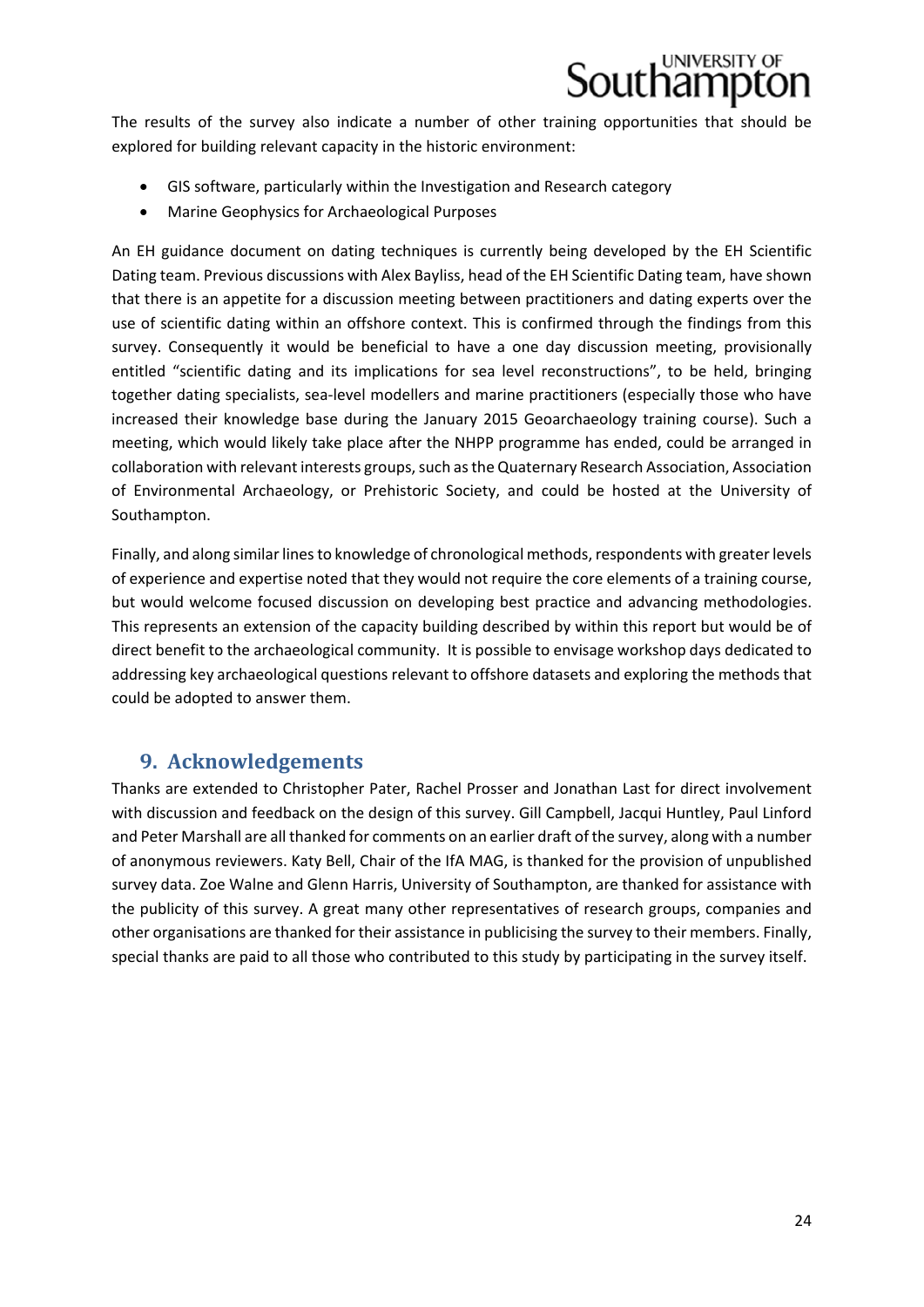

#### **10. References**

- Aitchinson, K. and Rocks-Macqueen, D. (2013). *Archaeology Labour Market Intelligence: Profiling the Profession 2012-13*. Sheffield: Landward Research Ltd.
- Atkinson, D. and Bicket, A. (2013). *CPD & Training Scoping Study for the Marine Historic Environment in Scotland*. Salisbury: Wessex Archaeology.
- Ayala, G., Canti, M., Heathcote, J., Sidell, J. and Usai, R. (2007). *Geoarchaeology: Using earth sciences to understand the archaeological record*. Nottingham: English Heritage.
- Briant, R.M. and Bateman, M.D. 2009. Luminescence dating indicates radiocarbon age underestimation in late Pleistocene fluvial deposits from eastern England. *Journal of Quaternary Science* 24, 916-927.
- BMAPA and English Heritage, (2003). *Marine Aggregate Dredging and the Historic Environment: guidance note*. British Marine Aggregate Producers Association and English Heritage, London.
- Brunning, R., and Watson, J. (2012). *Waterlogged Wood: Guidelines on the recording, sampling, conservation and curation of waterlogged wood*, third edition. Swindon: English Heritage.
- Campbell, G., Moffett, L. and Straker, V. (2011). *Environmental Archaeology. A Guide to the Theory and Practice of Methods, from Sampling and Recovery to Post-excavation*, second edition. Portsmouth: English Heritage.
- Dix, J. and Sturt, F. (2011). *The Relic Palaeo-landscapes of the Thames Estuary*. Marine Aggregate Levy Sustainability Fund (MALSF) Report No. MEPF 09/P126, University of Southampton, Southampton.
- Dix, J. and Sturt, F. (2013) Marine Geoarchaeology and Investigative Methodologies. In Ransley, J., Sturt, F., Dix, J., Adams, J. and Blue, L. (eds.) *People and the Sea: A Maritime Archaeological Research Agenda for England*, York, GB, Council for British Archaeology, 272pp. (Research Reports, 171), 1-10.
- Duller, G.A.T. (2008) *Luminescence Dating: guidelines on using luminescence dating in archaeology*. Swindon: English Heritage
- Dunkley, M. (2008). *Protected Wreck Sites at Risk A Risk Management Handbook*. Portsmouth: English Heritage.
- English Heritage (2004). *Dendrochronology: Guidelines on producing and interpreting dendrochronological dates*. Swindon: English Heritage
- English Heritage (2006). *Ports: the impact of development on the maritime historic environment*. Portsmouth: English Heritage.
- English Heritage (2013). *Historic Environment Workforce: Training Delivery Strategic Approach Executive Summary*. Swindon: English Heritage.
- Firth, A. (2013) *Historic Environment Guidance for Wave and Tidal Energy*. Published by Fjordr Ltd on behalf of English Heritage.
- Granger, D.E. (2014) Cosmogenic Nuclide Burial Dating in Archaeology and Paleoanthropology. In Holland H.D. and Turekian K.K. (eds.) *Treatise on Geochemistry*, Second Edition. Oxford: Elsevier, vol. 14, pp. 81-97.
- Gribble, J. and Leather, S. (2011). *Offshore Geotechnical Investigations and Historic Environment Analysis: Guidance for the Renewable Energy Sector*. Commissioned by COWRIE Ltd (project reference GEOARCH-09).
- Karsten, A., Graham, K., Jones, J., Mould, Q., Walton Rogers, P. (2012). *Waterlogged Organic Artefacts: Guidelines on their Recovery, Analysis and Conservation*. Nottingham: English Heritage.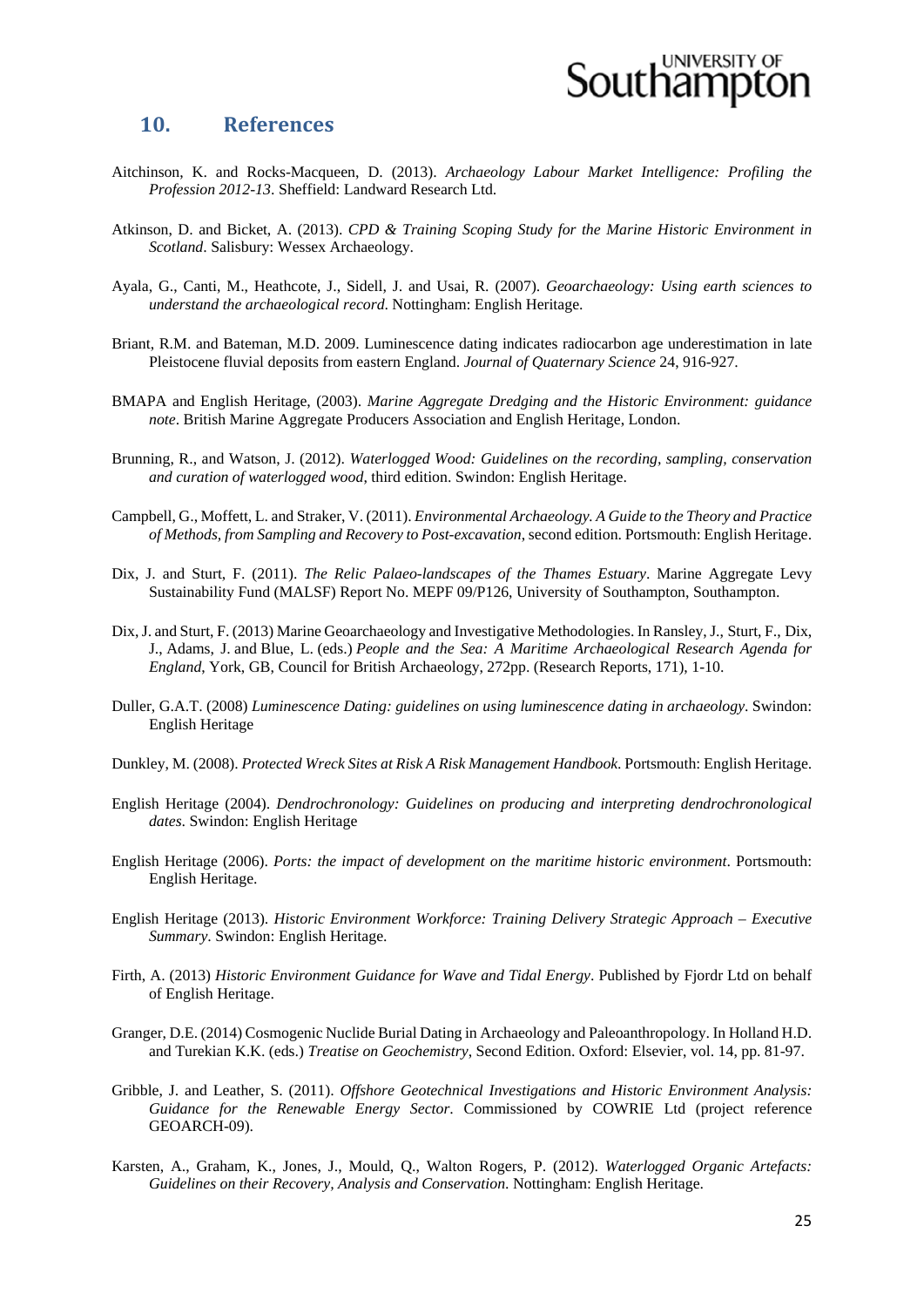

- Milek, K. and Jones, R. (eds) (2012). *Science in Scottish Archaeology Panel: ScARF Summary Science Panel Document.* Society of Antiquaries of Scotland, Edinburgh.
- Plets, R., Dix, J.K. and Bates, R. (2013). *Marine Geophysics Data Acquisition, Processing and Interpretation: Guidance Notes*. Swindon: English Heritage.
- Ransley, J., Sturt, F., Dix, J., Adams, J. and Blue, L. (eds.) (2013). *People and the Sea: A Maritime Archaeological Research Agenda for England*, York, GB, Council for British Archaeology, 272pp. (Research Reports, 171).
- Trow, S. and Murphy, P. (2003). *Coastal Defence & the Historic Environment*. Swindon: English Heritage.
- Whittle, A, Healy, F, and Bayliss, A, (2011). *Gathering time: dating the early Neolithic enclosures of southern Britain and Ireland*, Oxford, OxBow.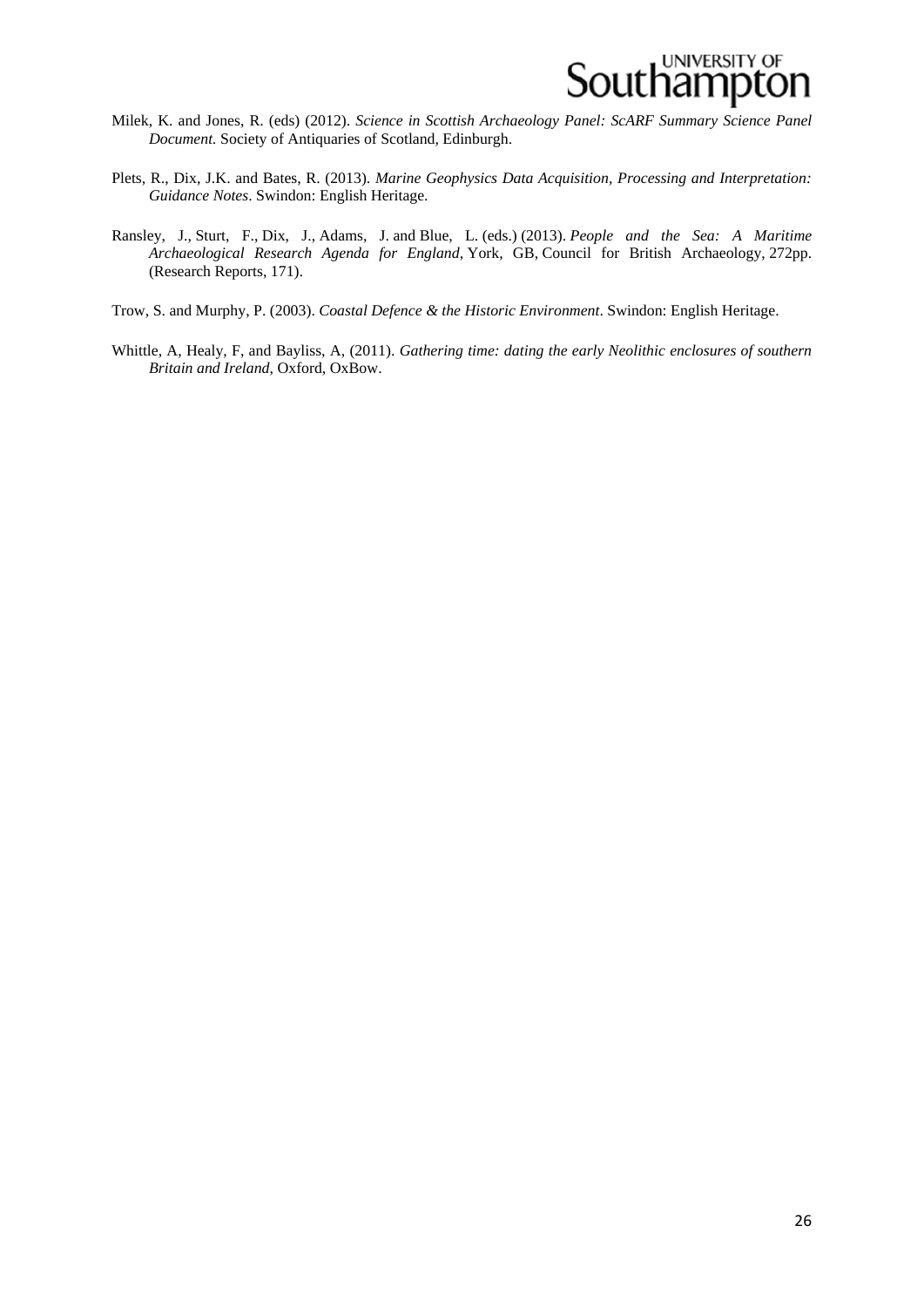

### **Appendix A: Market Intelligence Research Survey Questions**

#### 1 Background information

The following questions will permit us to categories your responses based upon which sector you work within and how, in your role, you engage with the historic environment.

**1.1** How would you describe **your job role**? Please select an overarching category followed by a more specific job role.

- Curatorial Roles (Historic Environment Services): Those who look after, in a management context, the historic environment
- Investigation and Research: Those who undertake invasive and non‐invasive investigation for assessment recording and analysis on sites or assemblages produced from sites with archaeological interest.
- Non Heritage professional and practitioner: Those whose work bring them into regular contact with the historic environment and whose decision making may impact upon it

[If *Curatorial Roles*] Please select a job role within your chosen sector:

- o Conservation Officer
- o Archaeological Curator (County Archaeologist)
- o Historic Environment Records Officer
- o Consultant providing services to local authority
- o Other

[If *Investigation and Research*] Please select a job role within your chosen sector:

- o Archaeological Contractor
- o Archaeological Specialist
- o Surveyor / Engineer
- o Researcher (University or Freelance)
- o Museum Curator
- o Other

[If *Non Heritage professional and practitioner*] Please select a job role within your chosen sector:

#### **1.2** What is your current work status?

- Self-employed
- Part time employed
- Full-time employed
- **•** Student
- Retired
- Unemployed

#### **1.3** Are you involved with environmental assessment programmes for marine development projects?

Yes / No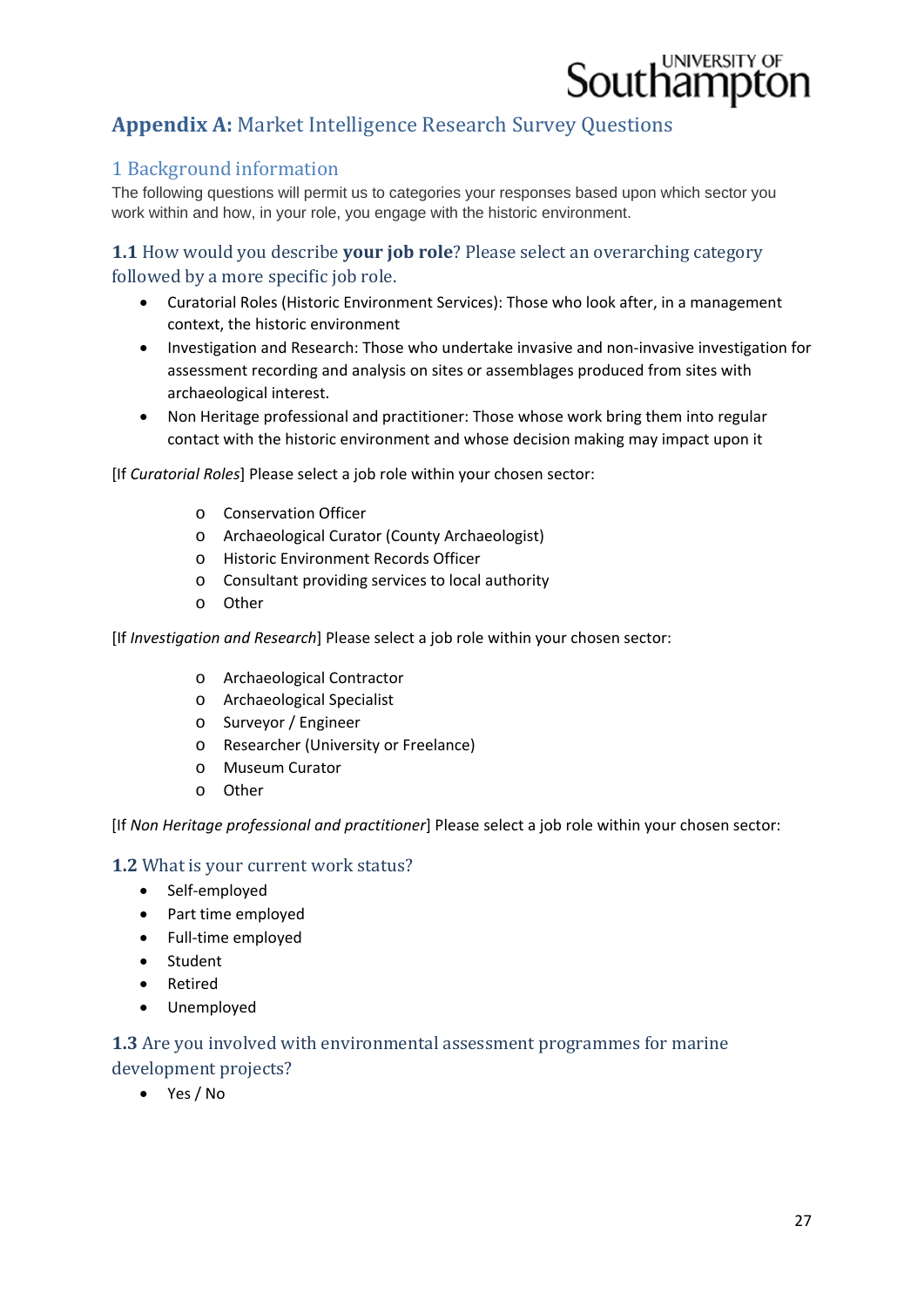

**1.4** Please select which category best describes your organisation / employer

- Self-employed / Freelance
- Archaeological Unit
- Archaeological Consultancy
- Planning / Engineering Consultancy
- Geotechnical / Geophysical Survey Company
- Marine Infrastructure Developer
- University of other Academic Institute
- Museum
- Non-Government Organisation
- Local Government
- Non-Departmental Public Body
- Other Government Department
- Other

**1.5** Is your organisation's primary focus upon archaeology / heritage?

Yes / No

**1.6** Approximately how many archaeological / heritage staff (full or part-time contracted staff) are employed in your organisation?

- None
- $\bullet$  1
- $2 to 5$
- $6 to 10$
- $11 to 20$
- $21 to 50$
- 51 to 100
- $101+$

[*If the answer is 1 or greater*] How many of these staff would you consider have specialist skills in environmental archaeology or geoarchaeology (including marine geophysics for archaeological purposes)?

> o None  $o$  1 to 2 o 3 to 5 o 6 to 10  $0 \t11+$

#### 2 Provision of Marine Geoarchaeological Specialisms

Geoarchaeology is the application of earth science principles and techniques to the understanding of the archaeological record. This can include investigations into the type, and nature, of sediments and, typically, biological remains within them, as well as establishing the age of the deposits. Geoarchaeological approaches can assist many levels of archaeological enquiry, and can be used for prospection, understanding site formation processes, explaining issues of preservation, refining interpretations of archaeological contexts and identifying changes in the physical landscape through time.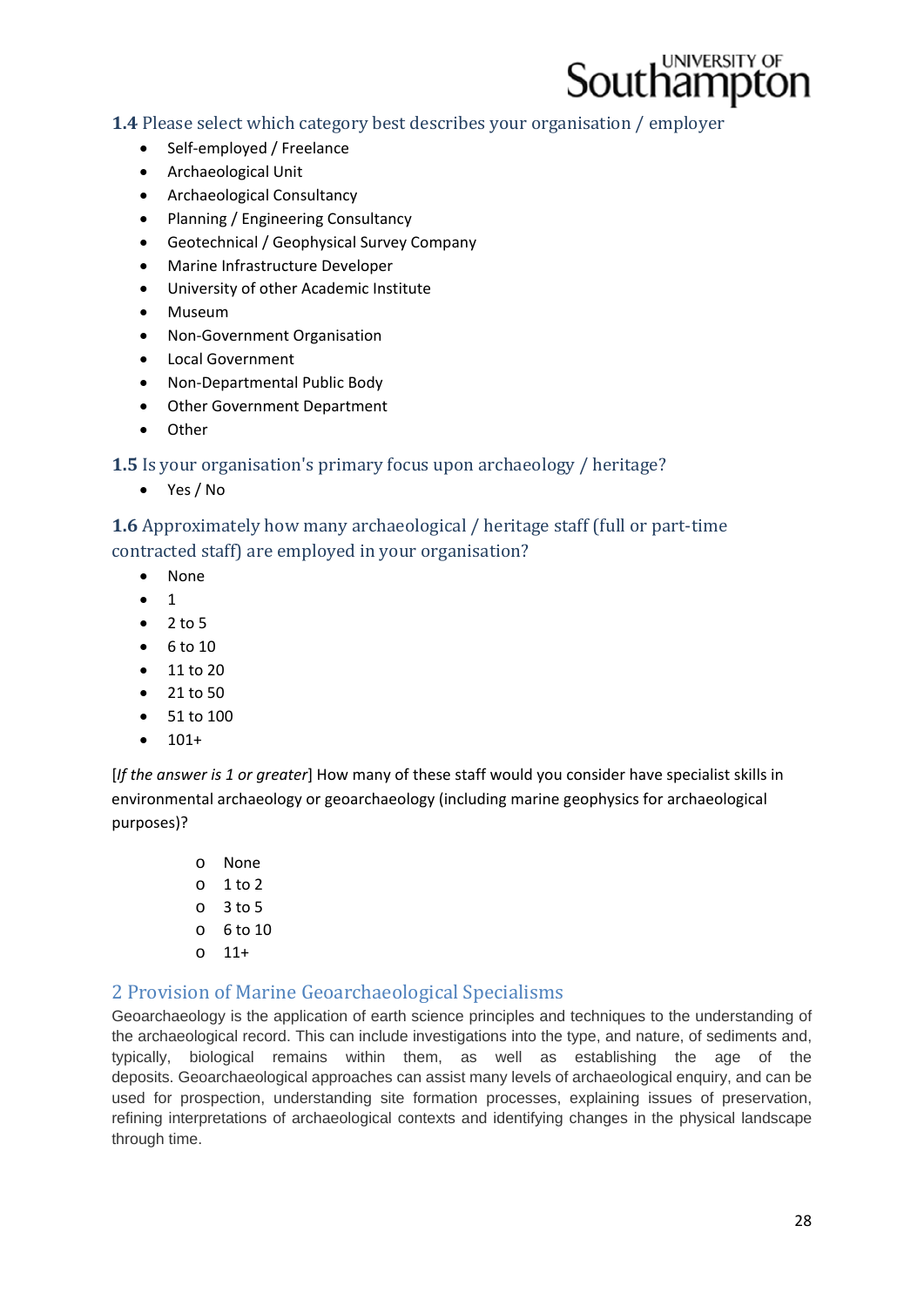

**2.1** Did you know that geotechnical materials (e.g. boreholes, grab samples) are important for archaeological purposes?

Yes / No

**2.2** Did you know that marine geophysics is an important technique in marine geoarchaeology? 

Yes / No

**2.3** A series of guidance documents are available and provide information that is relevant to marine geoarchaeological studies:

*Offshore Geotechnical Investigations and Historic Environment Analysis: Guidance for the Renewable Energy Sector (2011: Gribble and Leather; published by COWRIE Ltd).*

*Marine Geophysics Data Acquisition Processing and Interpretation: guidance notes (2013: Plets, Dix and Bates. Published by English Heritage).*

*Geoarchaeology: Using earth sciences to understand the archaeological record (2007: Ayala, Canti, Heathcote, Sidell and Usai; published by English Heritage)*.

*Environmental Archaeology. A Guide to the Theory and Practice of Methods from Sampling and Recovery to Post‐excavation (2011: Campbell, Moffett and Straker. Published by English Heritage)*

Have you ever read any of these guidance documents?

Yes / No

[*If Yes*] Would you like to comment on any of these guidance documents?

**2.4** Would you regard vourself as a geoarchaeologist / environmental archaeologist?

Yes / No

[*If Yes*] Please indicate your highest level of formal qualification:

- School qualification (GCSE A-Level or equivalent)
- Foundation degree or Higher National Diploma
- Undergraduate degree
- Postgraduate degree
- Doctorate degree

[*If Yes*] How many years' experience do you have in the field of geoarchaeology / environmental archaeology?

- $\bullet$  1 to 2
- $3 to 5$
- $\bullet$  6 to 10
- 11 to 20
- 21+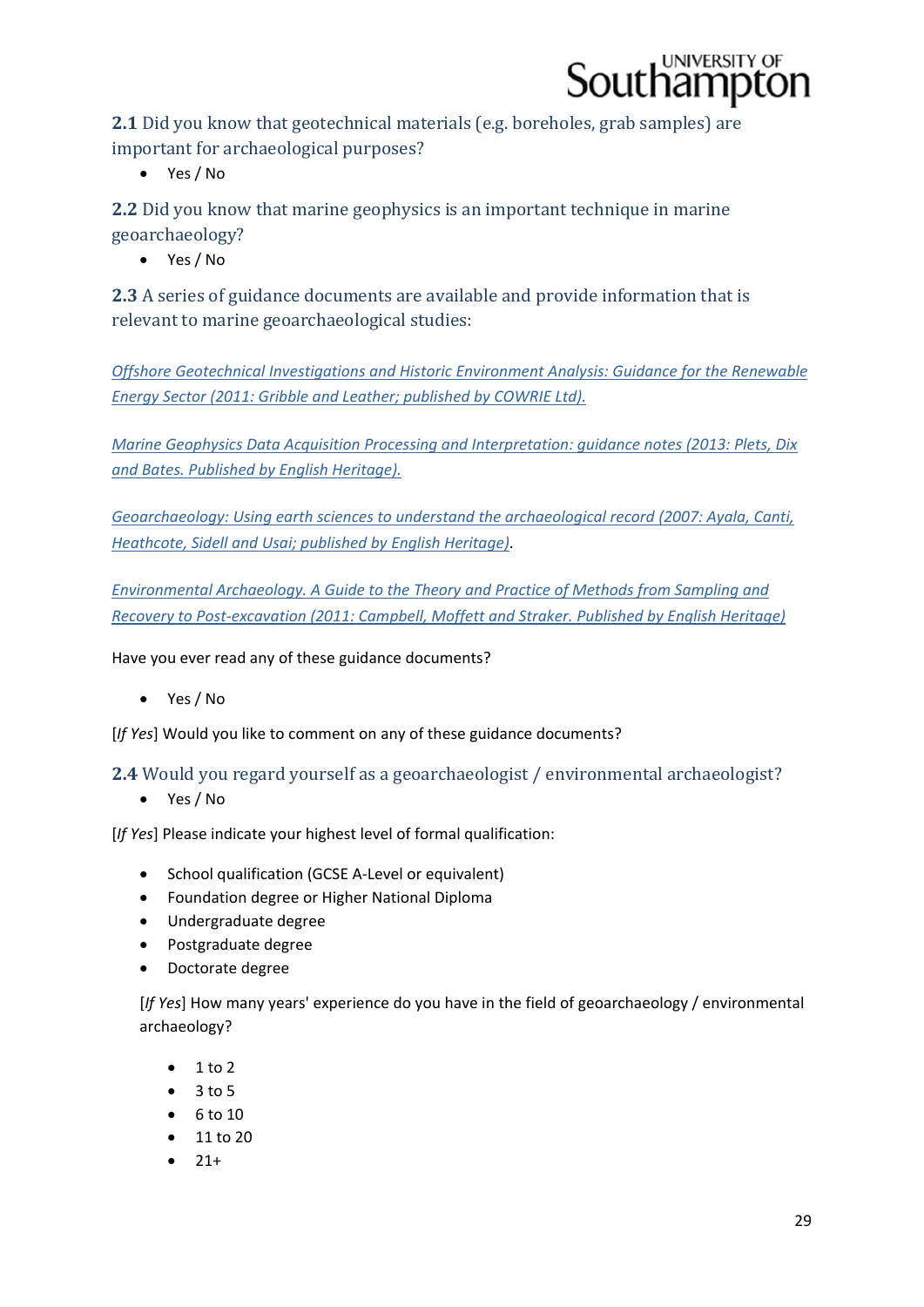

#### **2.5** Please select which of the following statements is most applicable to you:

- I have some knowledge of the techniques and methods available to archaeologists / geoarchaeologists
- I have NO knowledge of the techniques and methods available to archaeologists / geoarchaeologists

*[If the response if "I have NO knowledge" the respondent will miss sections 4 to 8]*

#### **3** Training requirements

This section provides you with an opportunity to identify any current training requirements, within the field of marine geoarchaeology, which you may have.

#### **3.1** Have you ever received training in geoarchaeology, environmental archaeology or geochronology?

*Yes / No*

#### **3.2** What training would you personally like to receive in the field of Marine Geoarchaeology?

- *Formal Qualification (e.g. diploma or degree)*
- *Short course (external to your organisation)*
- *Short course (internal training within your organisation)*
- *Online training*
- *Discussion seminar*
- *Guidance documents*
- *No training*
- *Other*

**3.3** Do you feel your organisation (or yourself if self-employed) would fund attendance for any of the following training?

- *Formal Qualification: Yes / No*
- *Short course (external to your organisation): Yes / No*
- *Short course (internal training within your organisation): Yes / No*
- *Online training: Yes / No*
- *Discussion seminar: Yes / No*

**3.4** As part of the NHPP 6205 project the University of Southampton, in partnership with English Heritage, will be running a three day training course in January 2015. This will focus on geoarchaeological techniques and methodologies using seabed and subseabed sediment samples obtained during geotechnical surveys. Would you be interested in attending this training event?

*Yes / No*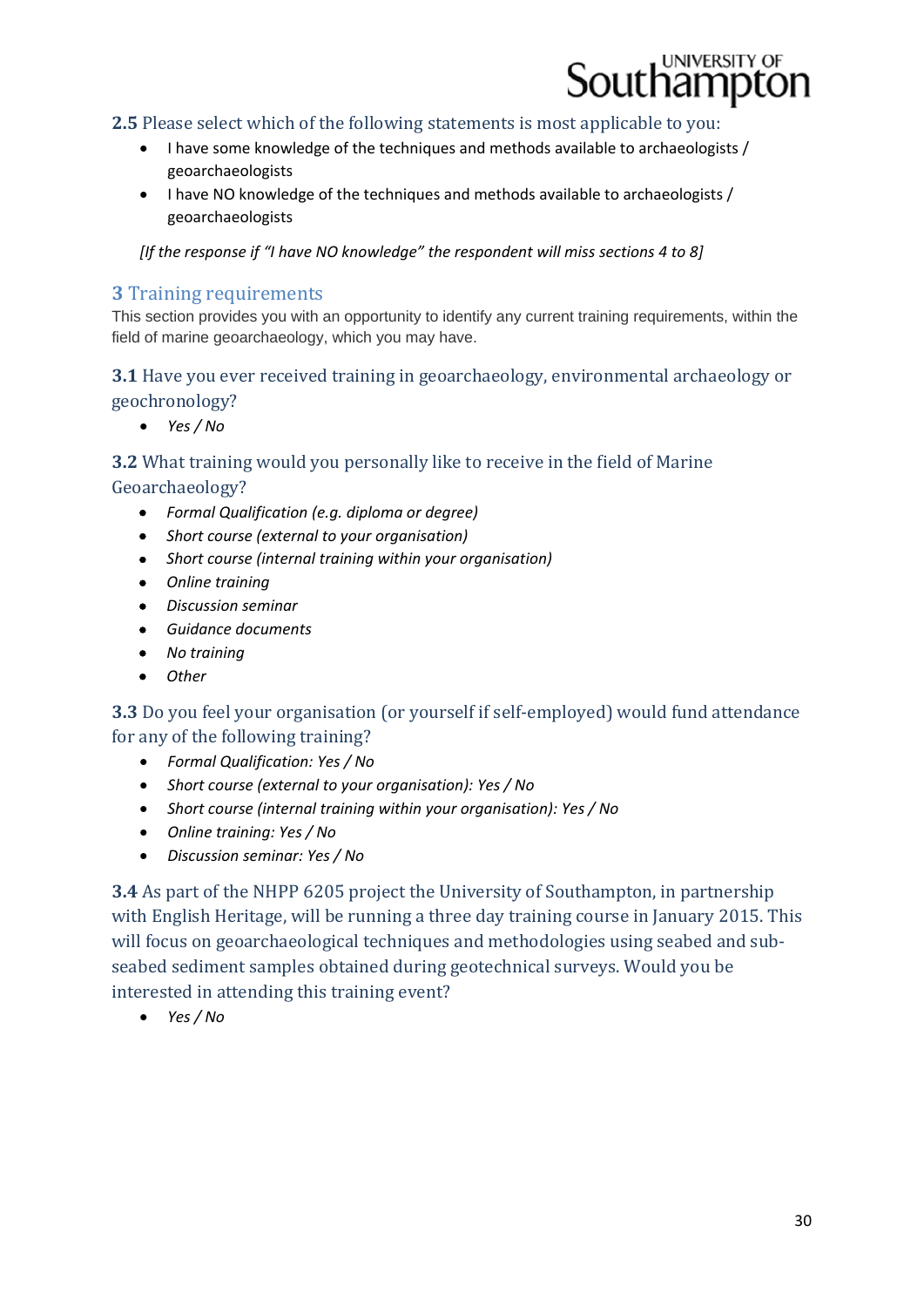#### 4 Geoarchaeological Components: Desk Based Studies

A range of different desk-based studies can be undertaken for marine geoarchaeological purposes. Using your past experience, as well as any training you may have received, please indicate which approaches you have heard of, whether you feel sufficiently confident to undertake the work for a marine geoarchaeological project, and whether there is currently such capability within your organisation.

#### **4.1** Please tick the relevant statement(s) against each listed technique

|                                                                              | <b>Confident in technique</b><br>(including sourcing<br>data)? | Capacity within your<br>organisation for this<br>assessment? | Use an external<br>specialist to carry out<br>this work? |
|------------------------------------------------------------------------------|----------------------------------------------------------------|--------------------------------------------------------------|----------------------------------------------------------|
| Survey planning, including marine<br>geotechnical sampling strategy          |                                                                |                                                              |                                                          |
| Sediment deposit modelling for<br>buried and submerged landscape<br>features |                                                                |                                                              |                                                          |
| Production of technical<br>geoarchaeological report                          |                                                                |                                                              |                                                          |

#### **4.2** Do you use GIS software in your workplace?

Yes / No

[*If yes*] Please provide the name(s) of the software that you have available.

#### **5 Geoarchaeological Components: Prospecting and Sampling**

A range of techniques are available for obtaining material / data for marine geoarchaeological purposes. Using your experience, as well as any training you may have received, please indicate your personal level of understanding of each stated technique.

#### **5.1** Please tick the relevant statement(s) against each listed technique

|                                                       | Heard of this method? | <b>Understand different</b><br>techniques available | Used method for<br>archaeological<br>purposes? |
|-------------------------------------------------------|-----------------------|-----------------------------------------------------|------------------------------------------------|
| Marine sediment recovery: grab<br>samples             |                       |                                                     |                                                |
| Marine sediment recovery:<br>boreholes and vibrocores |                       |                                                     |                                                |
| Marine Geophysics                                     |                       |                                                     |                                                |

#### **5.2** For Marine Geophysics, please indicate if you have expertise in working with any of the following techniques

|                            | Data acquisition | Processing | Interpretation | N/A |
|----------------------------|------------------|------------|----------------|-----|
| Bathymetric survey         |                  |            |                |     |
| Sub-bottom profiler survey |                  |            |                |     |
| Side scan sonar survey     |                  |            |                |     |
| Magnetometer survey        |                  |            |                |     |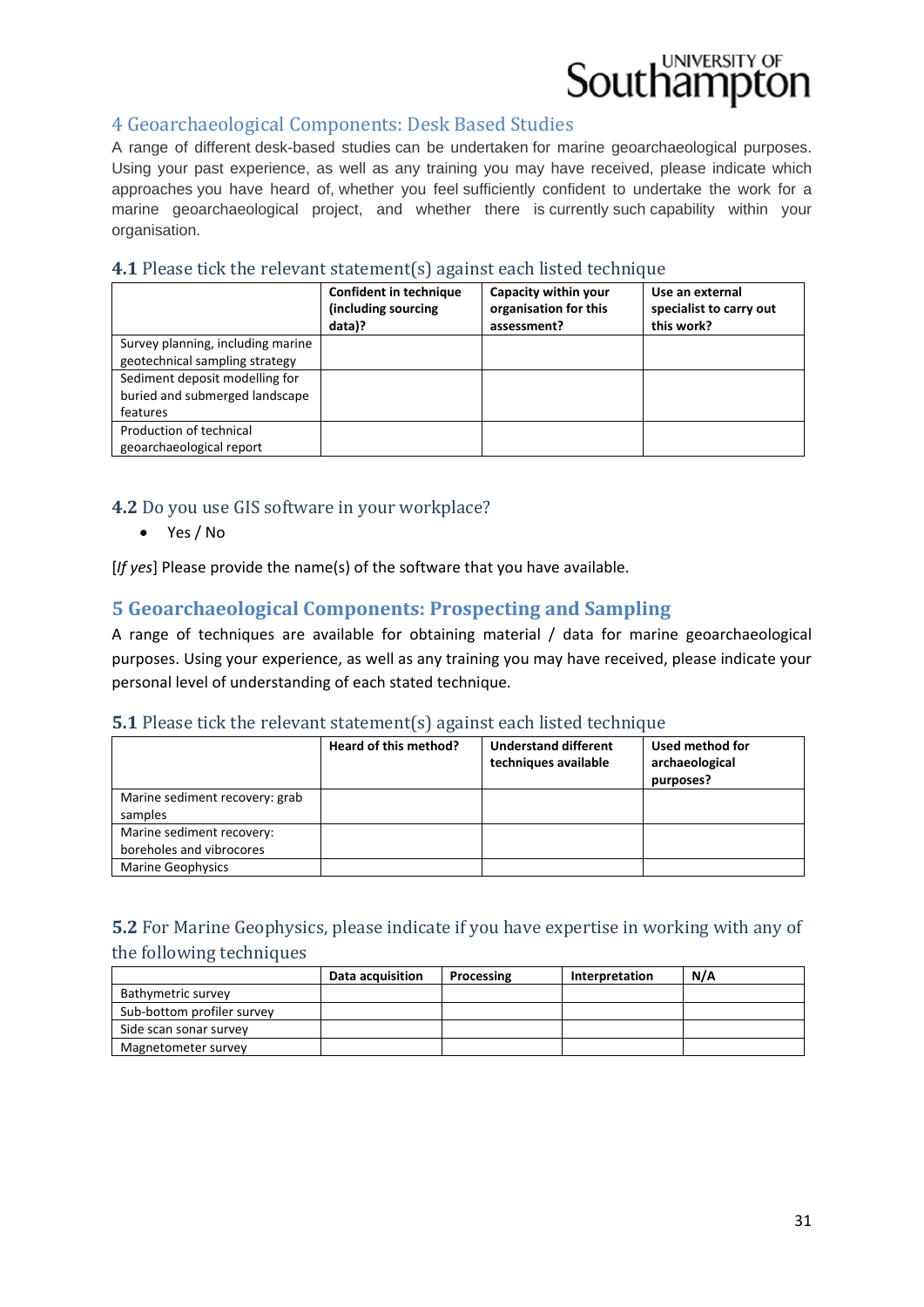#### 6 Geoarchaeological Components: Sediment Analysis

A range of techniques are available for describing and analysing sediments for marine geoarchaeological purposes. Using your past experience of both terrestrial and / or marine archaeology, as well as any training you may have received, please indicate your personal level of understanding and utilisation of each stated technique.

#### **Heard of this method? Aware of sampling, material type and contamination issues? Capability within your organisation? Use external specialist for this technique? Used this technique during offshore studies?** Sediment description Soil micromorphology Particle size analysis Core scanning (e.g. magnetic susceptibility, X‐ray; trace element analysis) Stable isotope analysis

#### **6.1** Please tick the relevant statement(s) against each listed technique

#### 7 Geoarchaeological Components: Environmental Archaeology

A range of environmental archaeology techniques are available for describing and analysing the organic components of sediments for marine geoarchaeological purposes. Using your past experience of both terrestrial and / or marine archaeology, as well as any training you may have received, please indicate your personal level of understanding and utilisation of each stated technique.

#### **7.1** Please tick the relevant statement(s) against each listed technique

|                                        | <b>Heard of</b><br>this<br>method? | Aware of<br>sampling, material<br>type and<br>contamination<br>issues? | Capability<br>within your<br>organisation? | Use external<br>specialist for<br>this<br>technique? | <b>Used this</b><br>technique<br>during<br>offshore<br>studies? |
|----------------------------------------|------------------------------------|------------------------------------------------------------------------|--------------------------------------------|------------------------------------------------------|-----------------------------------------------------------------|
| Macroscopic plant remains              |                                    |                                                                        |                                            |                                                      |                                                                 |
| Charred plant material and<br>charcoal |                                    |                                                                        |                                            |                                                      |                                                                 |
| Wood                                   |                                    |                                                                        |                                            |                                                      |                                                                 |
| Pollen and spores                      |                                    |                                                                        |                                            |                                                      |                                                                 |
| <b>Diatoms</b>                         |                                    |                                                                        |                                            |                                                      |                                                                 |
| <b>Insects</b>                         |                                    |                                                                        |                                            |                                                      |                                                                 |
| Chironomids                            |                                    |                                                                        |                                            |                                                      |                                                                 |
| Foraminifera                           |                                    |                                                                        |                                            |                                                      |                                                                 |
| <b>Molluscs</b>                        |                                    |                                                                        |                                            |                                                      |                                                                 |
| Ostracods                              |                                    |                                                                        |                                            |                                                      |                                                                 |
| Vertebrate remains / animal bone       |                                    |                                                                        |                                            |                                                      |                                                                 |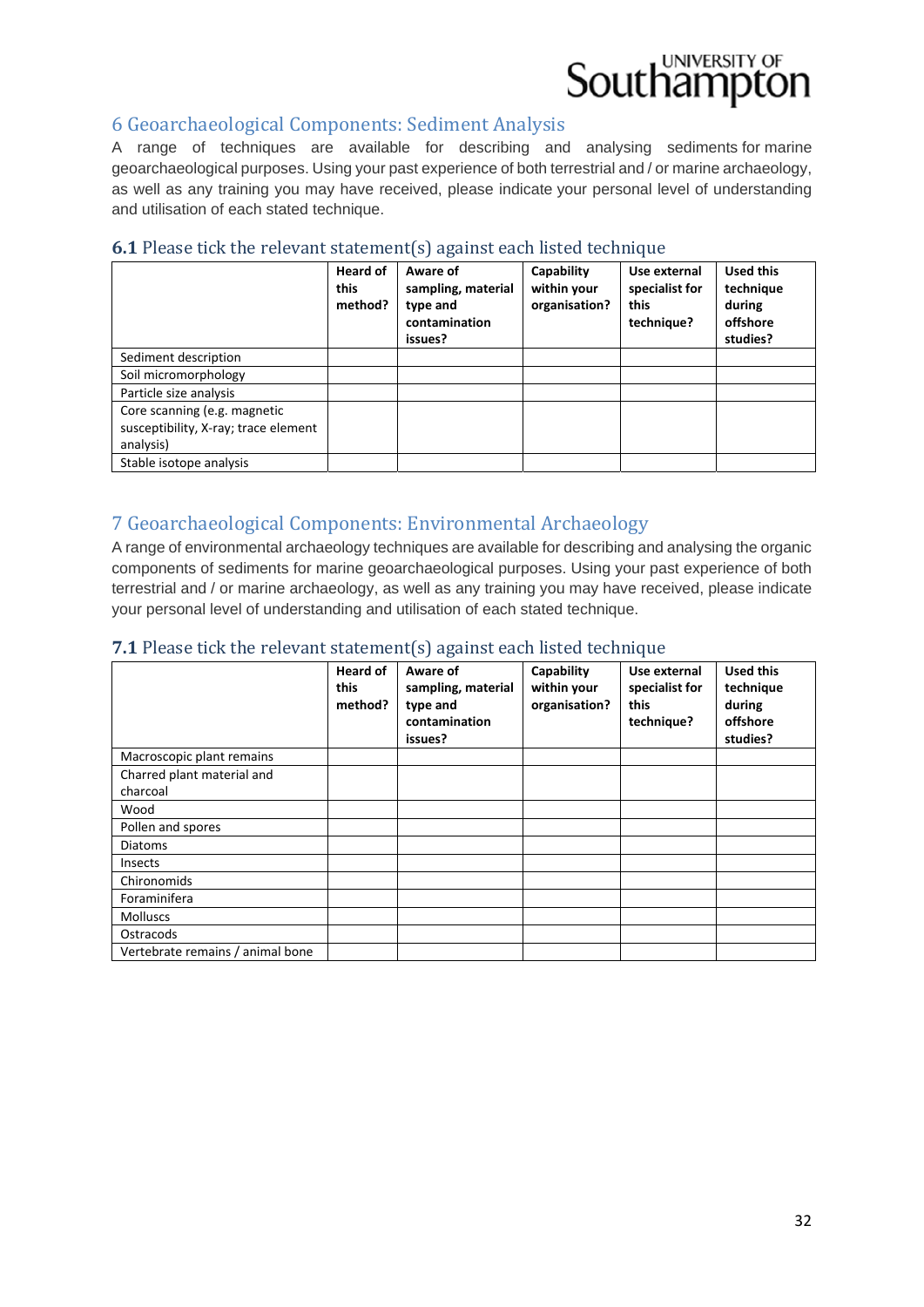#### 8 Geoarchaeological Components: Chronology

A range of techniques are available for determining the age of sediments for geoarchaeological purposes. Using your past experience of both terrestrial and / or marine archaeology, as well as any training you may have received, please indicate your personal level of understanding and utilisation of each stated technique.

#### **7.1** Please tick the relevant statement(s) against each listed technique

|                                                                       | <b>Heard of this</b><br>method? | Aware of sampling,<br>material type and<br>contamination issues? | <b>Used this</b><br>method? | <b>Used this method</b><br>during offshore<br>studies? |
|-----------------------------------------------------------------------|---------------------------------|------------------------------------------------------------------|-----------------------------|--------------------------------------------------------|
| Radiocarbon                                                           |                                 |                                                                  |                             |                                                        |
| <b>Uranium-Series Dating</b>                                          |                                 |                                                                  |                             |                                                        |
| Short-lived Isotopes                                                  |                                 |                                                                  |                             |                                                        |
| <b>Cosmogenic Nuclide Dating</b>                                      |                                 |                                                                  |                             |                                                        |
| <b>Optically Stimulated Luminescence</b>                              |                                 |                                                                  |                             |                                                        |
| Electron Spin Resonance                                               |                                 |                                                                  |                             |                                                        |
| Amino Acid Racemisation                                               |                                 |                                                                  |                             |                                                        |
| Tephrochronology                                                      |                                 |                                                                  |                             |                                                        |
| Dendrochronology                                                      |                                 |                                                                  |                             |                                                        |
| Palaeomagnetism                                                       |                                 |                                                                  |                             |                                                        |
| Chronological models (e.g. age-<br>depth models; Bayesian statistics) |                                 |                                                                  |                             |                                                        |

#### 9 Final comments

**9.1** Would you like to contribute any additional comments to this survey?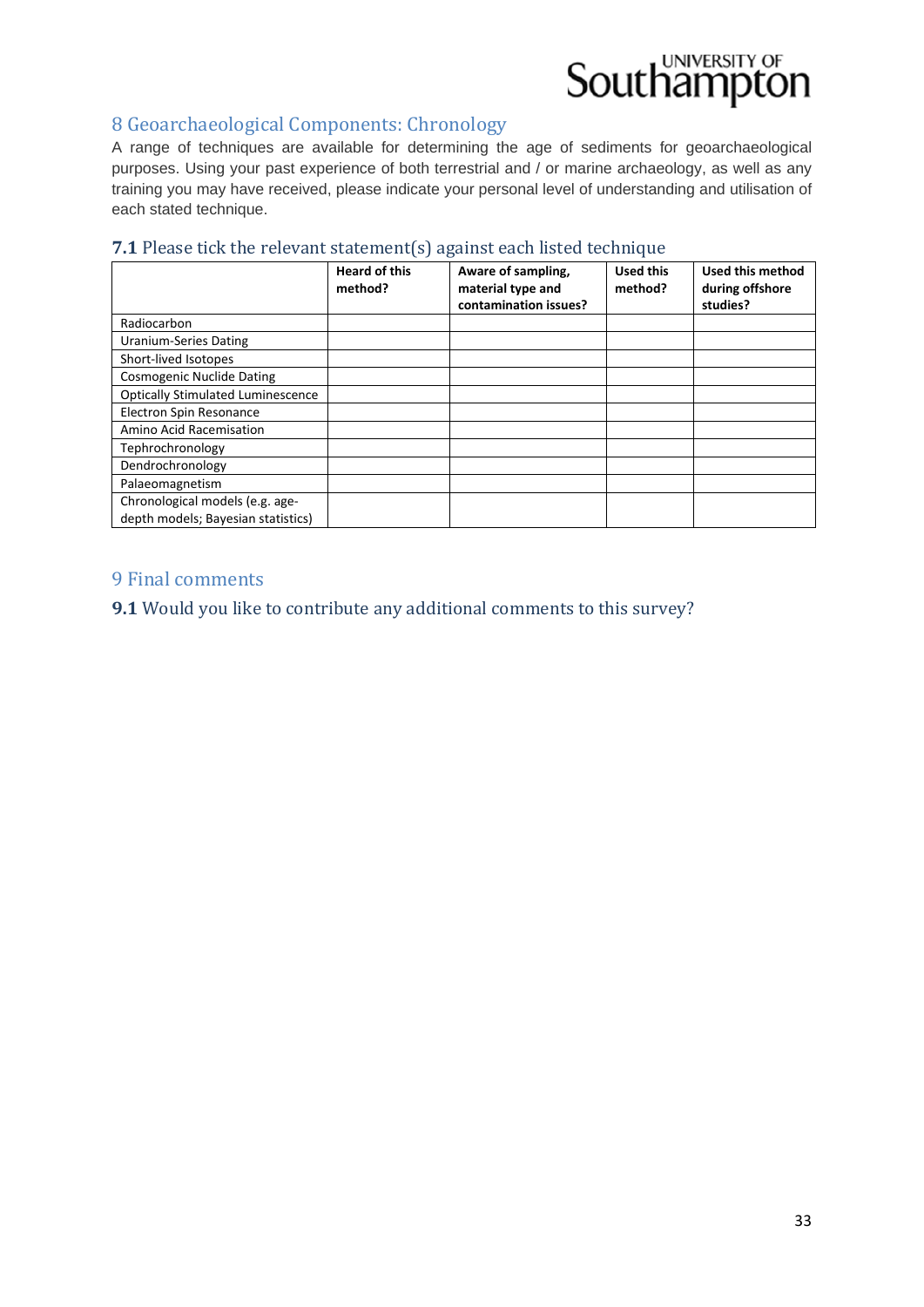

## Appendix B: Section 4 Results by Job Category. Geoarchaeological Components:

### Desk Based Studies

|                                                                                     | <b>Curatorial</b> | Investigation<br>and Research | <b>Non Heritage</b><br>professional | <b>Total</b>   |
|-------------------------------------------------------------------------------------|-------------------|-------------------------------|-------------------------------------|----------------|
| <b>Survey planning, including</b><br>marine geotechnical sampling<br>strategy       |                   |                               |                                     |                |
| Confident in technique<br>(including sourcing data)?                                | 3                 | 9                             | $\mathbf 0$                         | 12             |
| Capacity within your<br>organisation for this<br>assessment?                        | 3                 | 19                            | $\mathbf{1}$                        | 23             |
| Use an external specialist to<br>carry out this work?                               | 10                | 15                            | $\overline{2}$                      | 27             |
| <b>Sediment deposit modelling</b><br>for buried and submerged<br>landscape features |                   |                               |                                     |                |
| Confident in technique<br>(including sourcing data)?                                | $\mathbf{1}$      | 6                             | $\mathbf 0$                         | $\overline{7}$ |
| Capacity within your<br>organisation for this<br>assessment?                        | $\overline{2}$    | 19                            | $\mathbf{1}$                        | 22             |
| Use an external specialist to<br>carry out this work?                               | 12                | 16                            | $\overline{2}$                      | 30             |
| <b>Production of technical</b><br>geoarchaeological report                          |                   |                               |                                     |                |
| Confident in technique<br>(including sourcing data)?                                | $\mathbf{1}$      | 11                            | $\overline{0}$                      | 12             |
| Capacity within your<br>organisation for this<br>assessment?                        | $\overline{2}$    | 19                            | $\overline{0}$                      | 21             |
| Use an external specialist to<br>carry out this work?                               | 12                | 13                            | 3                                   | 28             |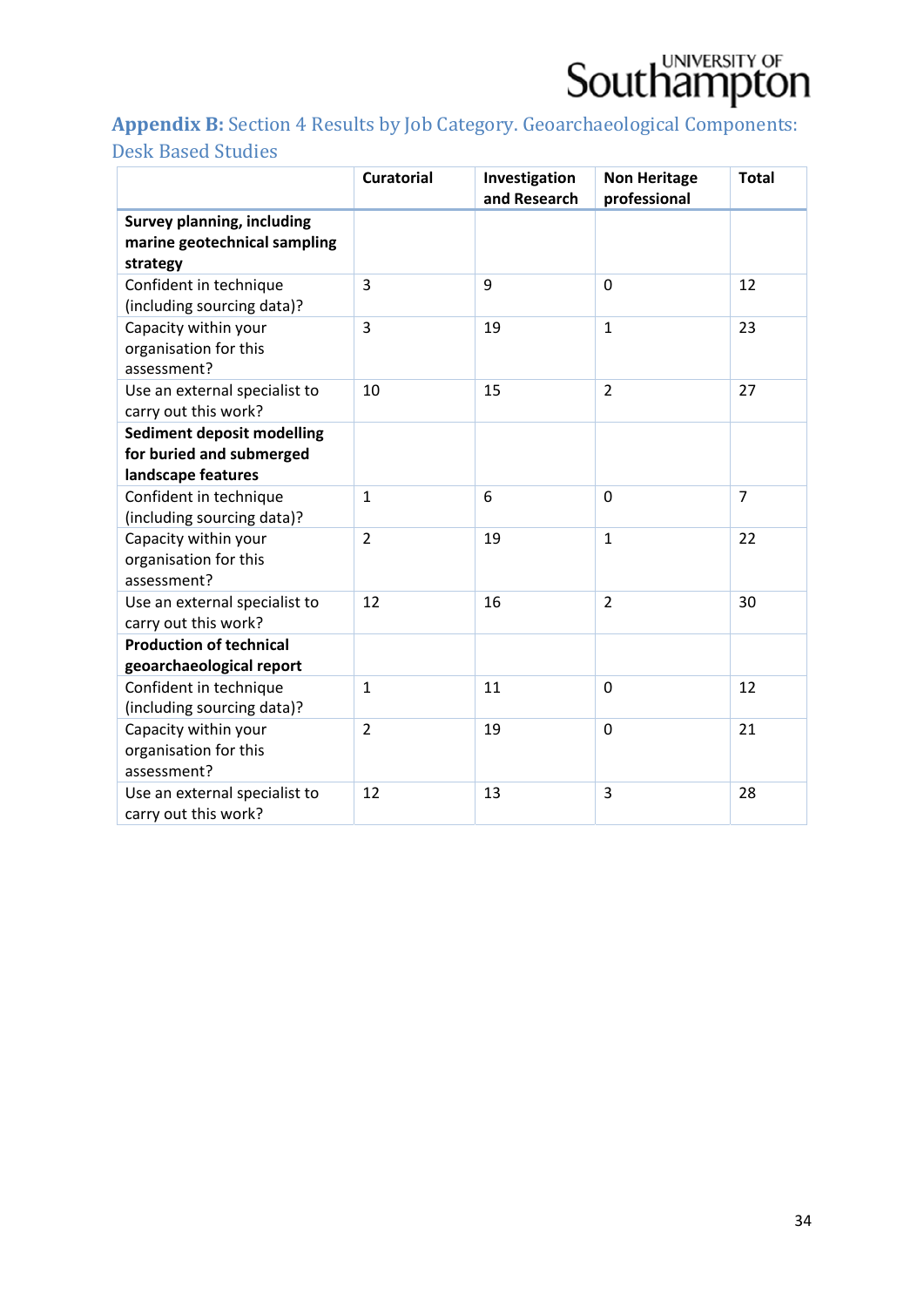

### Appendix C: Section 5 Results by Job Category. Geoarchaeological Components: Prospecting and Sampling

|                                                              | <b>Curatorial</b> | Investigation<br>and Research | <b>Non Heritage</b><br>professional | <b>Total</b> |
|--------------------------------------------------------------|-------------------|-------------------------------|-------------------------------------|--------------|
| <b>Marine sediment recovery:</b><br>grab samples             |                   |                               |                                     |              |
| Heard of this method?                                        | 10                | 39                            | $\overline{2}$                      | 51           |
| <b>Understand different</b><br>techniques available          | 5                 | 19                            | $\Omega$                            | 24           |
| Used method for<br>archaeological purposes?                  | $\overline{2}$    | 12                            | $\overline{2}$                      | 16           |
| <b>Marine sediment recovery:</b><br>boreholes and vibrocores |                   |                               |                                     |              |
| Heard of this method?                                        | 11                | 40                            | $\overline{2}$                      | 53           |
| <b>Understand different</b><br>techniques available          | 6                 | 18                            | $\Omega$                            | 24           |
| Used method for<br>archaeological purposes?                  | 3                 | 17                            | $\overline{2}$                      | 22           |
| <b>Marine geophysics</b>                                     |                   |                               |                                     |              |
| Heard of this method?                                        | 11                | 40                            | $\overline{2}$                      | 53           |
| <b>Understand different</b><br>techniques available          | 7                 | 16                            | 0                                   | 23           |
| Used method for<br>archaeological purposes?                  | 3                 | 16                            | $\overline{2}$                      | 21           |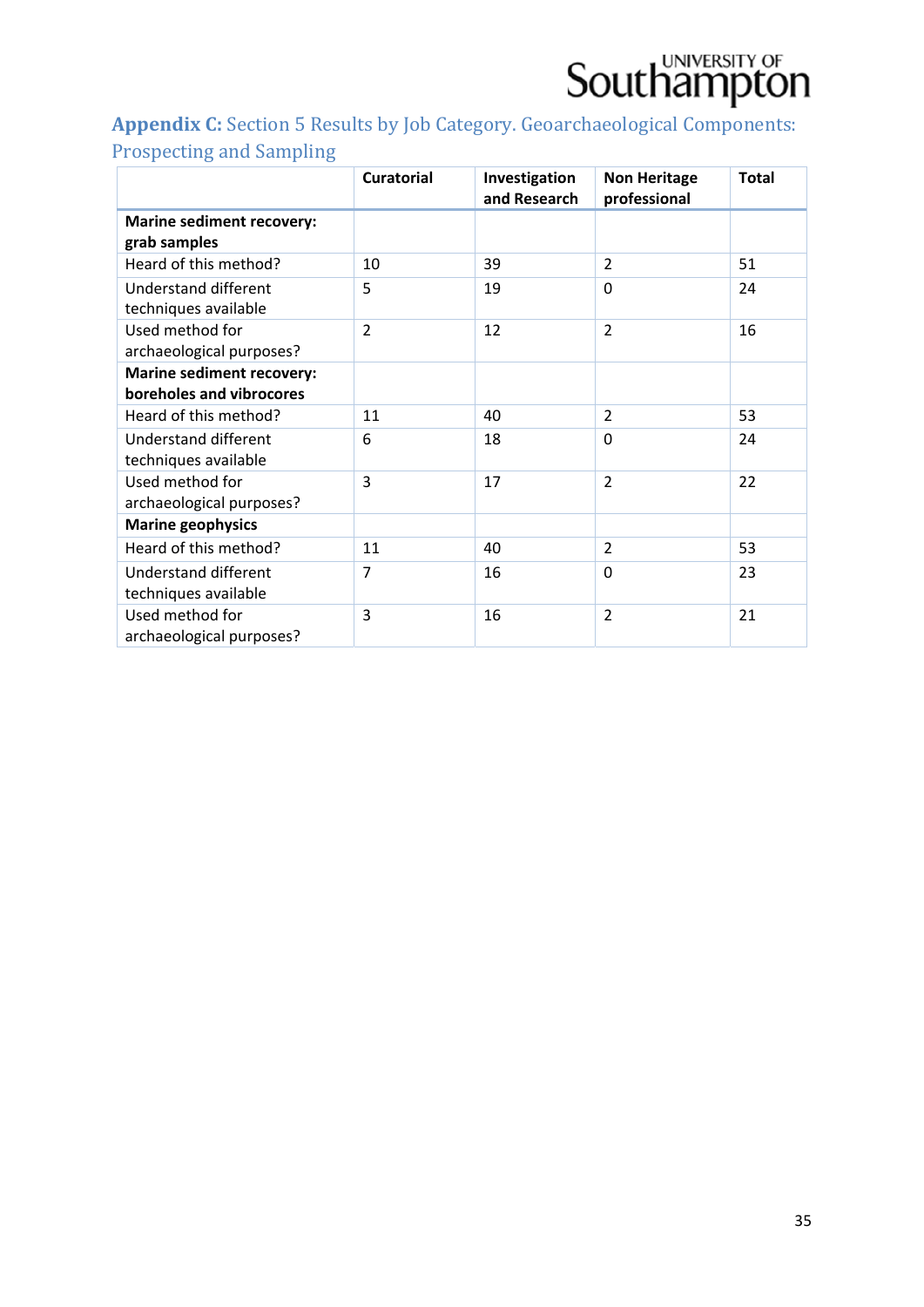|                            | <b>Curatorial</b> | Investigation<br>and Research | <b>Non Heritage</b><br>professional | <b>Total</b>   |
|----------------------------|-------------------|-------------------------------|-------------------------------------|----------------|
| <b>Bathymetric survey</b>  |                   |                               |                                     |                |
| Data acquisition           | $\mathbf{1}$      | 11                            | $\overline{2}$                      | 14             |
| Processing                 | $\Omega$          | 8                             | $\Omega$                            | 8              |
| Interpretation             | $\overline{4}$    | 13                            | $\mathbf{1}$                        | 18             |
| Full process               | $\mathbf 0$       | $\overline{7}$                | $\mathbf 0$                         | $\overline{7}$ |
| Sub-bottom profiler survey |                   |                               |                                     |                |
| Data acquisition           | $\mathbf 0$       | 9                             | $\overline{2}$                      | 11             |
| Processing                 | $\mathbf 0$       | $\overline{7}$                | $\mathbf 0$                         | $\overline{7}$ |
| Interpretation             | $\overline{4}$    | 10                            | $\mathbf{1}$                        | 15             |
| Full process               | $\mathbf 0$       | 6                             | $\mathbf 0$                         | 6              |
| Side scan survey           |                   |                               |                                     |                |
| Data acquisition           | $\overline{2}$    | 10                            | $\overline{2}$                      | 14             |
| Processing                 | $\mathbf{1}$      | 9                             | $\Omega$                            | 10             |
| Interpretation             | $\overline{a}$    | 13                            | $\mathbf{1}$                        | 18             |
| Full process               | $\mathbf 0$       | 8                             | $\mathbf 0$                         | 8              |
| <b>Magnetometer survey</b> |                   |                               |                                     |                |
| Data acquisition           | $\overline{0}$    | 8                             | $\overline{2}$                      | 10             |
| Processing                 | $\mathbf{1}$      | 8                             | $\mathbf 0$                         | 9              |
| Interpretation             | 5                 | 14                            | $\mathbf{1}$                        | 20             |
| Full process               | 0                 | 5                             | 0                                   | 5              |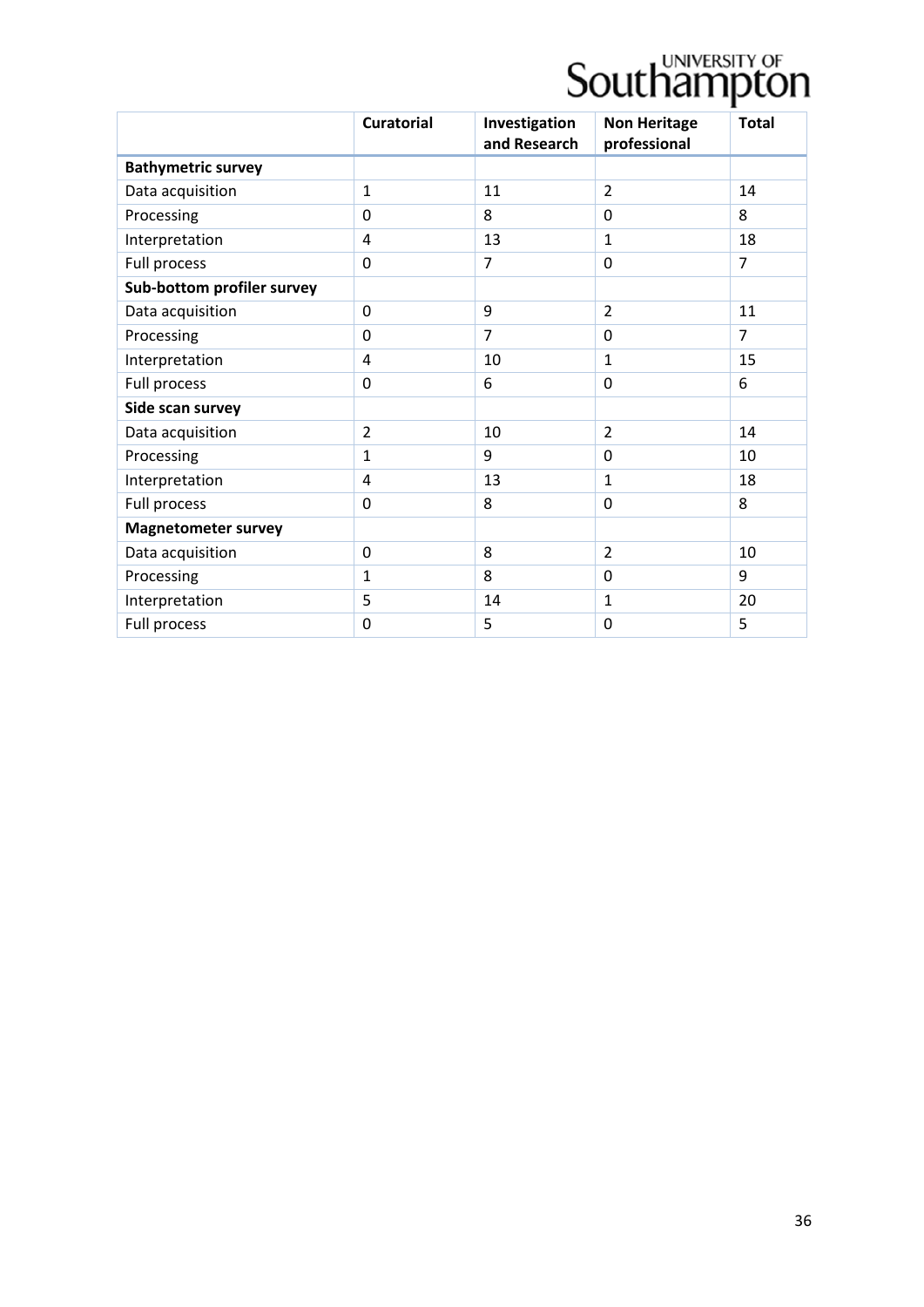### Appendix D: Section 6 Results by Job Category. Geoarchaeological Components: Sediment Analysis Results

|                                                      | <b>Curatorial</b> | Investigation<br>and Research | <b>Non Heritage</b> | <b>Total</b>   |
|------------------------------------------------------|-------------------|-------------------------------|---------------------|----------------|
|                                                      |                   |                               | professional        |                |
| <b>Sediment description</b><br>Heard of this method? |                   |                               | $\overline{2}$      |                |
|                                                      | 13                | 42                            |                     | 57             |
| Aware of sampling, material                          | 6                 | 20                            | 0                   | 26             |
| type and contamination issues?                       | $\overline{2}$    | 25                            | 0                   | 27             |
| Capability within your<br>organisation?              |                   |                               |                     |                |
| Use external specialist for this                     | 5                 | 5                             | $\mathbf{1}$        | 11             |
| technique?                                           |                   |                               |                     |                |
| Used this technique during                           | $\overline{2}$    | 11                            | $\mathbf{1}$        | 14             |
| offshore studies?                                    |                   |                               |                     |                |
| Soil micromorphology                                 |                   |                               |                     |                |
| Heard of this method?                                | 12                | 40                            | $\overline{2}$      | 54             |
| Aware of sampling, material                          | 5                 | 17                            | 0                   | 22             |
| type and contamination issues?                       |                   |                               |                     |                |
| Capability within your                               | $\overline{2}$    | 11                            | 0                   | 13             |
| organisation?                                        |                   |                               |                     |                |
| Use external specialist for this                     | $\overline{7}$    | 17                            | $\overline{2}$      | 26             |
| technique?                                           |                   |                               |                     |                |
| Used this technique during                           | $\mathbf{1}$      | 3                             | 0                   | $\overline{4}$ |
| offshore studies?                                    |                   |                               |                     |                |
| Particle size analysis                               |                   |                               |                     |                |
| Heard of this method?                                | 11                | 41                            | $\overline{2}$      | 54             |
| Aware of sampling, material                          | 4                 | 19                            | 0                   | 23             |
| type and contamination issues?                       |                   |                               |                     |                |
| Capability within your                               | 3                 | 16                            | 0                   | 19             |
| organisation?                                        |                   |                               |                     |                |
| Use external specialist for this                     | 5                 | 12                            | $\mathbf{1}$        | 18             |
| technique?<br>Used this technique during             | $\overline{2}$    | 6                             | $\mathbf{1}$        | 9              |
| offshore studies?                                    |                   |                               |                     |                |
| Core scanners (e.g. magnetic                         |                   |                               |                     |                |
| susceptibility, X-ray, trace                         |                   |                               |                     |                |
| elements analysis)                                   |                   |                               |                     |                |
| Heard of this method?                                | 11                | 38                            | $\overline{2}$      | 51             |
| Aware of sampling, material                          | 6                 | 14                            | 0                   | 20             |
| type and contamination issues?                       |                   |                               |                     |                |
| Capability within your                               | $\mathbf{1}$      | 6                             | 0                   | $\overline{7}$ |
| organisation?                                        |                   |                               |                     |                |
| Use external specialist for this                     | 5                 | 16                            | $\overline{2}$      | 23             |
| technique?                                           |                   |                               |                     |                |
| Used this technique during                           | $\mathbf{1}$      | 5                             | 0                   | 6              |
| offshore studies?                                    |                   |                               |                     |                |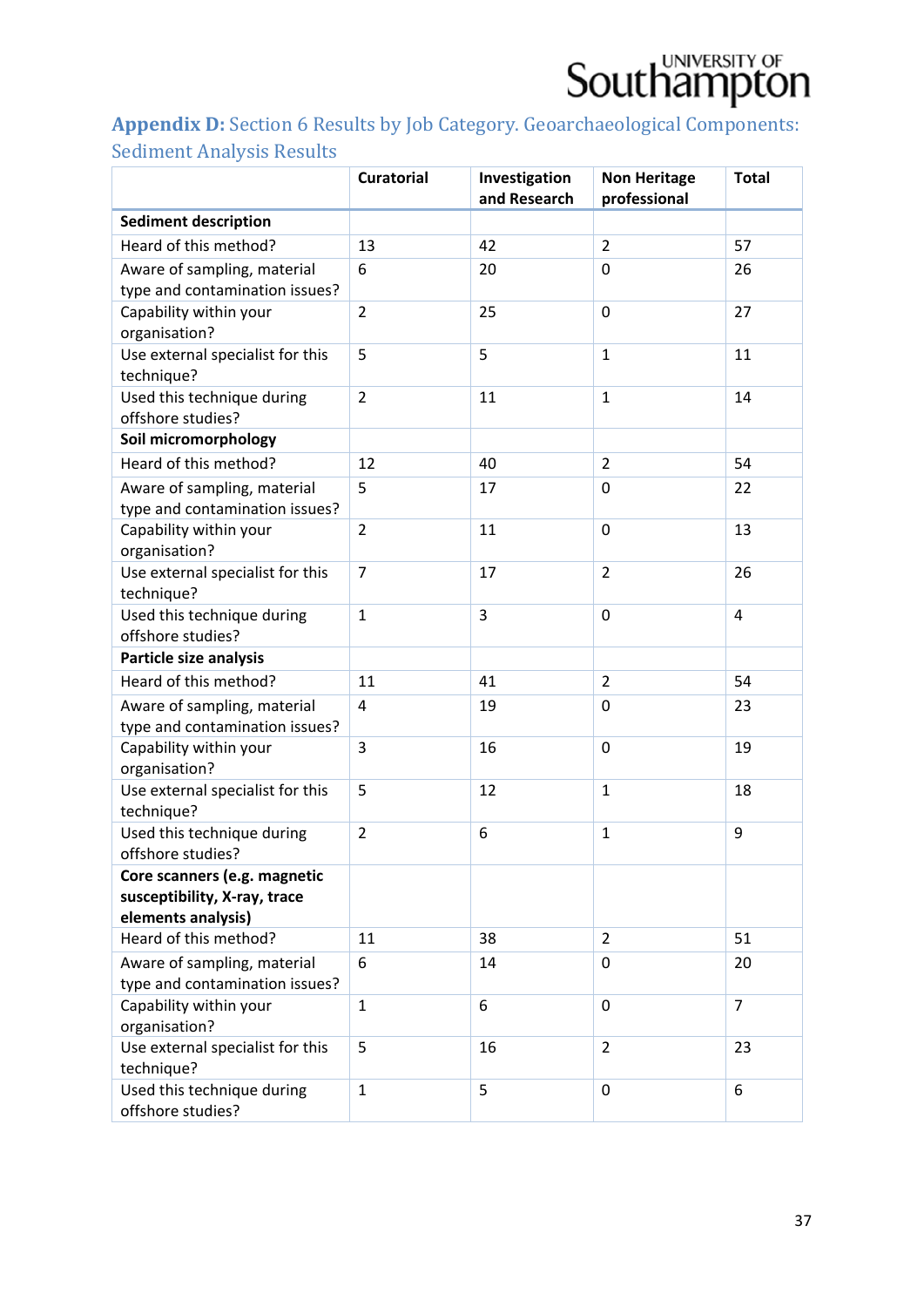|                                                               | <b>Curatorial</b> | Investigation<br>and Research | <b>Non Heritage</b><br>professional | <b>Total</b> |
|---------------------------------------------------------------|-------------------|-------------------------------|-------------------------------------|--------------|
| Stable isotope analysis                                       |                   |                               |                                     |              |
| Heard of this method?                                         | 13                | 41                            | $\overline{2}$                      | 56           |
| Aware of sampling, material<br>type and contamination issues? | 7                 | 18                            | 0                                   | 25           |
| Capability within your<br>organisation?                       | 1                 | 7                             | 0                                   | 8            |
| Use external specialist for this<br>technique?                | 6                 | 20                            | 2                                   | 28           |
| Used this technique during<br>offshore studies?               | 0                 | 3                             | 0                                   | 3            |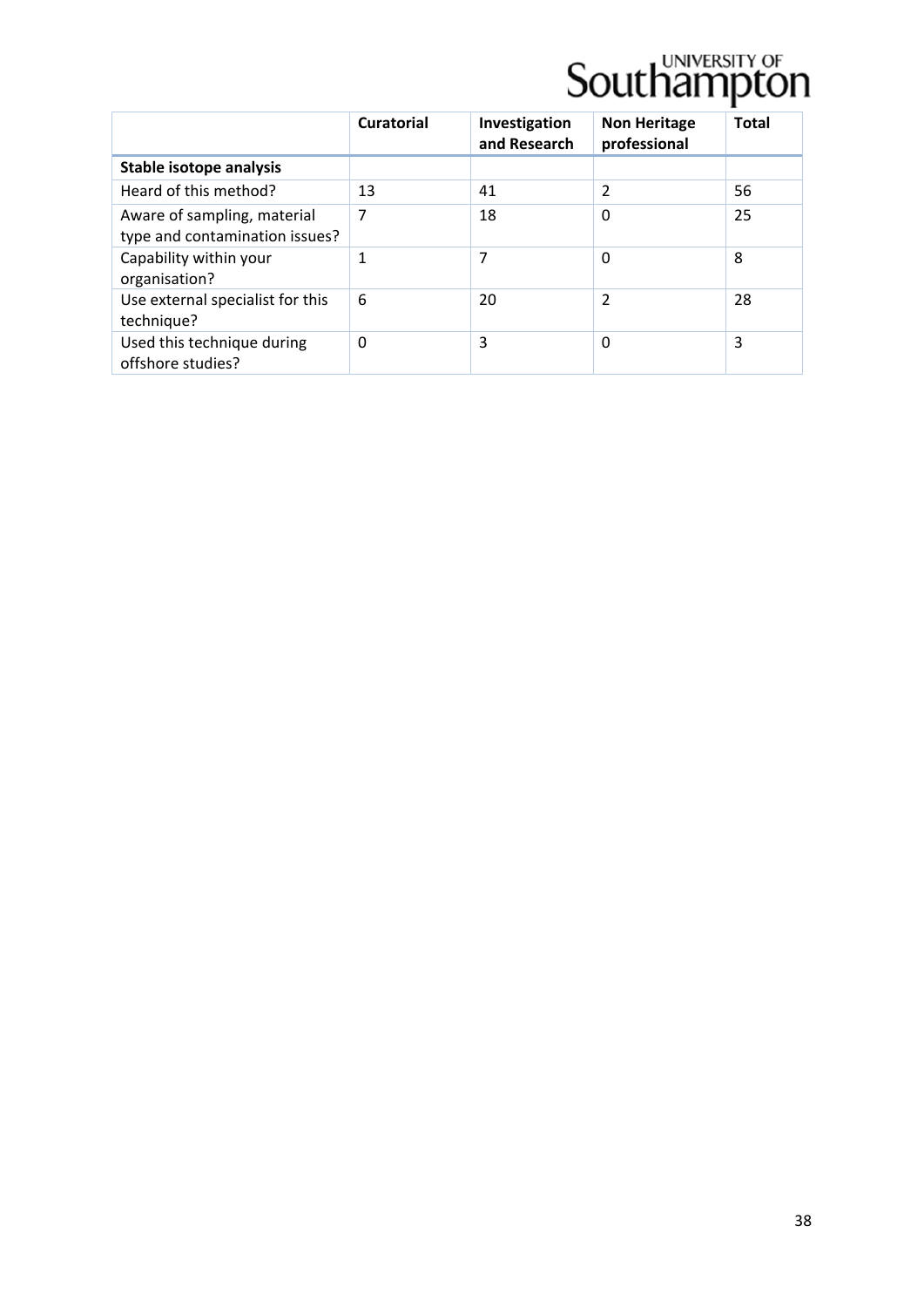

### Appendix E: Section 7 Results by Job Category. Geoarchaeological Components: Environmental Archaeology

|                                                          | <b>Curatorial</b> | Investigation<br>and Research | <b>Non Heritage</b><br>professional | <b>Total</b> |
|----------------------------------------------------------|-------------------|-------------------------------|-------------------------------------|--------------|
| <b>Macroscopic plant remains</b>                         |                   |                               |                                     |              |
| Heard of the method?                                     | 13                | 42                            | $\overline{2}$                      | 57           |
| Aware of sampling, material                              | 9                 | 22                            | 0                                   | 31           |
| type and contamination issues?                           |                   |                               |                                     |              |
| Capability within your                                   | $\overline{2}$    | 24                            | $\mathbf 0$                         | 26           |
| organisation?                                            |                   |                               |                                     |              |
| Use external specialist for this                         | $\overline{7}$    | 8                             | $\overline{2}$                      | 17           |
| technique?                                               |                   |                               |                                     |              |
| Used this technique for                                  | $\overline{2}$    | 8                             | $\mathbf 0$                         | 10           |
| offshore studies?                                        |                   |                               |                                     |              |
| <b>Charred plant remains and</b>                         |                   |                               |                                     |              |
| charcoal<br>Heard of the method?                         | 12                |                               | $\overline{2}$                      | 56           |
|                                                          |                   | 42                            |                                     |              |
| Aware of sampling, material                              | 9                 | 22                            | $\Omega$                            | 31           |
| type and contamination issues?<br>Capability within your | $\mathbf{1}$      | 22                            | 0                                   | 23           |
| organisation?                                            |                   |                               |                                     |              |
| Use external specialist for this                         | 8                 | 9                             | $\overline{2}$                      | 19           |
| technique?                                               |                   |                               |                                     |              |
| Used this technique for                                  | $\overline{2}$    | 9                             | 0                                   | 11           |
| offshore studies?                                        |                   |                               |                                     |              |
| Wood                                                     |                   |                               |                                     |              |
| Heard of the method?                                     | 12                | 42                            | $\overline{2}$                      | 56           |
| Aware of sampling, material                              | 9                 | 23                            | 0                                   | 32           |
| type and contamination issues?                           |                   |                               |                                     |              |
| Capability within your                                   | $\mathbf{1}$      | 24                            | $\Omega$                            | 25           |
| organisation?                                            |                   |                               |                                     |              |
| Use external specialist for this                         | 8                 | 10                            | $\overline{2}$                      | 20           |
| technique?                                               |                   |                               |                                     |              |
| Used this technique for                                  | $\overline{2}$    | 9                             | $\mathbf 0$                         | 11           |
| offshore studies?                                        |                   |                               |                                     |              |
| Pollen and spores                                        |                   |                               |                                     |              |
| Heard of the method?                                     | 12                | 42                            | $\overline{2}$                      | 56           |
| Aware of sampling, material                              | 9                 | 19                            | 0                                   | 28           |
| type and contamination issues?                           |                   |                               |                                     |              |
| Capability within your                                   | $\mathbf{1}$      | 20                            | $\Omega$                            | 21           |
| organisation?                                            | 8                 |                               | $\overline{2}$                      |              |
| Use external specialist for this<br>technique?           |                   | 11                            |                                     | 21           |
| Used this technique for                                  | $\overline{2}$    | 10                            | 0                                   | 12           |
| offshore studies?                                        |                   |                               |                                     |              |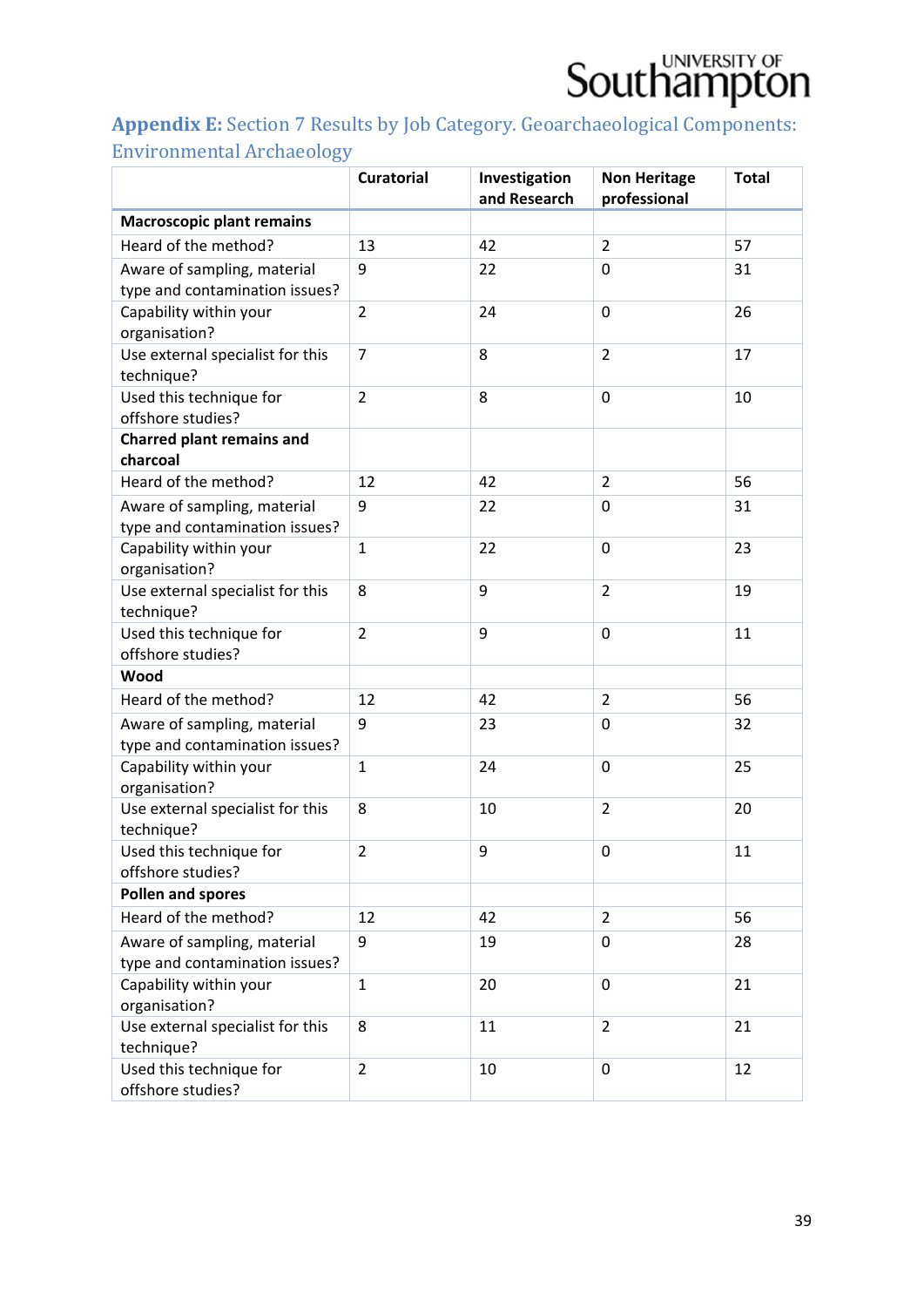|                                                               | <b>Curatorial</b> | Investigation<br>and Research | <b>Non Heritage</b><br>professional | <b>Total</b>   |
|---------------------------------------------------------------|-------------------|-------------------------------|-------------------------------------|----------------|
| <b>Diatoms</b>                                                |                   |                               |                                     |                |
| Heard of the method?                                          | 13                | 42                            | $\overline{2}$                      | 57             |
| Aware of sampling, material                                   | 8                 | 19                            | $\Omega$                            | 27             |
| type and contamination issues?                                |                   |                               |                                     |                |
| Capability within your<br>organisation?                       | $\mathbf{1}$      | 10                            | 0                                   | 11             |
| Use external specialist for this<br>technique?                | 8                 | 18                            | $\overline{2}$                      | 28             |
| Used this technique for<br>offshore studies?                  | $\mathbf 0$       | 9                             | 0                                   | 9              |
| <b>Insects</b>                                                |                   |                               |                                     |                |
| Heard of the method?                                          | 13                | 43                            | $\overline{2}$                      | 58             |
| Aware of sampling, material<br>type and contamination issues? | 9                 | 21                            | 0                                   | 30             |
| Capability within your<br>organisation?                       | $\mathbf{1}$      | 10                            | 0                                   | 11             |
| Use external specialist for this<br>technique?                | 9                 | 19                            | $\overline{2}$                      | 30             |
| Used this technique for<br>offshore studies?                  | $\overline{0}$    | $\overline{7}$                | 0                                   | $\overline{7}$ |
| <b>Chironomids</b>                                            |                   |                               |                                     |                |
| Heard of the method?                                          | 9                 | 37                            | $\overline{2}$                      | 48             |
| Aware of sampling, material<br>type and contamination issues? | 4                 | 17                            | 0                                   | 21             |
| Capability within your<br>organisation?                       | $\mathbf{1}$      | 5                             | 0                                   | 6              |
| Use external specialist for this<br>technique?                | 5                 | 18                            | $\overline{2}$                      | 25             |
| Used this technique for<br>offshore studies?                  | 0                 | 3                             | 0                                   | 3              |
| <b>Molluscs</b>                                               |                   |                               |                                     |                |
| Heard of the method?                                          | 13                | 42                            | $\overline{2}$                      | 57             |
| Aware of sampling, material                                   | 8                 | 19                            | 0                                   | 27             |
| type and contamination issues?                                |                   |                               |                                     |                |
| Capability within your                                        | $\mathbf{1}$      | 19                            | $\mathbf 0$                         | 20             |
| organisation?                                                 |                   |                               |                                     |                |
| Use external specialist for this<br>technique?                | 8                 | 10                            | $\mathbf{1}$                        | 19             |
| Used this technique for<br>offshore studies?                  | $\mathbf{1}$      | 9                             | $\mathbf{1}$                        | 11             |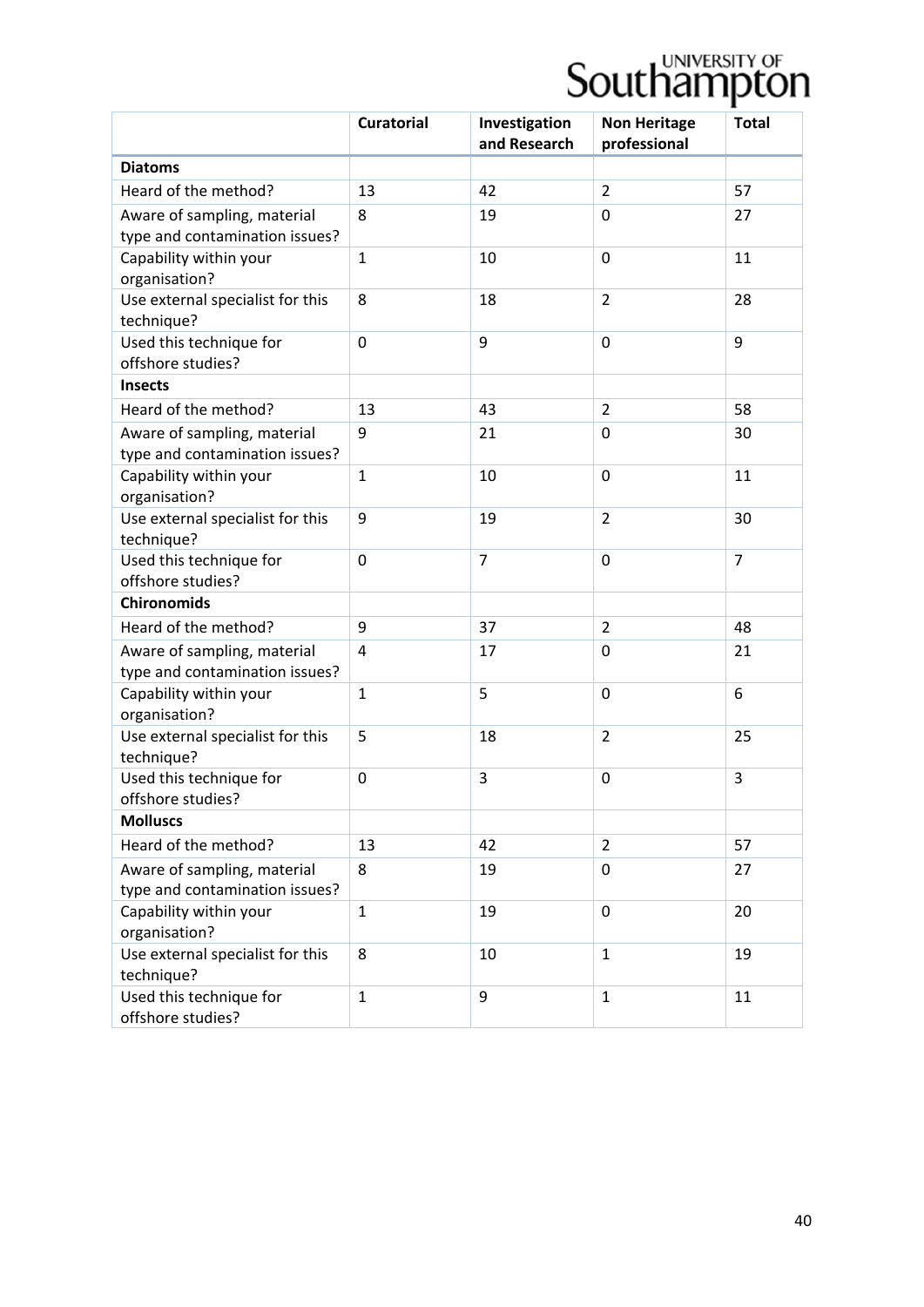|                                                               | <b>Curatorial</b> | Investigation<br>and Research | <b>Non Heritage</b><br>professional | <b>Total</b>   |
|---------------------------------------------------------------|-------------------|-------------------------------|-------------------------------------|----------------|
| <b>Foraminifera</b>                                           |                   |                               |                                     |                |
| Heard of the method?                                          | 12                | 41                            | $\overline{2}$                      | 55             |
| Aware of sampling, material<br>type and contamination issues? | 6                 | 20                            | $\Omega$                            | 26             |
| Capability within your<br>organisation?                       | $\mathbf{1}$      | 13                            | 0                                   | 14             |
| Use external specialist for this<br>technique?                | 6                 | 14                            | $\overline{2}$                      | 22             |
| Used this technique for<br>offshore studies?                  | $\overline{0}$    | $\overline{7}$                | $\mathbf 0$                         | $\overline{7}$ |
| <b>Ostracods</b>                                              |                   |                               |                                     |                |
| Heard of the method?                                          | 10                | 39                            | $\overline{2}$                      | 51             |
| Aware of sampling, material<br>type and contamination issues? | $\overline{7}$    | 19                            | 0                                   | 26             |
| Capability within your<br>organisation?                       | $\mathbf{1}$      | 11                            | $\mathbf 0$                         | 12             |
| Use external specialist for this<br>technique?                | 8                 | 14                            | $\overline{2}$                      | 24             |
| Used this technique for<br>offshore studies?                  | $\overline{0}$    | 6                             | 0                                   | 6              |
| Vertebrate remains / animal<br>bone                           |                   |                               |                                     |                |
| Heard of the method?                                          | 13                | 42                            | $\overline{2}$                      | 57             |
| Aware of sampling, material<br>type and contamination issues? | 9                 | 21                            | 0                                   | 30             |
| Capability within your<br>organisation?                       | $\mathbf{1}$      | 22                            | $\mathbf 0$                         | 23             |
| Use external specialist for this<br>technique?                | 9                 | 9                             | $\overline{2}$                      | 20             |
| Used this technique for<br>offshore studies?                  | $\mathbf 0$       | 8                             | $\mathbf 0$                         | 8              |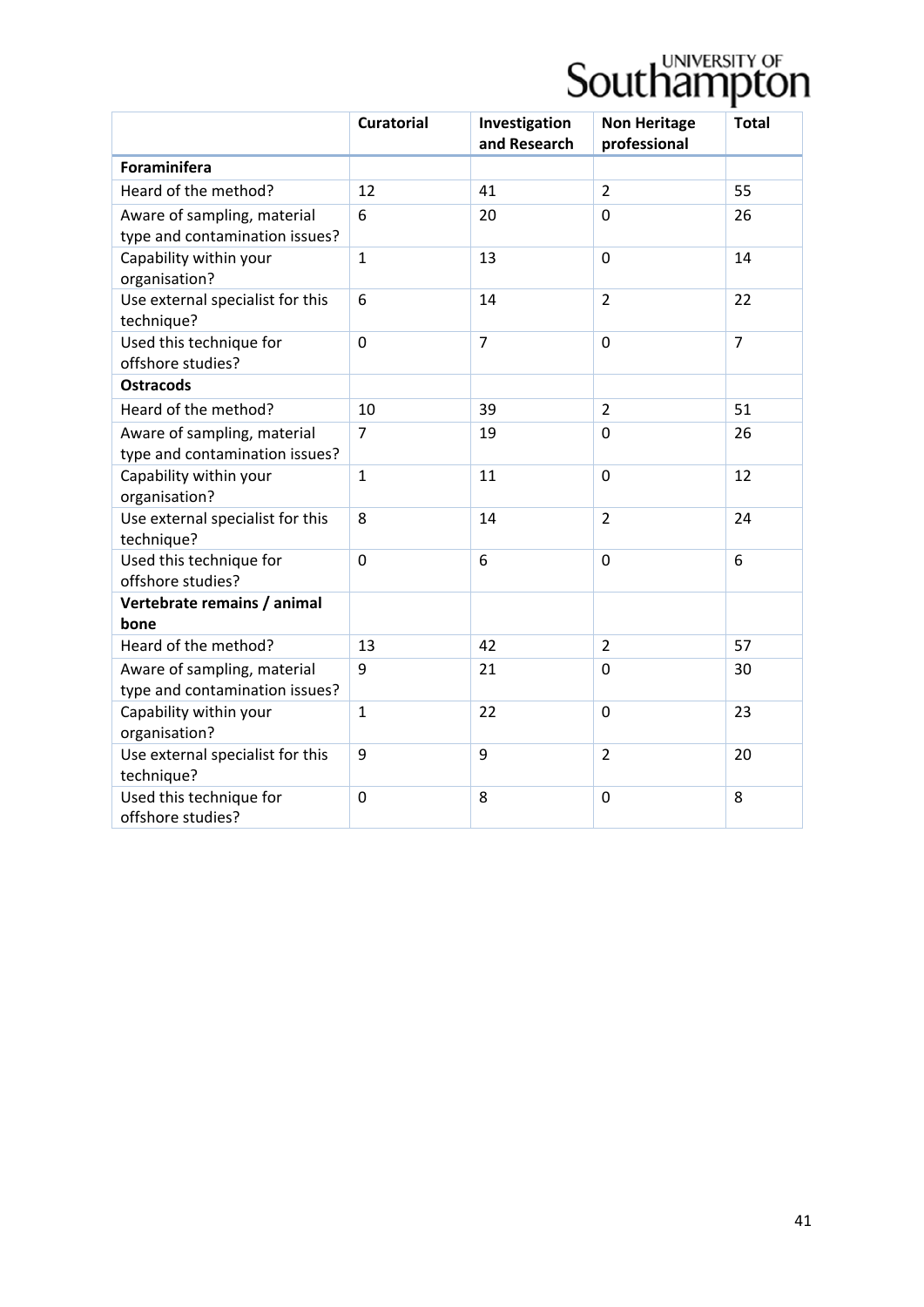

### Appendix F: Section 8 Results by Job Category. Geoarchaeological Components: **Chronology**

|                                                                              | <b>Curatorial</b> | Investigation<br>and Research | <b>Non Heritage</b><br>professional | <b>Total</b>   |
|------------------------------------------------------------------------------|-------------------|-------------------------------|-------------------------------------|----------------|
| <b>Radiocarbon dating</b>                                                    |                   |                               |                                     |                |
| Heard of the method?                                                         | 13                | 42                            | $\overline{2}$                      | 57             |
| Aware of sampling, material                                                  | 9                 | 25                            | $\mathbf{1}$                        | 35             |
| type, age-range and                                                          |                   |                               |                                     |                |
| contamination issues)?                                                       |                   |                               |                                     |                |
| Used this method?                                                            | 8                 | 24                            | $\mathbf{1}$                        | 33             |
| Aware AND Used                                                               | 4                 | 13                            | 0                                   | 17             |
| Used this method during<br>offshore studies?                                 | $\overline{2}$    | 9                             | $\mathbf{1}$                        | 12             |
| <b>Uranium-series dating</b>                                                 |                   |                               |                                     |                |
| Heard of the method?                                                         | 10                | 36                            | $\overline{2}$                      | 48             |
| Aware of sampling, material<br>type, age-range and<br>contamination issues)? | 3                 | 17                            | 0                                   | 20             |
| Used this method?                                                            | $\mathbf 0$       | 4                             | 0                                   | 4              |
| Aware AND Used                                                               | 0                 | 3                             | 0                                   | 3              |
| Used this method during<br>offshore studies?                                 | $\mathbf 0$       | 0                             | 0                                   | 0              |
| Short-lived isotopes (e.g.                                                   |                   |                               |                                     |                |
| Caesium-137, Lead-210)                                                       |                   |                               |                                     |                |
| Heard of the method?                                                         | 9                 | 34                            | $\overline{2}$                      | 45             |
| Aware of sampling, material<br>type, age-range and<br>contamination issues)? | $\overline{2}$    | 13                            | 0                                   | 15             |
| Used this method?                                                            | $\mathbf{1}$      | 4                             | 0                                   | 5              |
| <b>Aware AND Used</b>                                                        | 0                 | 3                             | 0                                   | 3              |
| Used this method during<br>offshore studies?                                 | $\mathbf{1}$      | $\mathbf{1}$                  | $\Omega$                            | $\overline{2}$ |
| <b>Cosmogenic nuclide dating</b>                                             |                   |                               |                                     |                |
| Heard of the method?                                                         | 5                 | 18                            | $\overline{2}$                      | 25             |
| Aware of sampling, material<br>type, age-range and<br>contamination issues)? | $\overline{2}$    | 6                             | 0                                   | 8              |
| Used this method?                                                            | $\Omega$          | $\overline{2}$                | $\Omega$                            | 2              |
| Aware AND Used                                                               | 0                 | $\overline{2}$                | 0                                   | 2              |
| Used this method during<br>offshore studies?                                 | 0                 | 0                             | 0                                   | 0              |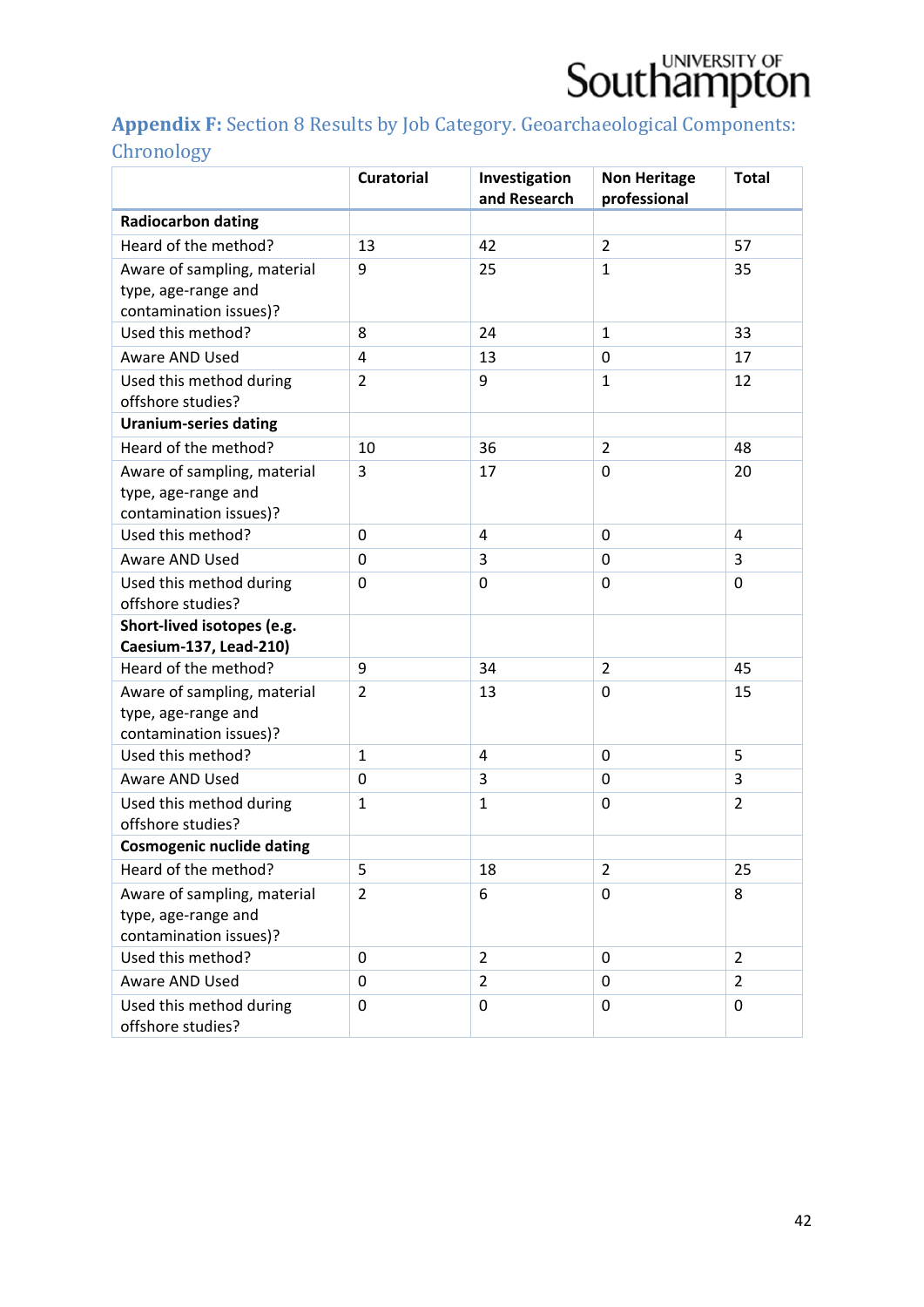|                                                                              | <b>Curatorial</b> | Investigation<br>and Research | <b>Non Heritage</b><br>professional | <b>Total</b>   |
|------------------------------------------------------------------------------|-------------------|-------------------------------|-------------------------------------|----------------|
| <b>Optically stimulated</b>                                                  |                   |                               |                                     |                |
| luminescence                                                                 |                   |                               |                                     |                |
| Heard of the method?                                                         | 11                | 36                            | $\overline{2}$                      | 49             |
| Aware of sampling, material<br>type, age-range and                           | $\overline{7}$    | 19                            | $\Omega$                            | 26             |
| contamination issues)?                                                       |                   |                               |                                     |                |
| Used this method?                                                            | 4                 | 14                            | $\mathbf{1}$                        | 19             |
| Aware AND Used                                                               | $\overline{2}$    | 9                             | $\Omega$                            | 11             |
| Used this method during<br>offshore studies?                                 | $\mathbf{1}$      | 8                             | $\Omega$                            | 9              |
| <b>Electron spin resonance</b>                                               |                   |                               |                                     |                |
| Heard of the method?                                                         | 5                 | 35                            | $\mathbf{1}$                        | 41             |
| Aware of sampling, material<br>type, age-range and<br>contamination issues)? | 3                 | 12                            | 0                                   | 15             |
| Used this method?                                                            | $\mathbf{1}$      | $\overline{2}$                | $\mathbf 0$                         | 3              |
| Aware AND Used                                                               | 0                 | 2                             | 0                                   | $\overline{2}$ |
| Used this method during                                                      | 0                 | $\mathbf{1}$                  | 0                                   | $\mathbf{1}$   |
| offshore studies?                                                            |                   |                               |                                     |                |
| Amino acid racemisation                                                      |                   |                               |                                     |                |
| Heard of the method?                                                         | $\overline{7}$    | 33                            | $\mathbf{1}$                        | 41             |
| Aware of sampling, material                                                  | 3                 | 13                            | 0                                   | 16             |
| type, age-range and<br>contamination issues)?                                |                   |                               |                                     |                |
| Used this method?                                                            | 0                 | 4                             | $\Omega$                            | 4              |
| <b>Aware AND Used</b>                                                        | 0                 | 3                             | 0                                   | 3              |
| Used this method during<br>offshore studies?                                 | 0                 | $\mathbf{1}$                  | 0                                   | $\mathbf{1}$   |
| Tephrochronology                                                             |                   |                               |                                     |                |
| Heard of the method?                                                         | $\overline{7}$    | 31                            | $\mathbf{1}$                        | 39             |
| Aware of sampling, material<br>type, age-range and<br>contamination issues)? | 3                 | 15                            | 0                                   | 18             |
| Used this method?                                                            | 3                 | 3                             | 0                                   | 6              |
| Aware AND Used                                                               | $\mathbf{1}$      | $\overline{2}$                | $\Omega$                            | 3              |
| Used this method during                                                      | $\mathbf{1}$      | 0                             | $\Omega$                            | $\mathbf{1}$   |
| offshore studies?                                                            |                   |                               |                                     |                |
| Dendrochronology                                                             |                   |                               |                                     |                |
| Heard of the method?                                                         | 13                | 41                            | $\overline{2}$                      | 56             |
| Aware of sampling, material                                                  | 10                | 26                            | 0                                   | 36             |
| type, age-range and<br>contamination issues)?                                |                   |                               |                                     |                |
| Used this method?                                                            | 8                 | 13                            | $\mathbf{1}$                        | 22             |
| Aware AND Used                                                               | 5                 | 8                             | 0                                   | 13             |
| Used this method during<br>offshore studies?                                 | 0                 | 3                             | $\mathbf{1}$                        | 4              |